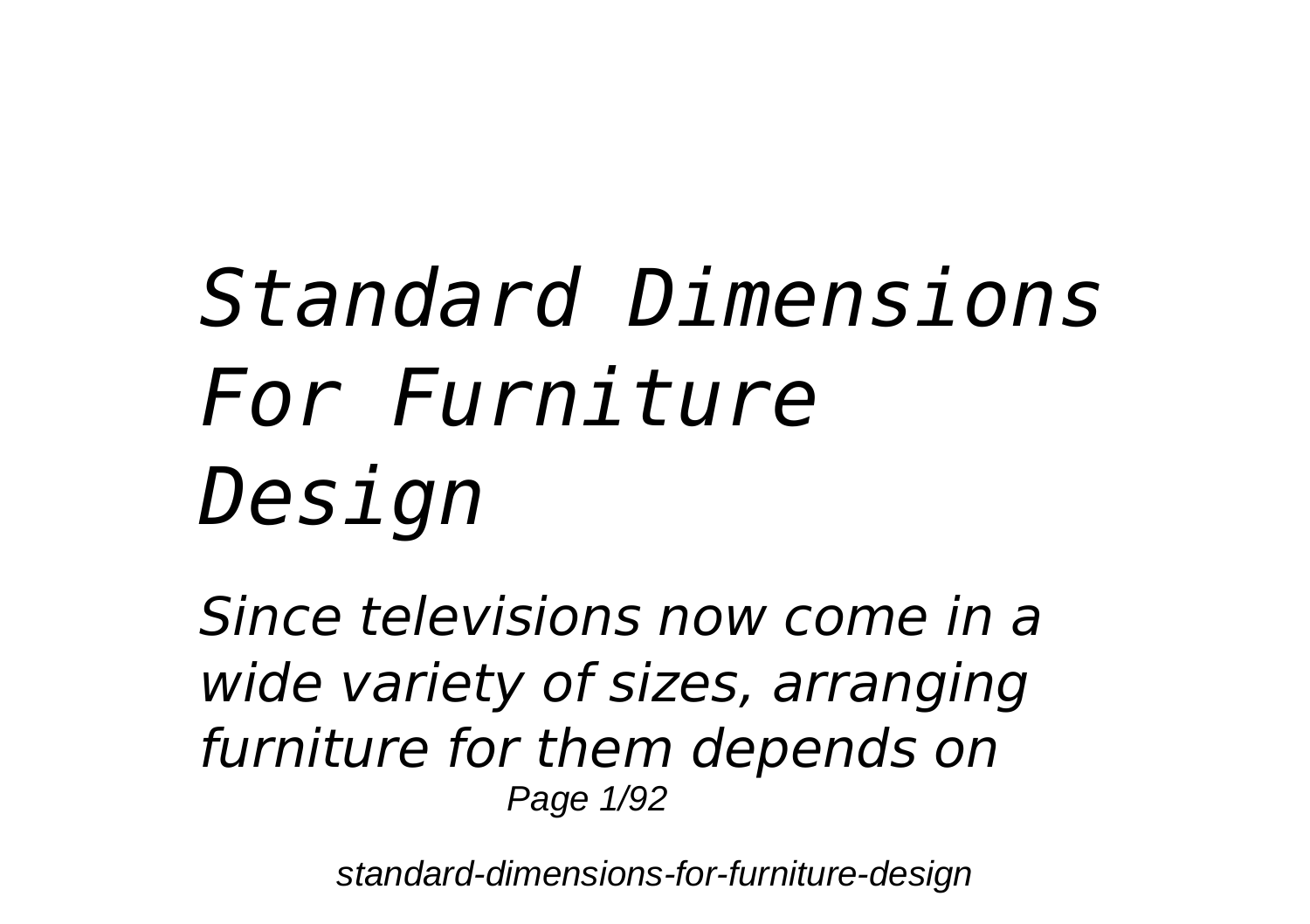*which TV is chosen and how it's used. Depending on your TV type and screen size, you will want to keep your seating within 1.5 to 2.5 times the diagonal length of TV screen. Also, carefully consider the TV height. They come in two sizes: 1.*

Page 2/92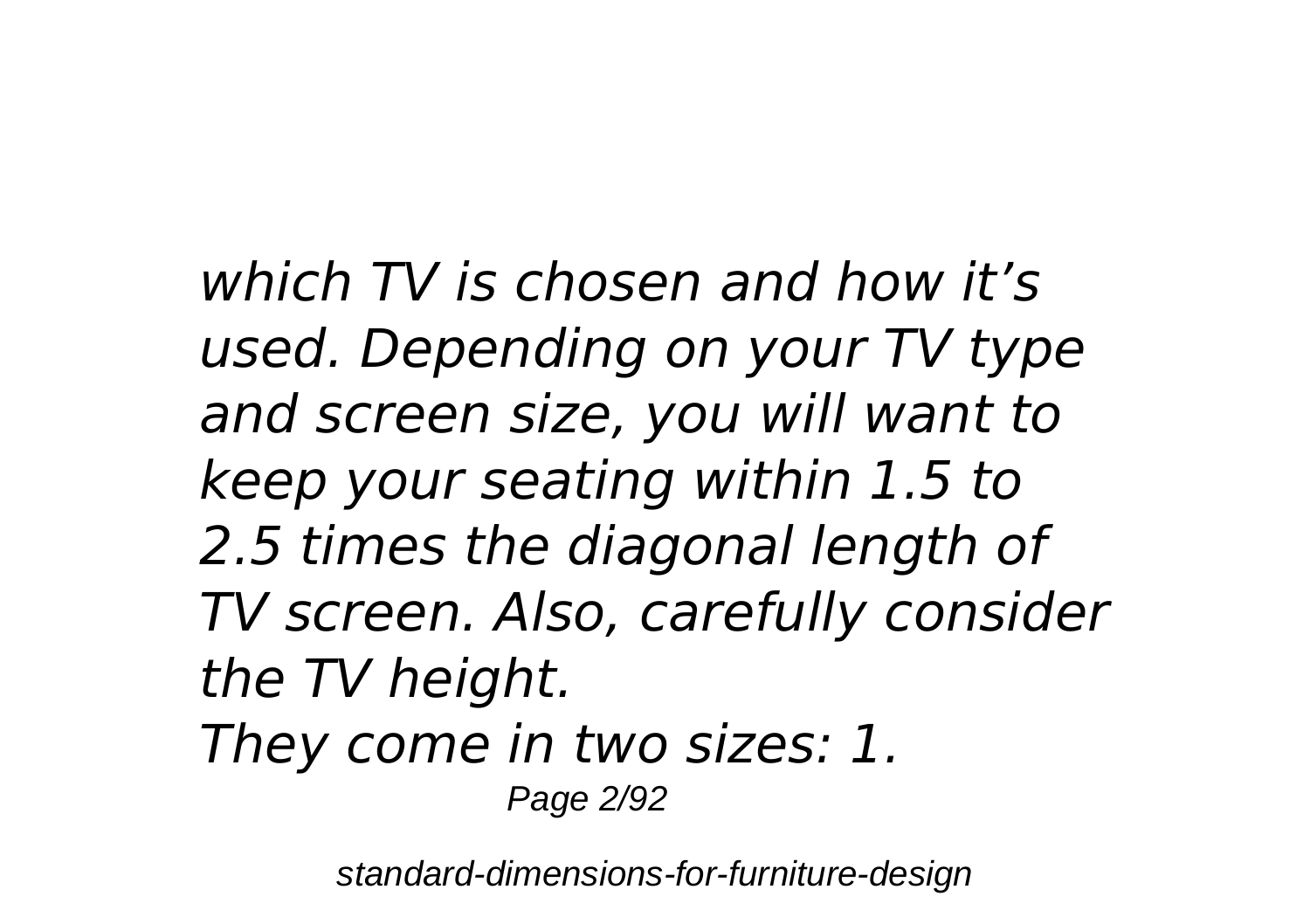*Standard, or Eastern, king-size bed: 76 inches wide and 80 inches long 2. California king: 72 inches wide and 84 inches long. For any bed size you can find furniture that stretches the total dimensions with extended footboards and built-in* Page 3/92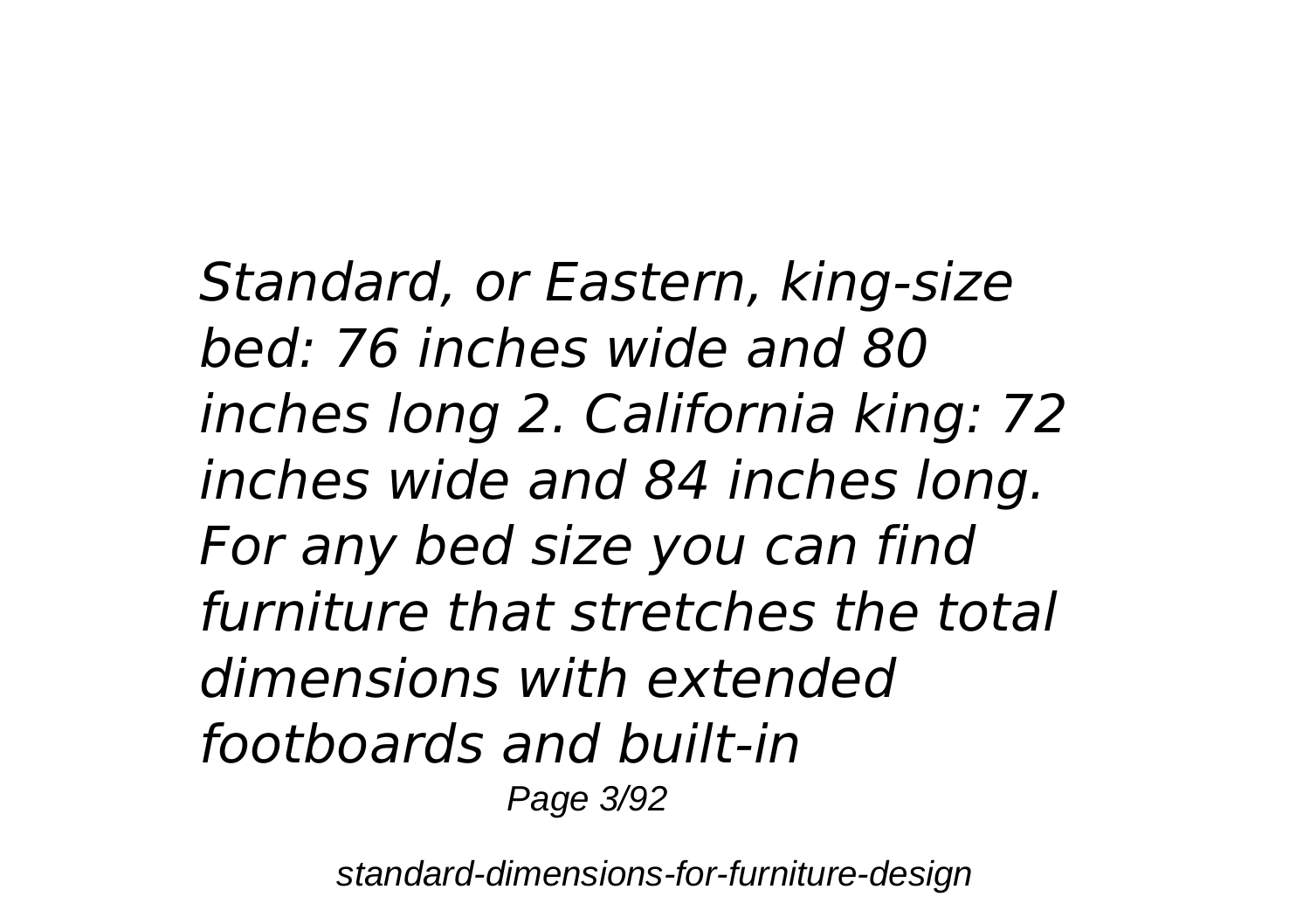*nightstands. Carefully consider purchases of larger furniture. The design of a bedroom starts with the bed. Randel lists the standard sizes, along with the dimensions of benches, nightstands, dressers, chests, chairs and more. Bedroom* Page 4/92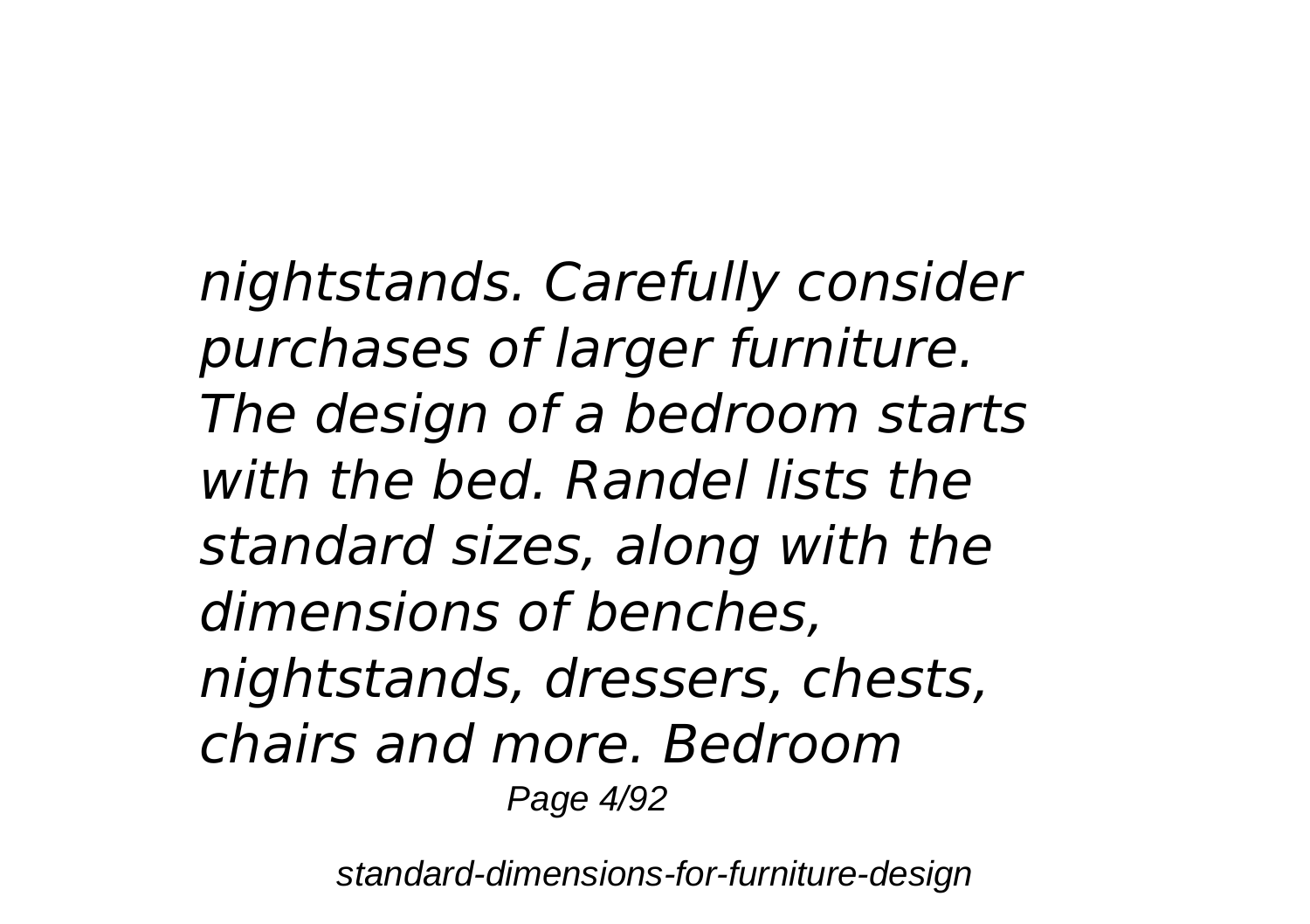*measurement tip: If you want a sitting area in your bedroom, you need space for tables, chairs and love seats, as well as the circulation area to make it work. Standard Dimensions for Cabinets and Furniture Dimensions for cabinets and furniture have been* Page 5/92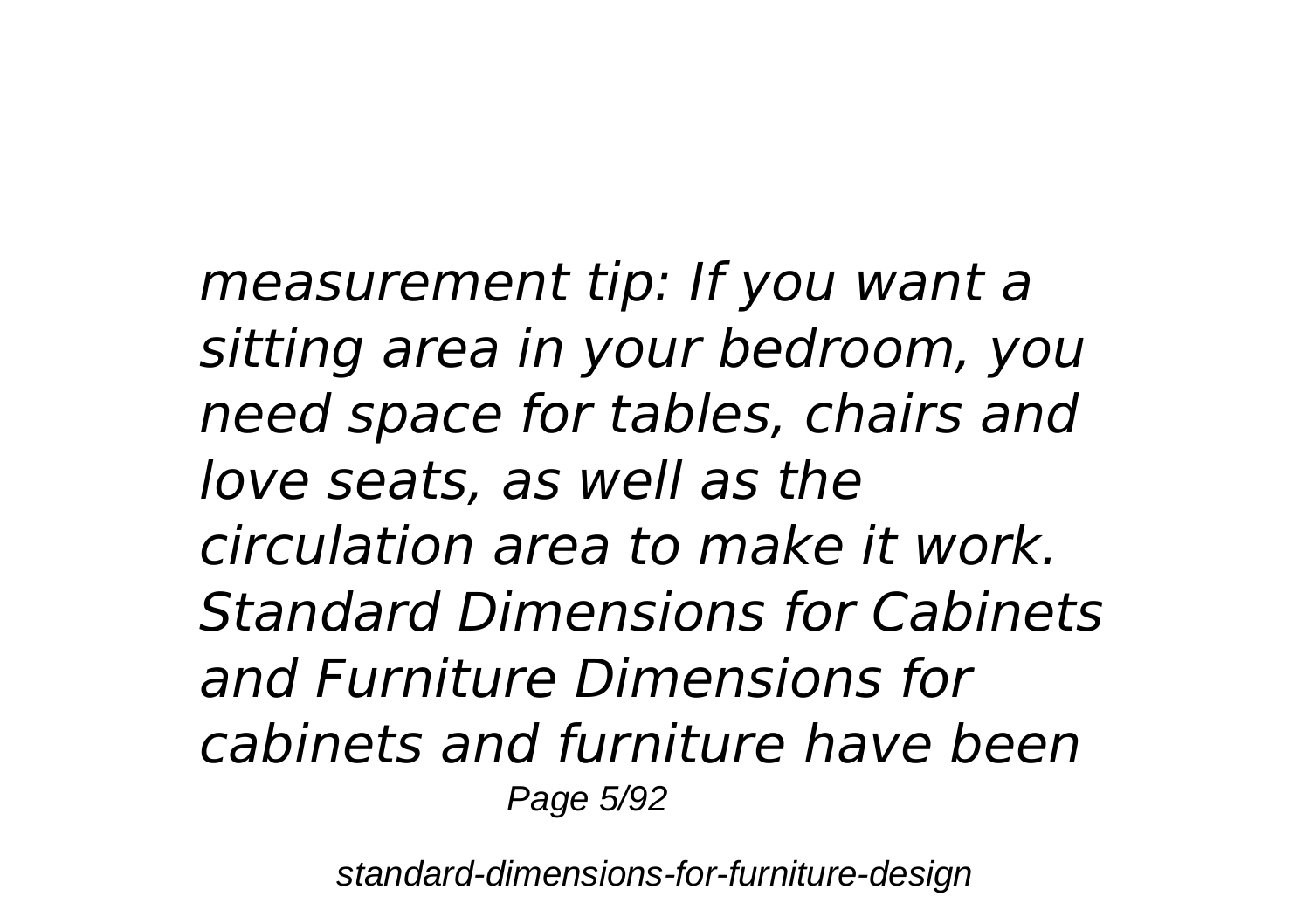*standardized over the years to fit the average size person. While you can customize furnishing to fit your own personal needs, here's a list of commonly used dimensions to help you when planning your next project. Standard Dimensions For* Page 6/92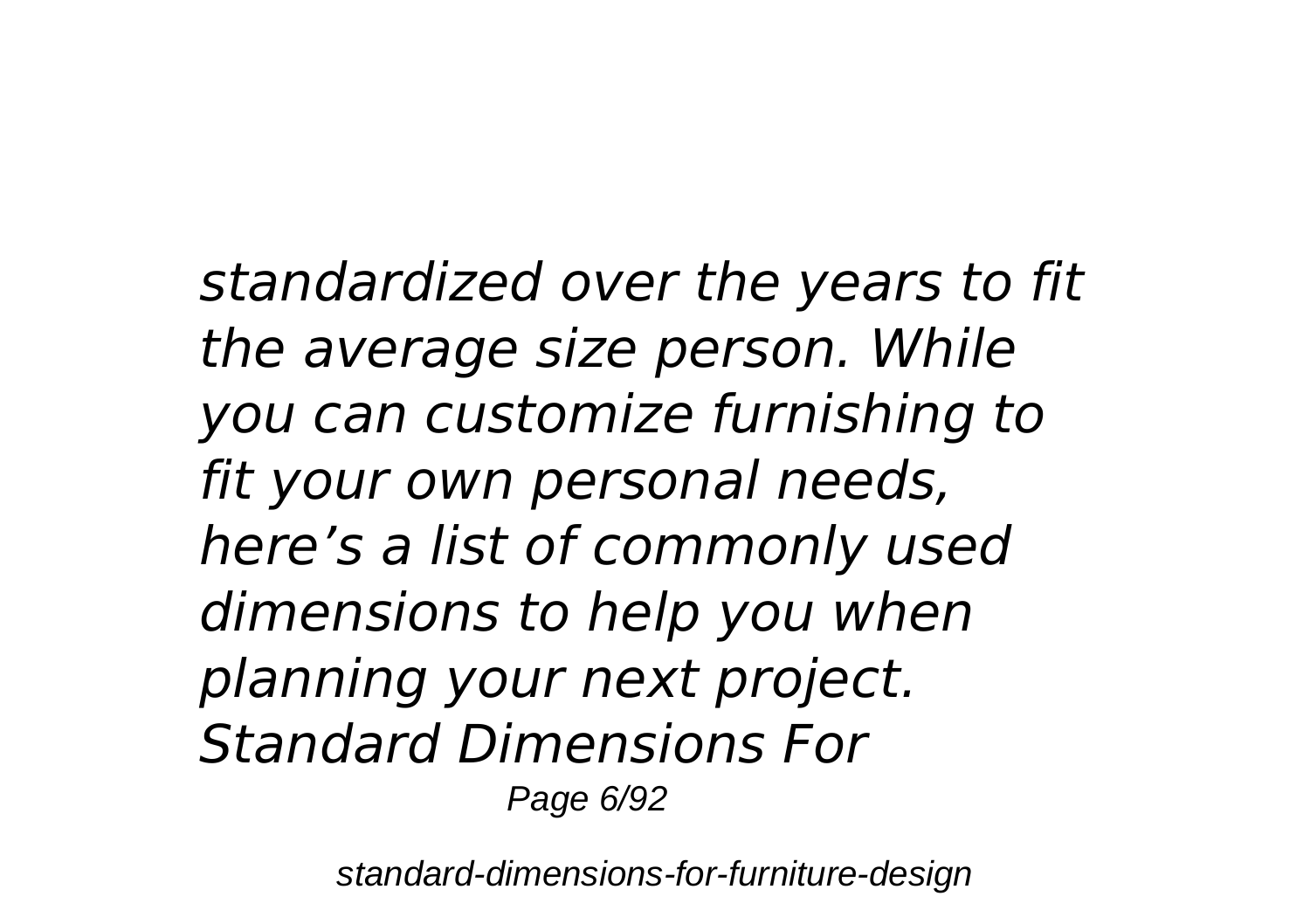*Furniture Design Most furniture is manufactured to standard measurements. It makes the process of arranging furniture easier when you know those standard measurements before you buy. Once you know bed or couch dimensions, for example,* Page 7/92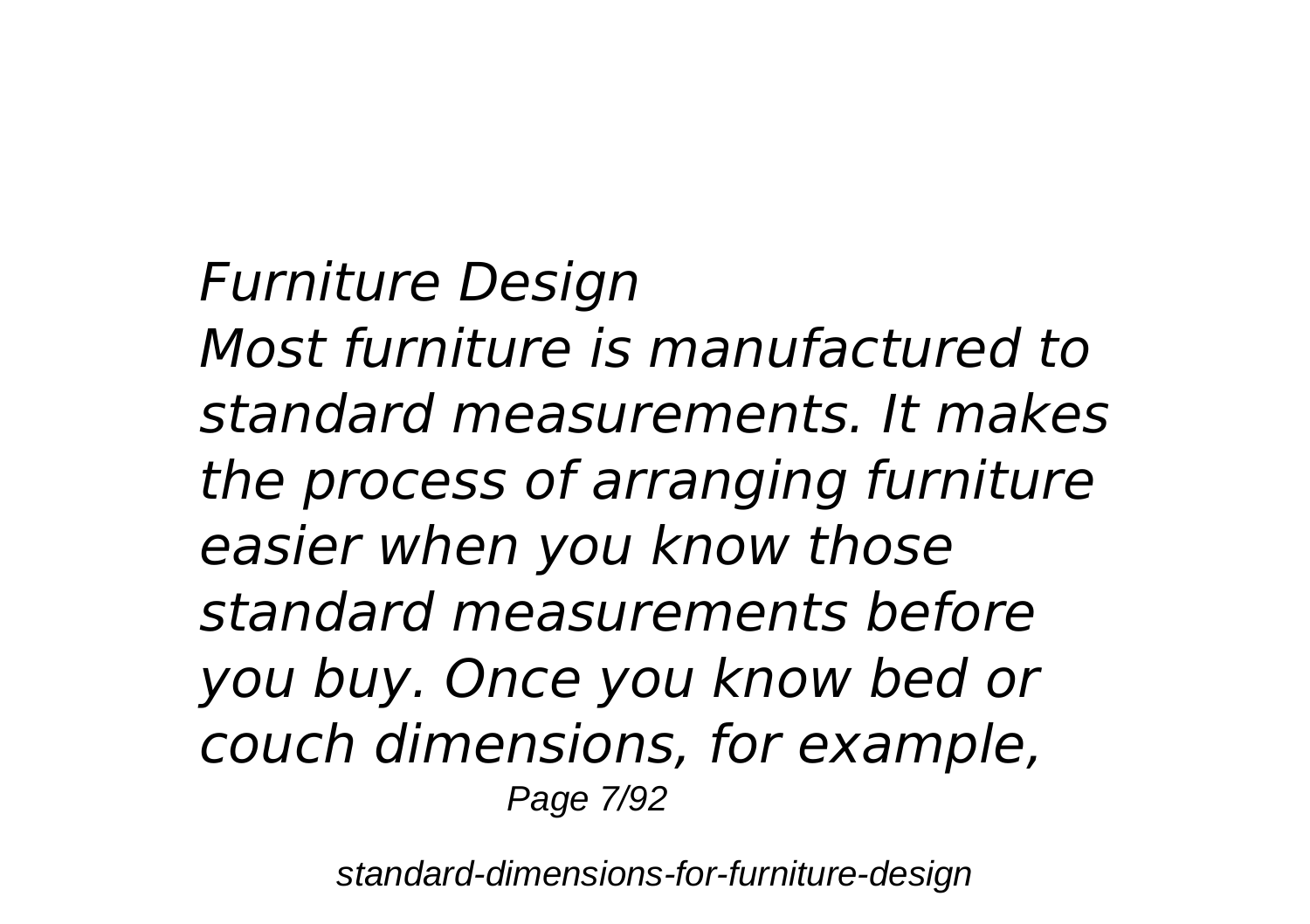*you can start designing the layout for any given room with a better idea of how the pieces will fit.*

*Standard Sizes for Various Types of Furniture Furniture, a term covering the many types of moveable objects* Page 8/92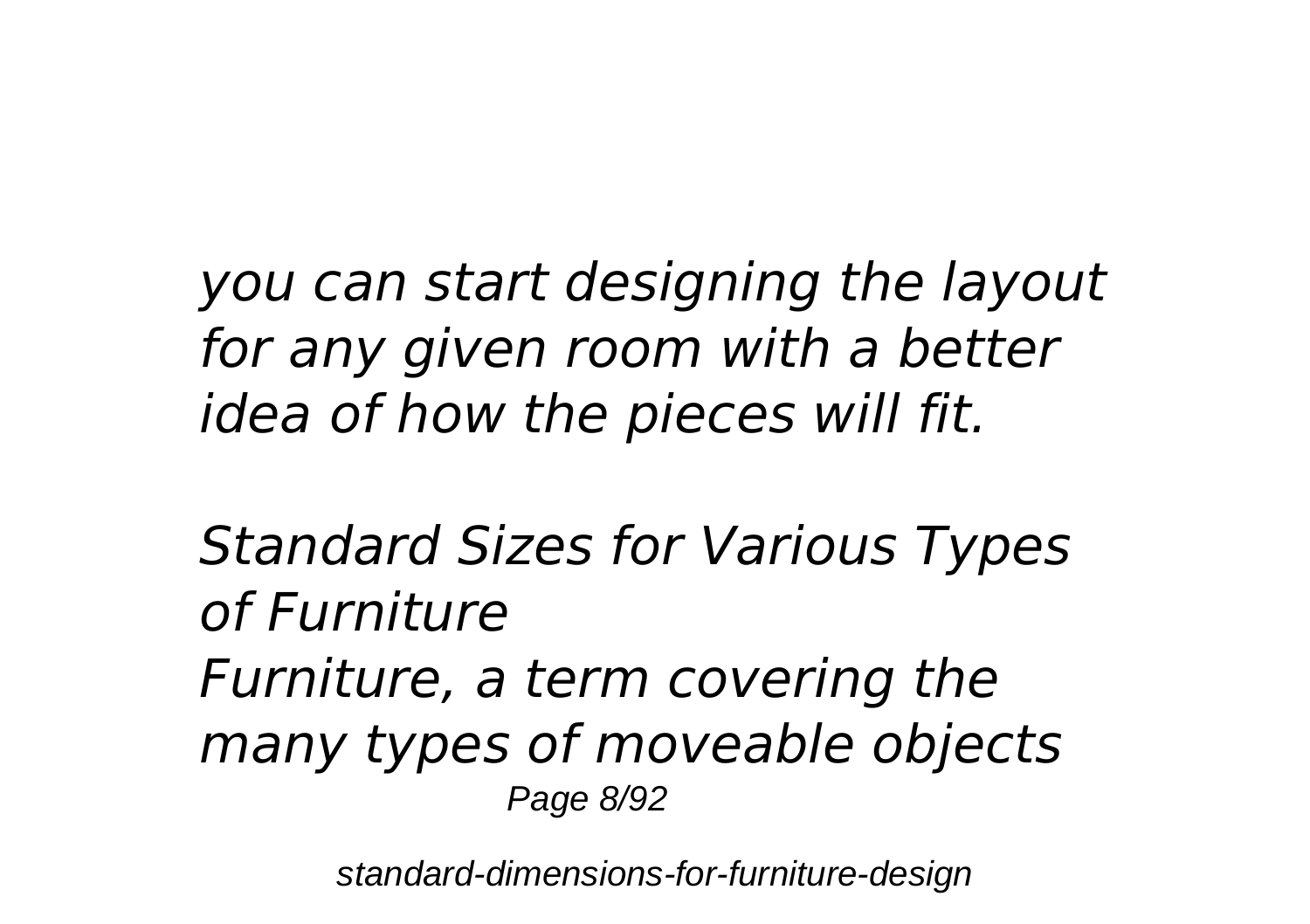*that support human activities, are the critical everyday elements that allow us to make space suitable for living and working.Designed directly to respond to the dimensions and proportions of the human body, furniture transforms the function,* Page 9/92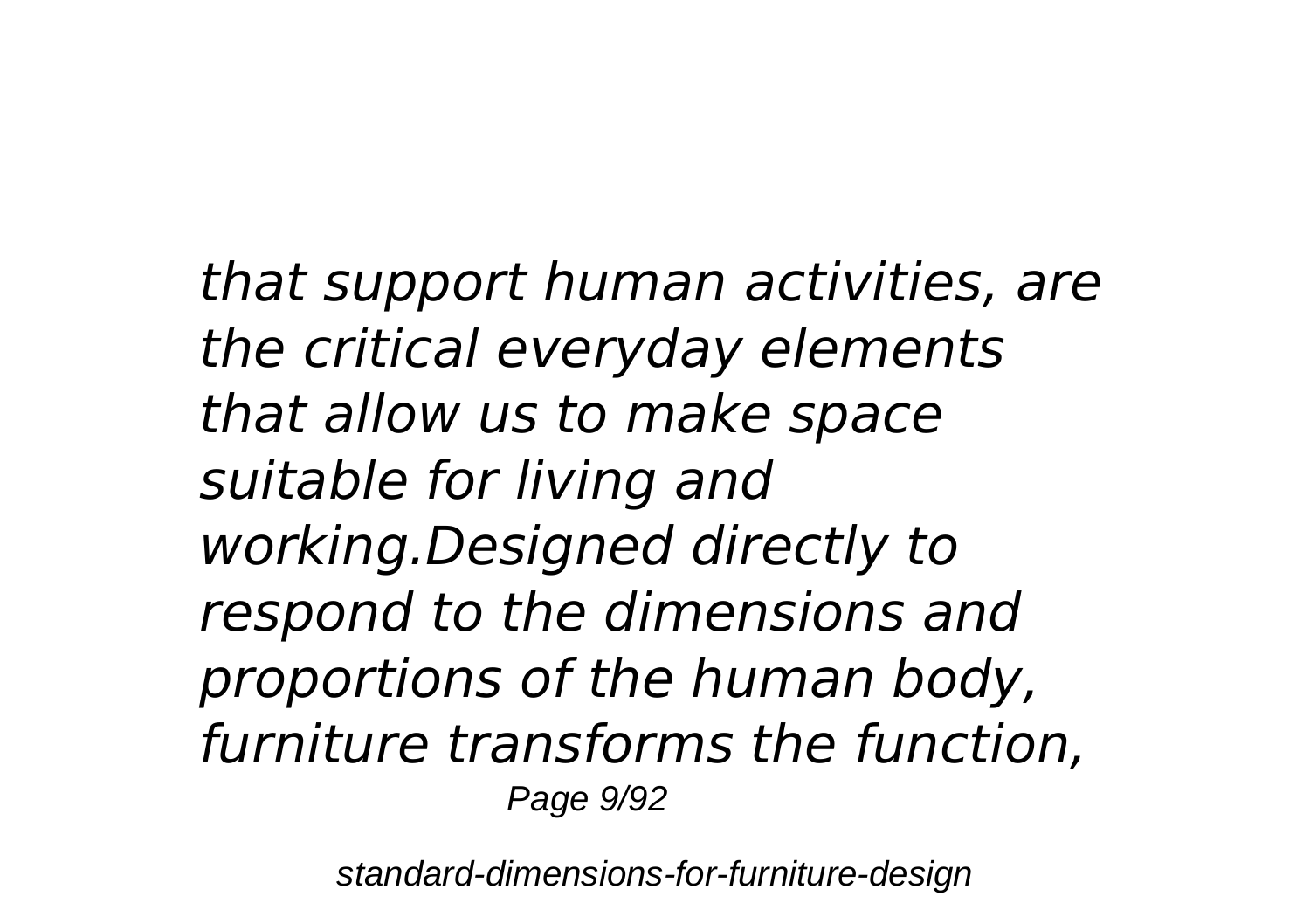*efficiency, mood, style and feel of our built environment.*

*Furniture Dimensions & Drawings | Dimensions.com Standard Dimensions for Furniture Design*

Page 10/92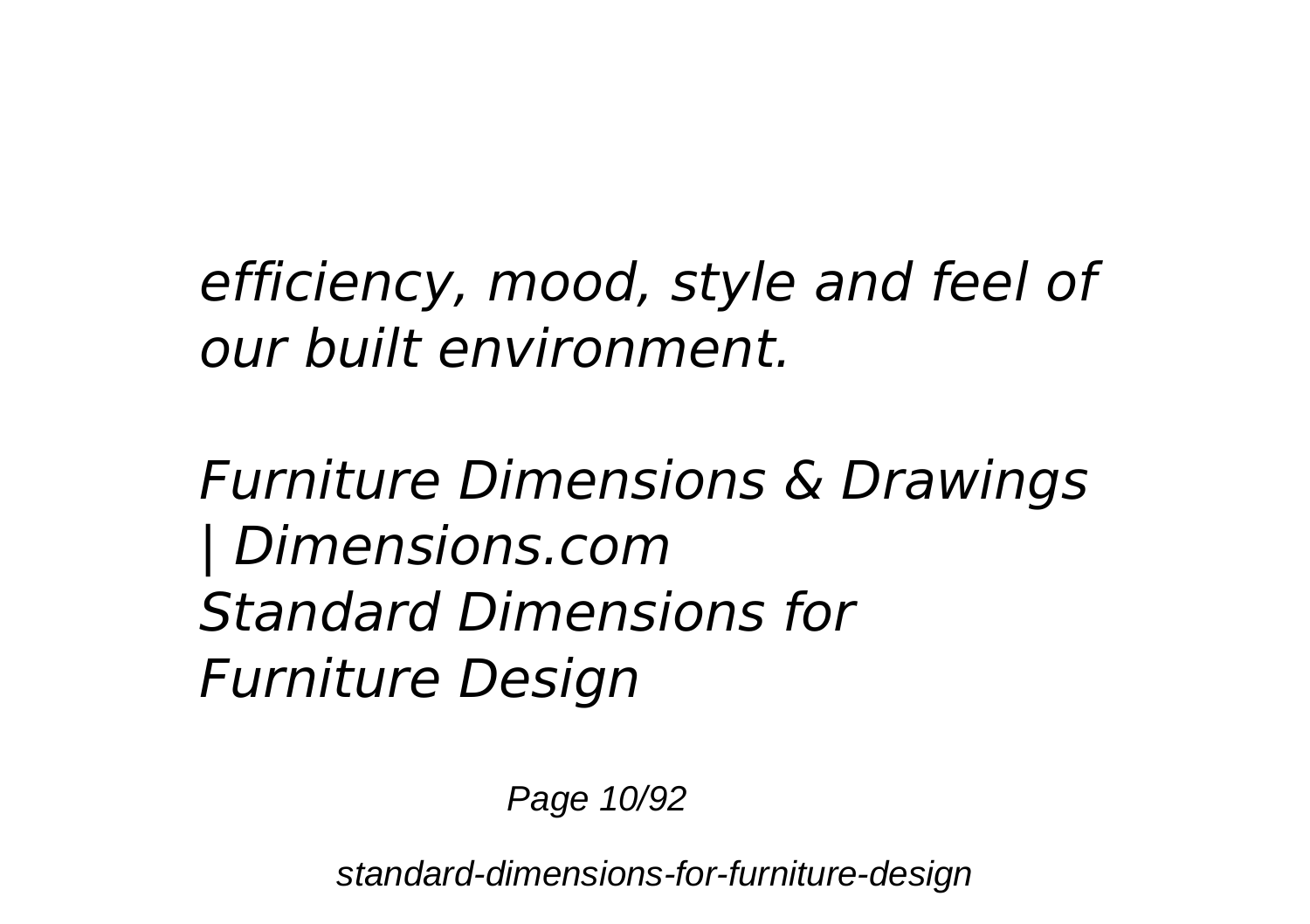*(PDF) Standard Dimensions for Furniture Design | Mahdi ... To achieve a layout that works, a space that functions, and a stunning setup, it is best to consider the proportion of every furniture pieces coming into space versus the size of the* Page 11/92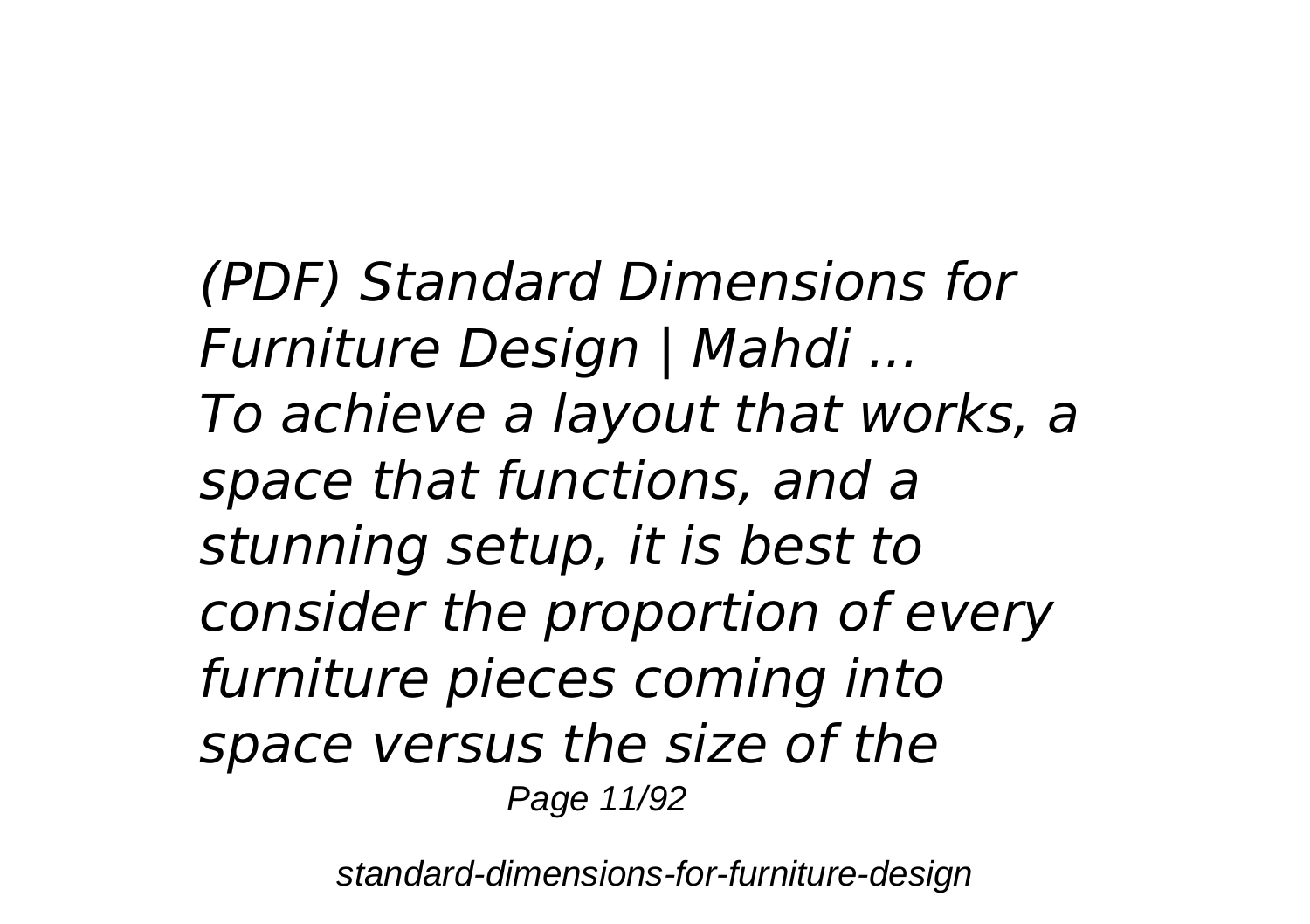*room. Click Here To Get Information About Chair Dimensions*

*Useful Standard Dimensions For Home Furniture ... What are the standard furniture dimensions you should keep an* Page 12/92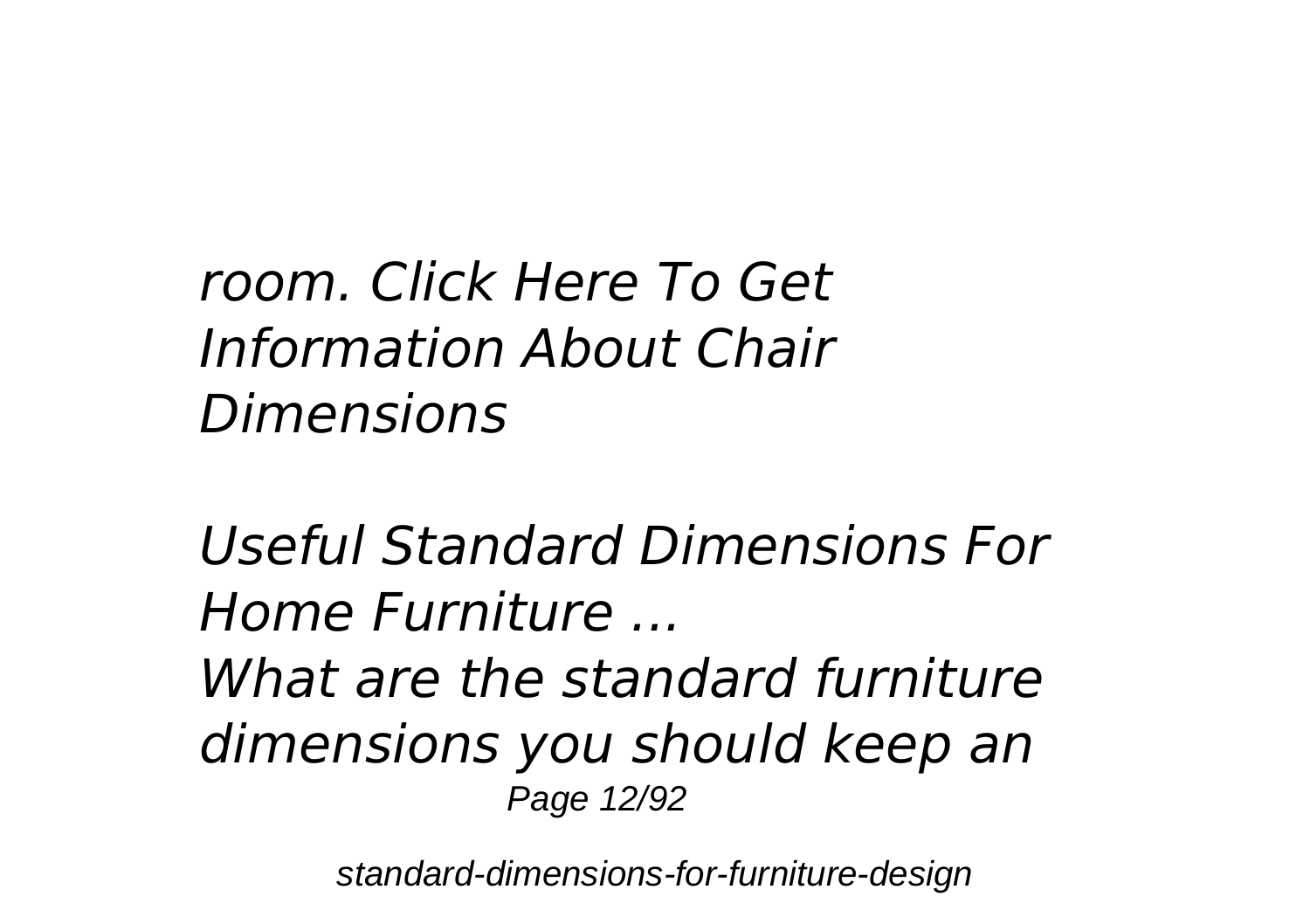*eye out for? Download the following PDF from Bassett Furniture to find the right measurements for your home. Or, contact one of our design consultants to find out what design options and furniture styles are available for you.* Page 13/92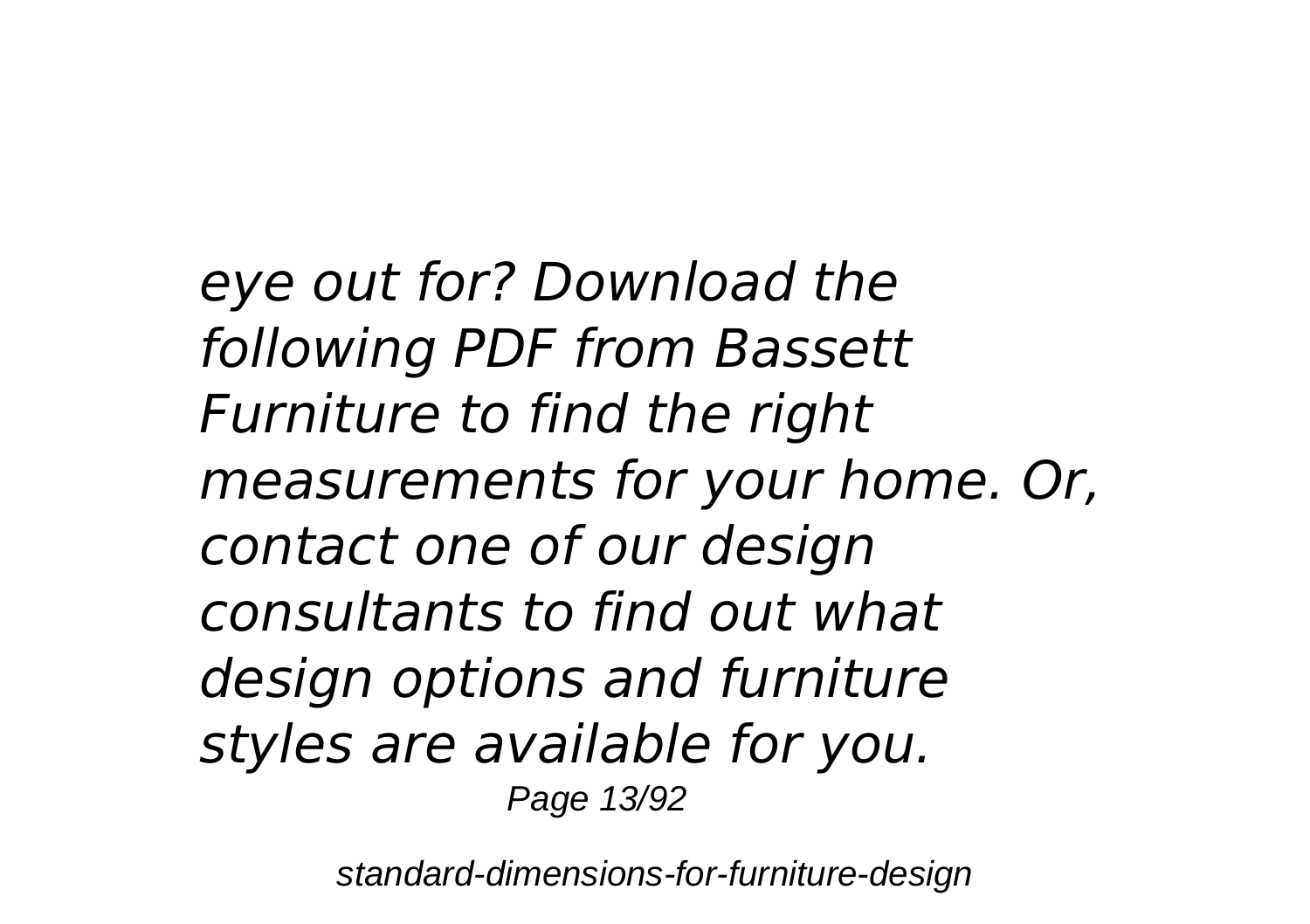*Standard Furniture Dimensions | Bassett Furniture Standard Dimensions for Cabinets and Furniture Dimensions for cabinets and furniture have been standardized over the years to fit the average size person. While* Page 14/92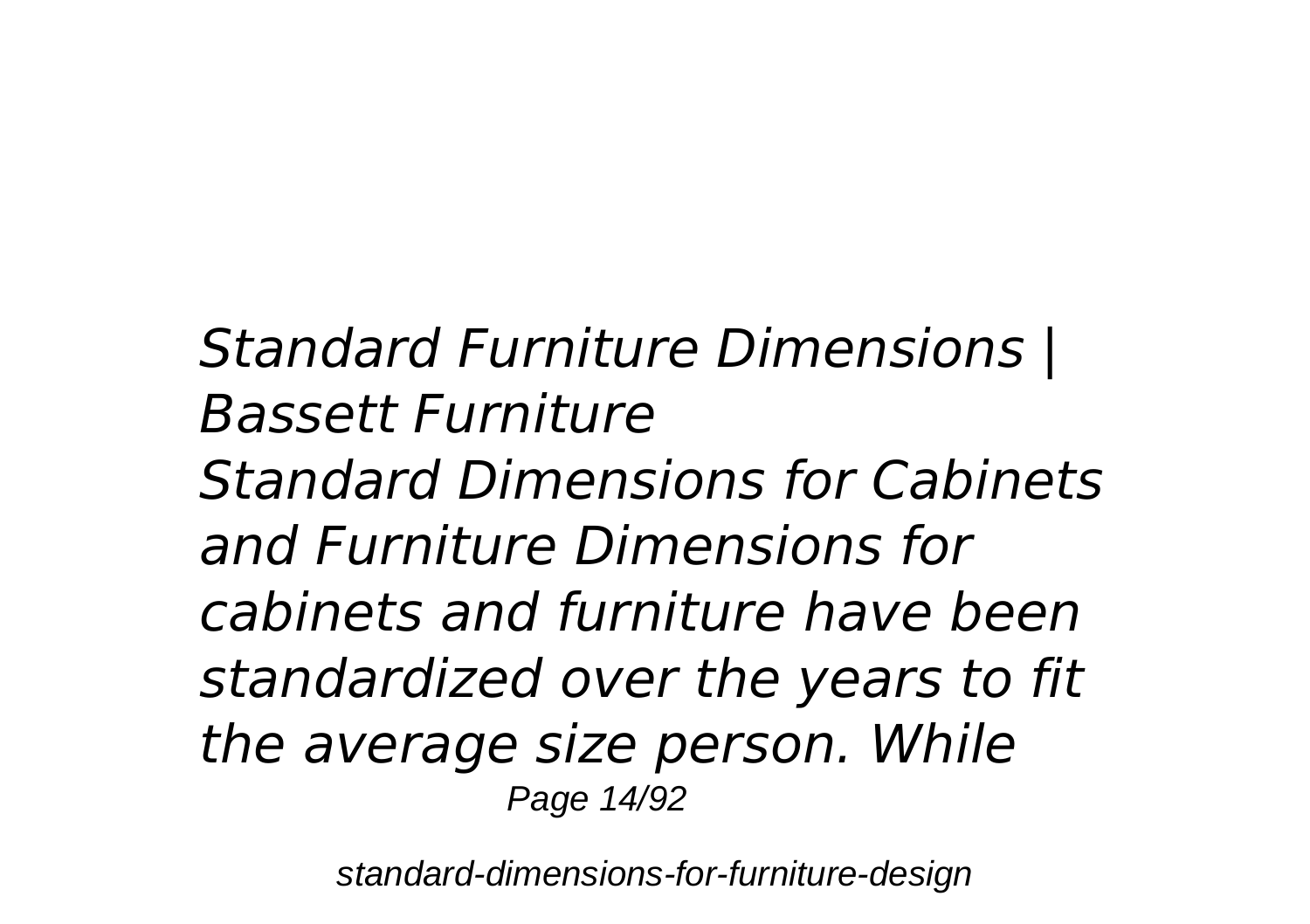*you can customize furnishing to fit your own personal needs, here's a list of commonly used dimensions to help you when planning your next project.*

*Standard Dimensions for Cabinets and Furniture | Today's ...* Page 15/92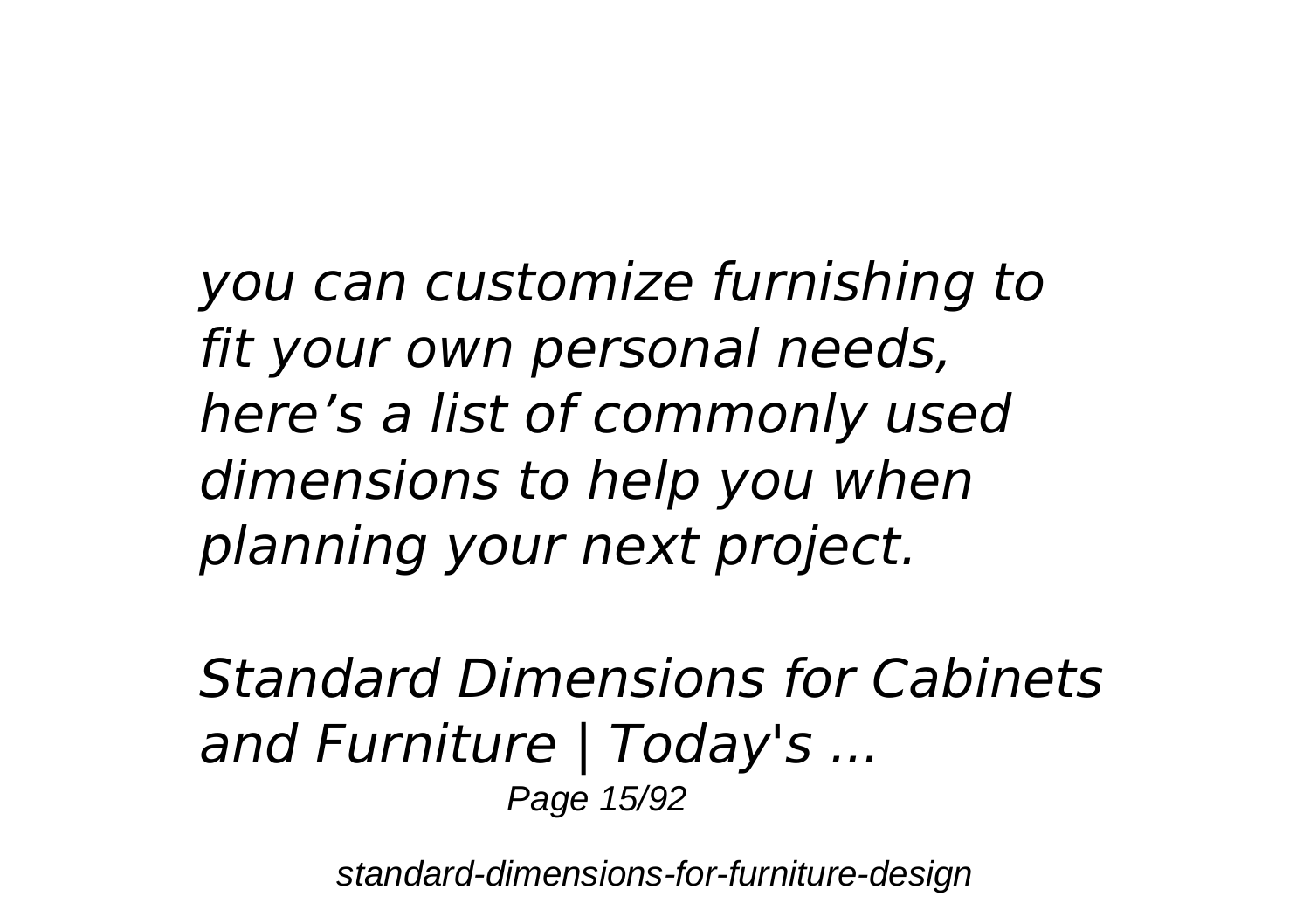*Standard Furniture Dimensions (Inches) Tables Height Width Length Bedside 26 15 19 Buffet 34-48 24 60 Card 30 36 36 Coffee 19 18 36-48 Conference 30 36 96 Dining 29 40 64 End 20 17 28 Hall 27 15 55 Kitchen 29 36 60 Picnic 28 36 72 Poker 29 48 48 Printer* Page 16/92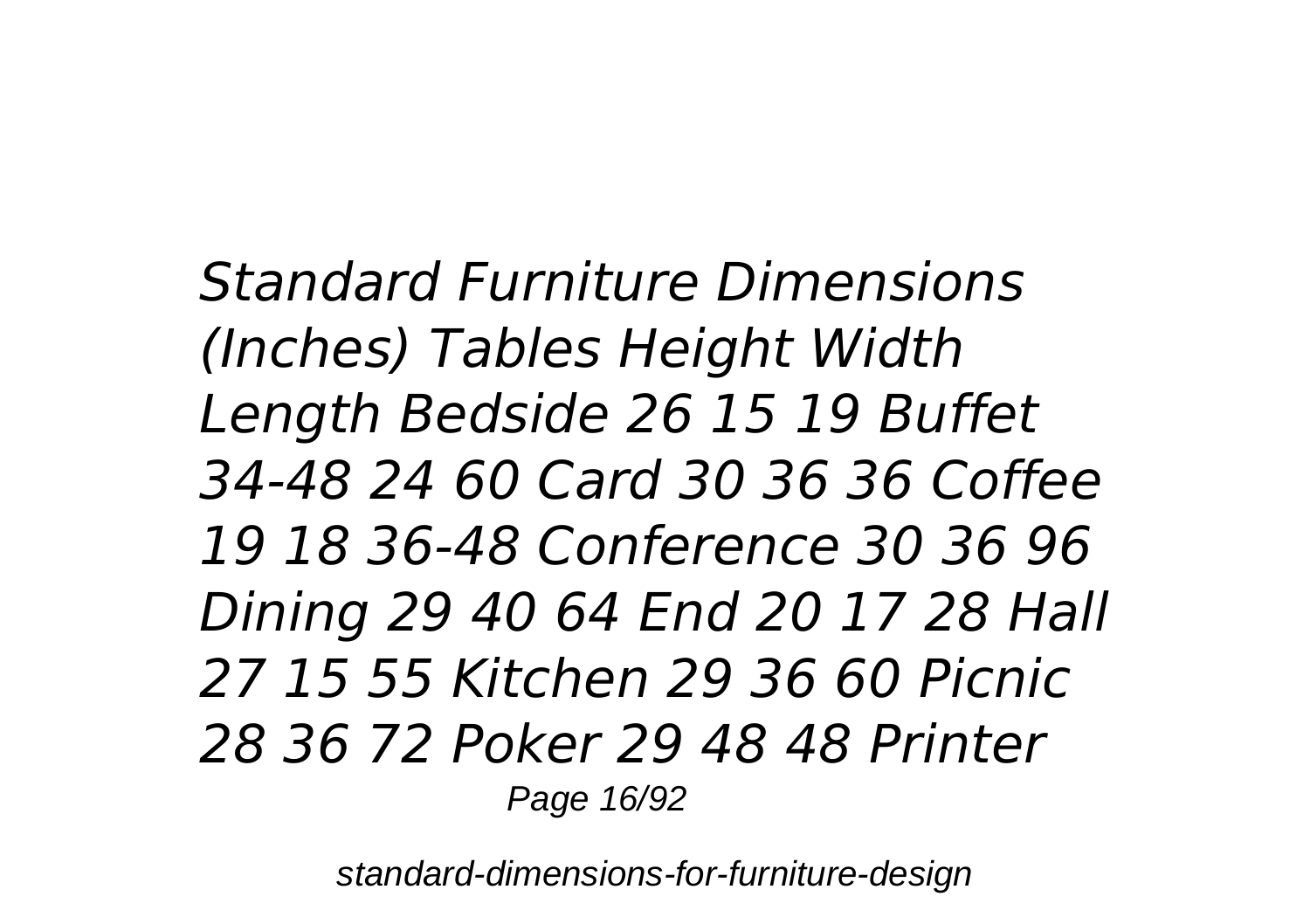## *26 22 26 Sofa 26 14 72 Typewriter 25 18 30*

*Standard Furniture Dimensions PDF Jul 17, 2016 - Explore shereen gouda's board "Standard Furniture Dimensions" on* Page 17/92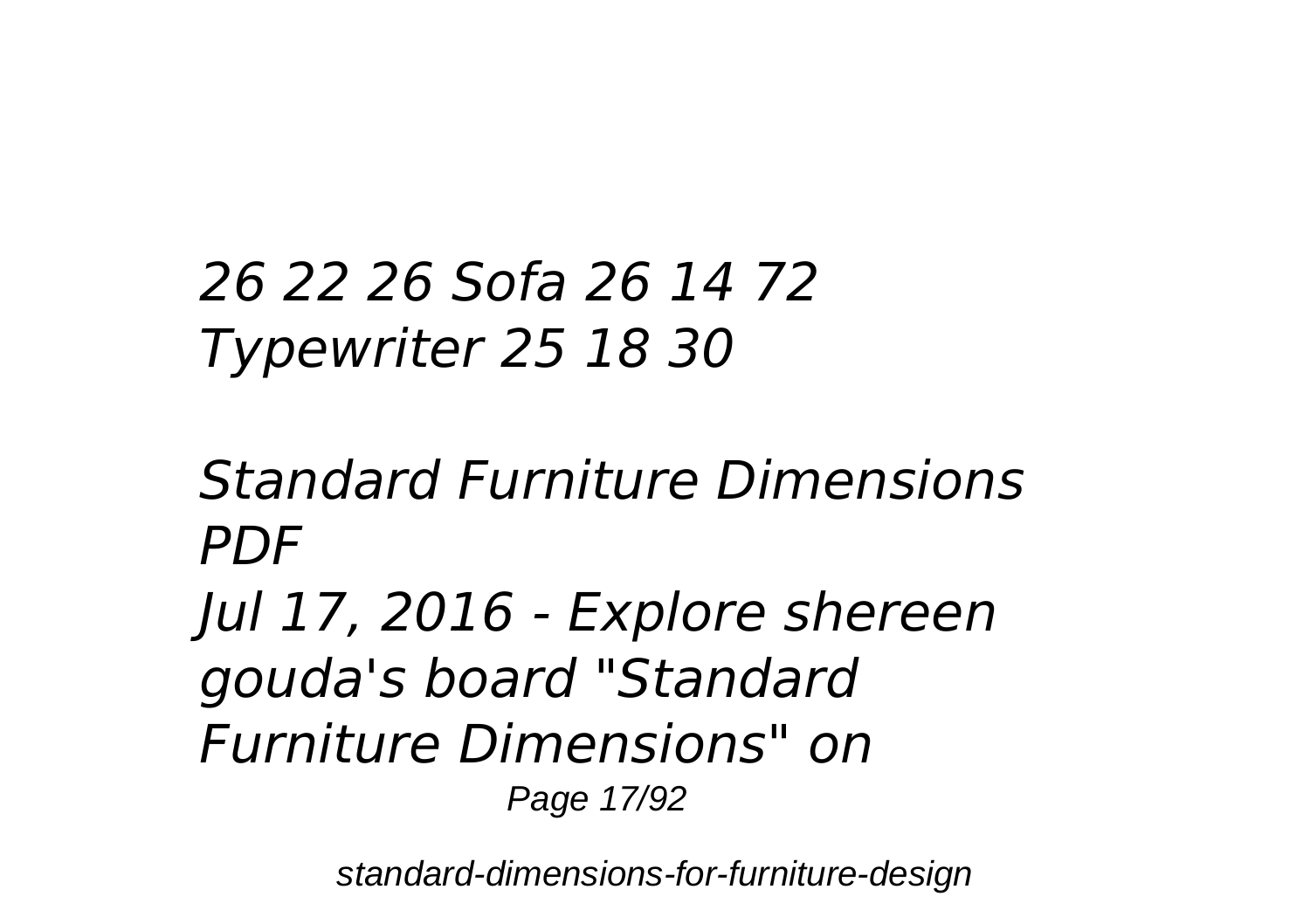*Pinterest. See more ideas about Standard furniture, Design, House design.*

*40 Standard Furniture Dimensions ideas | standard ... For children's furniture, design standards are also available for* Page 18/92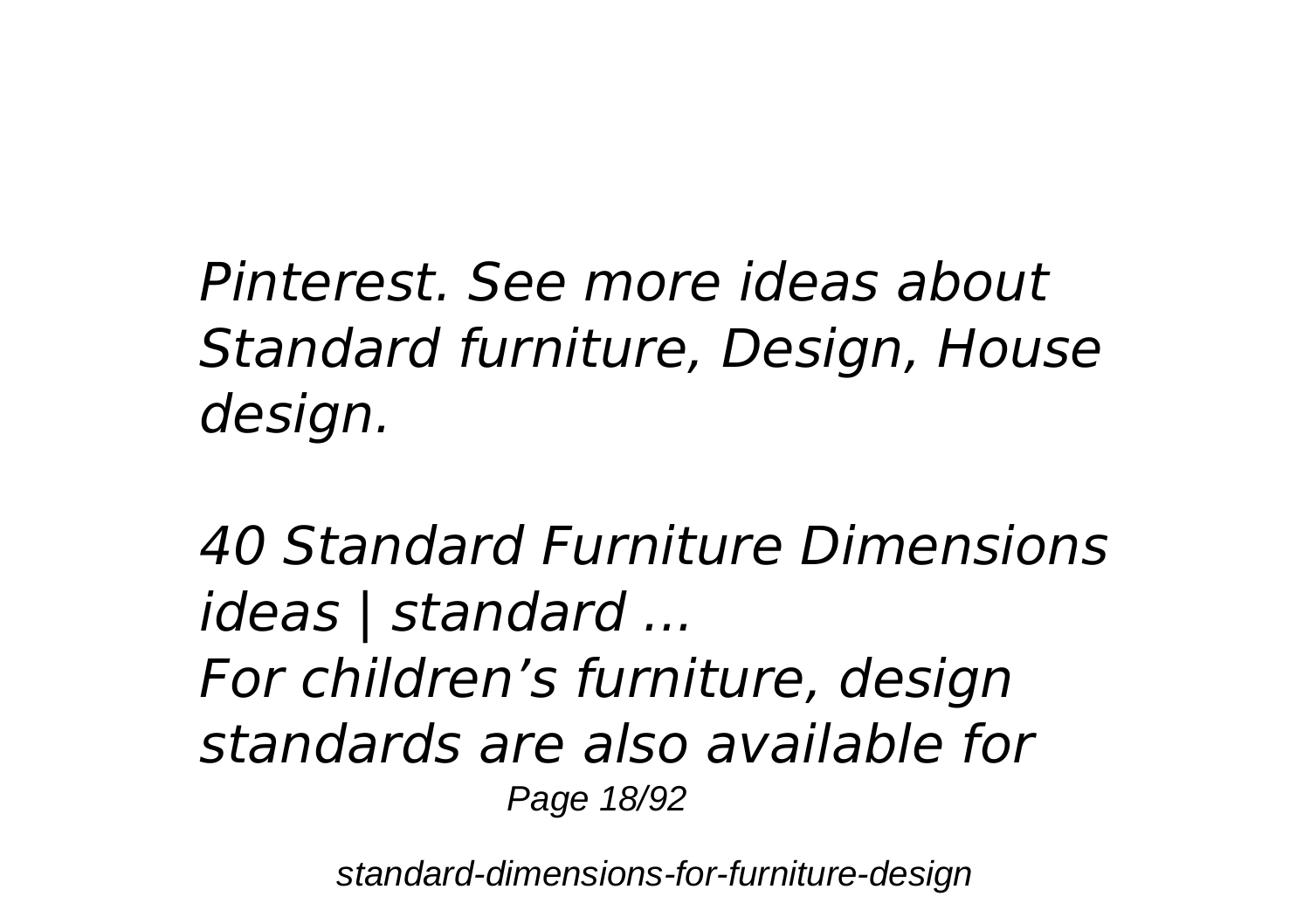*different age categories (see references below). Specific Furniture Design Standards. The following pages list standard furniture dimensions and design guidelines for many common types of furniture.*

Page 19/92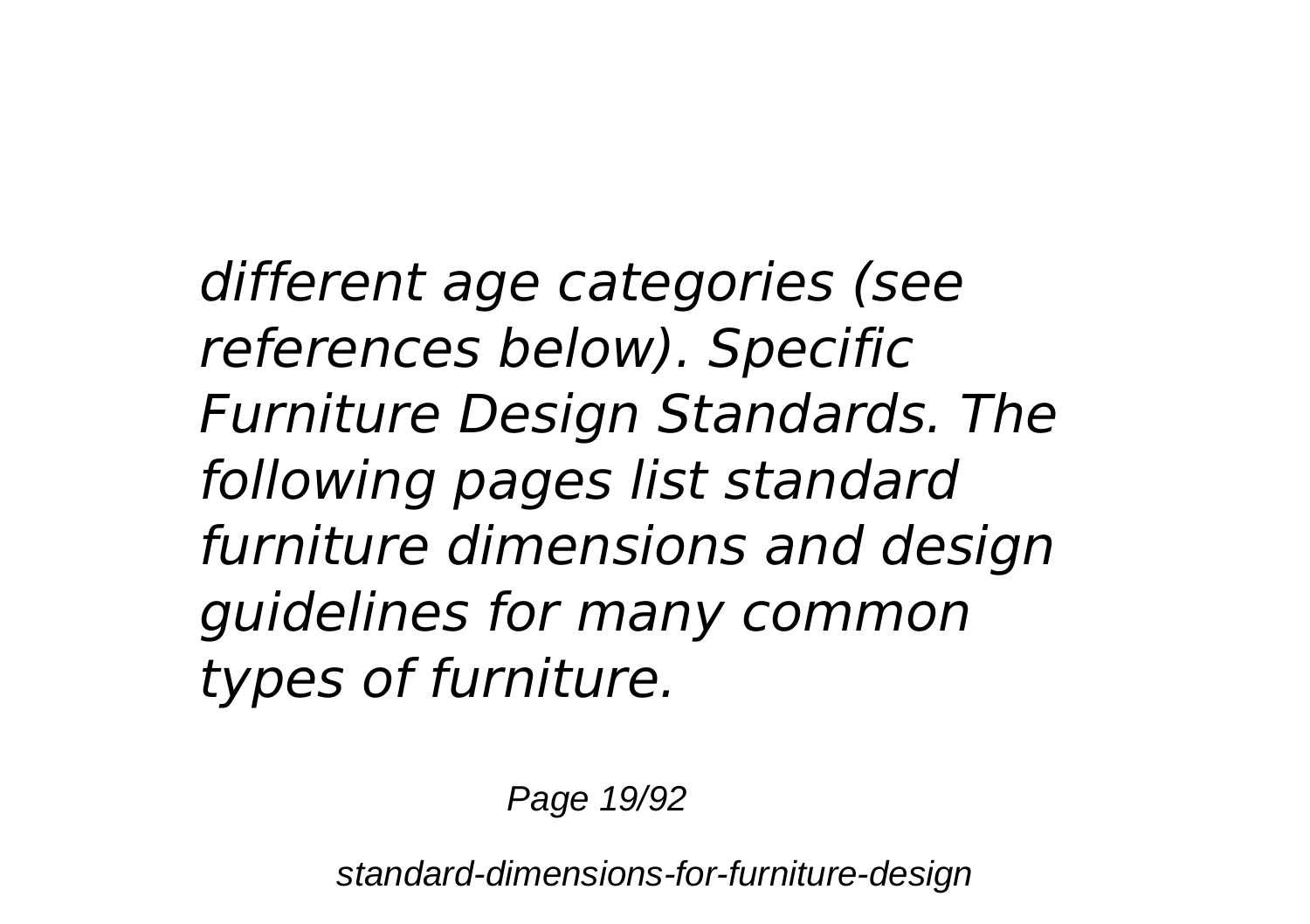*Furniture Design Standards – WoodBin Furniture dimensions don't come out of the air. They come out of heavy research that, thankfully, a lot of people have already done for us and written books on; if you're a designer, you ought have* Page 20/92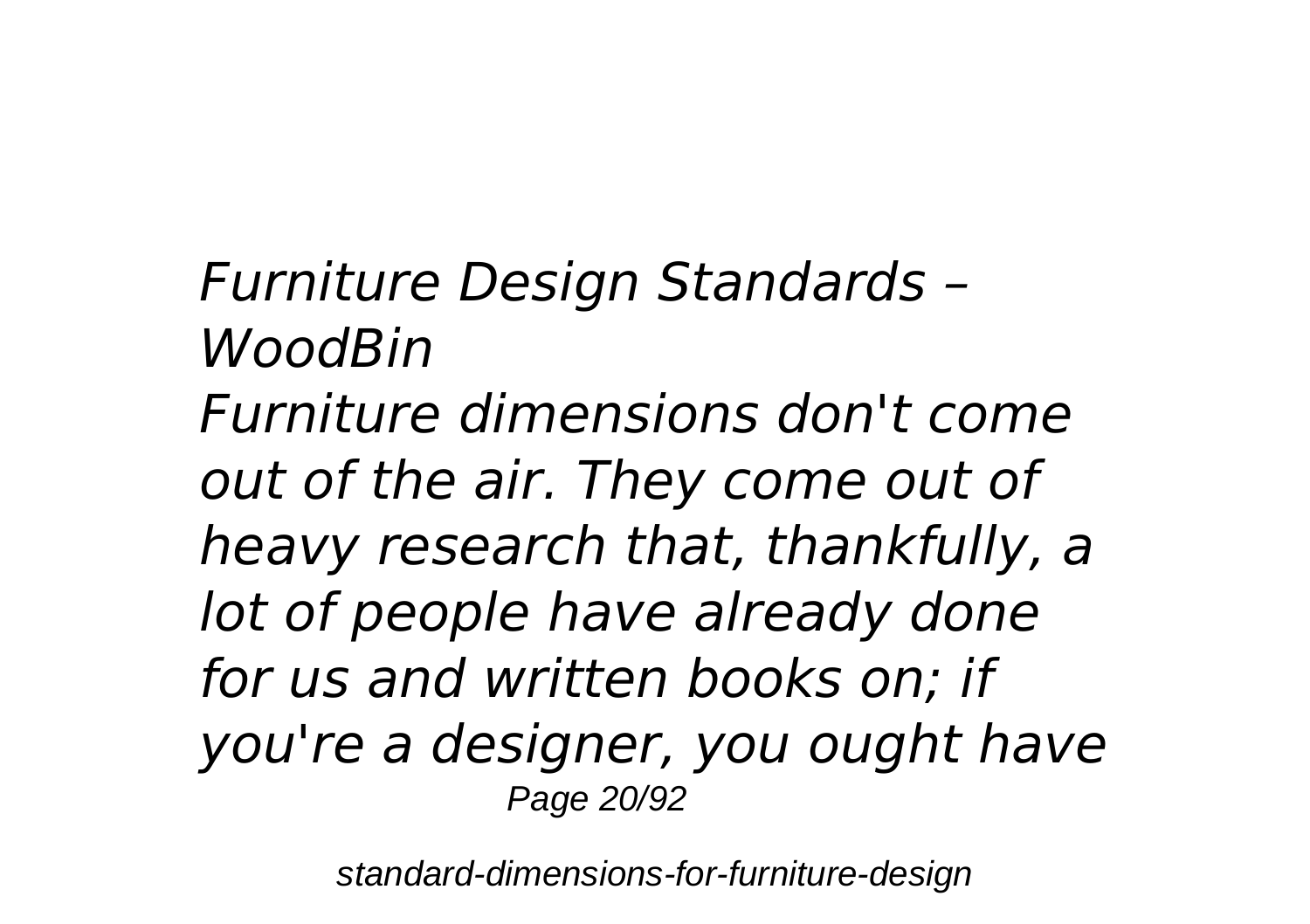*a copy of one of these books (see bottom of this entry).*

*Reference: Common Dimensions, Angles and Heights for ... The design of a bedroom starts with the bed. Randel lists the standard sizes, along with the* Page 21/92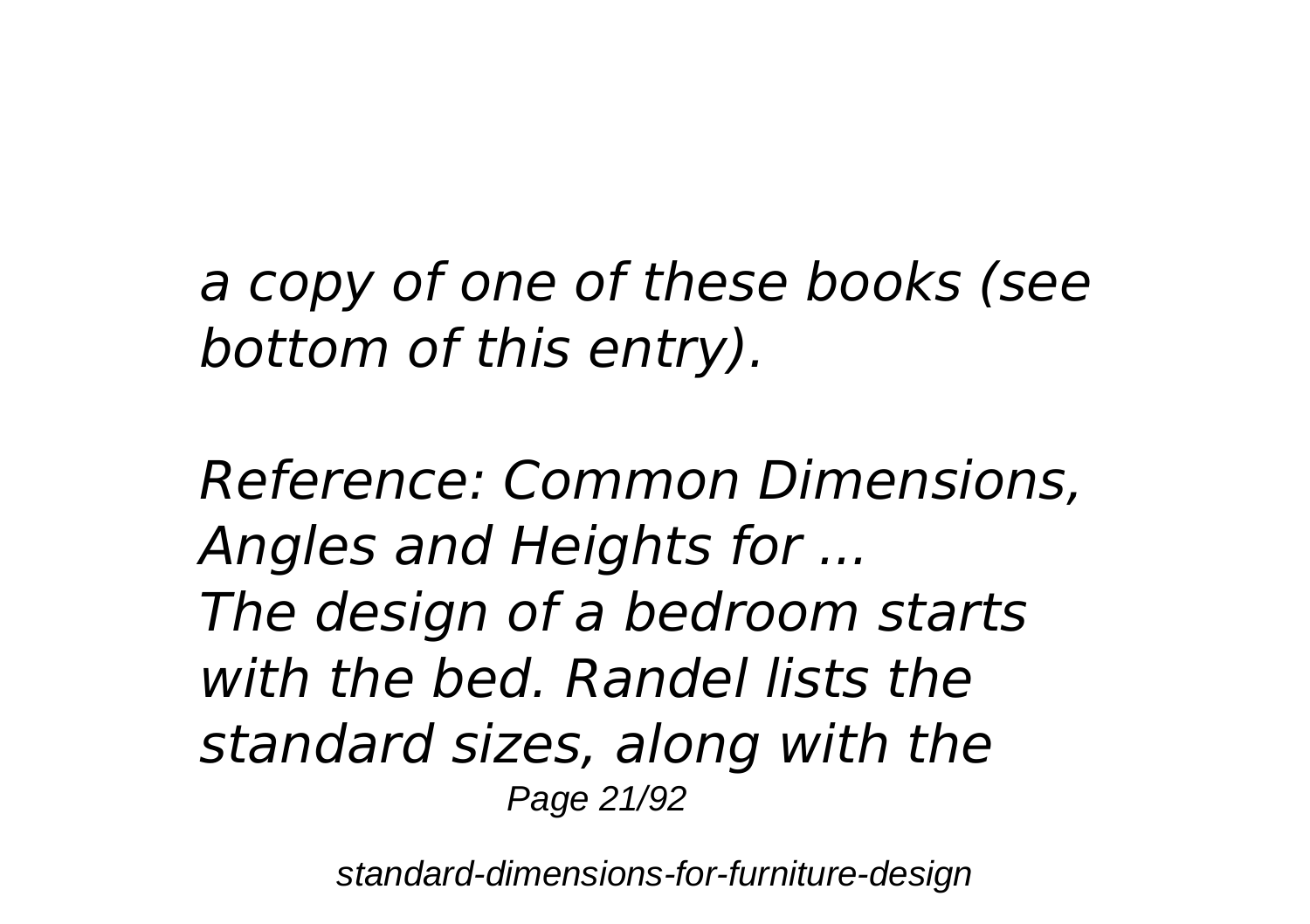*dimensions of benches, nightstands, dressers, chests, chairs and more. Bedroom measurement tip: If you want a sitting area in your bedroom, you need space for tables, chairs and love seats, as well as the circulation area to make it work.* Page 22/92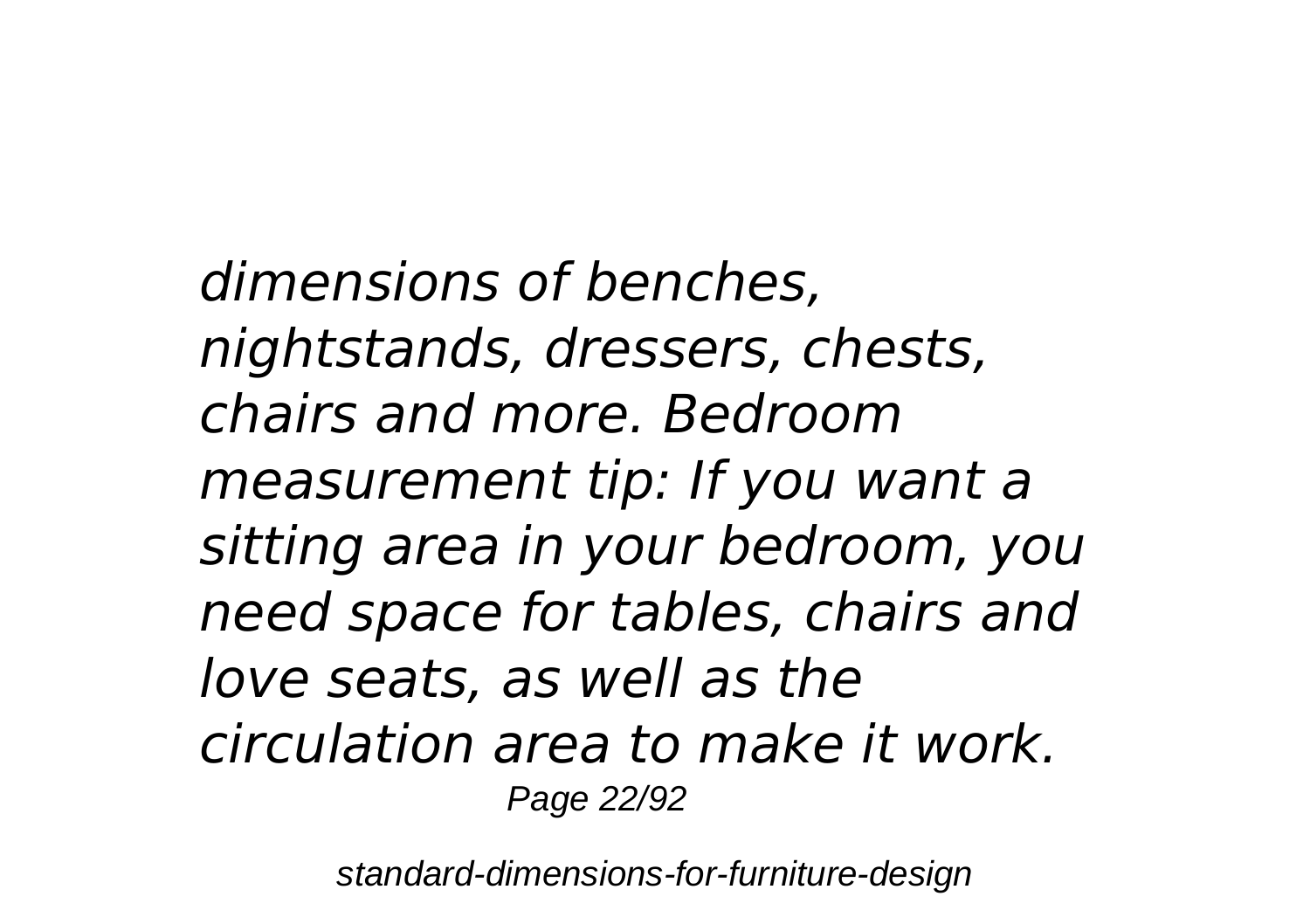*The Essentials: Key Measurements to Help You Design Your Home Learning about the nature of wood is critical to becoming a successful furniture maker. Factors like radial, tangential and* Page 23/92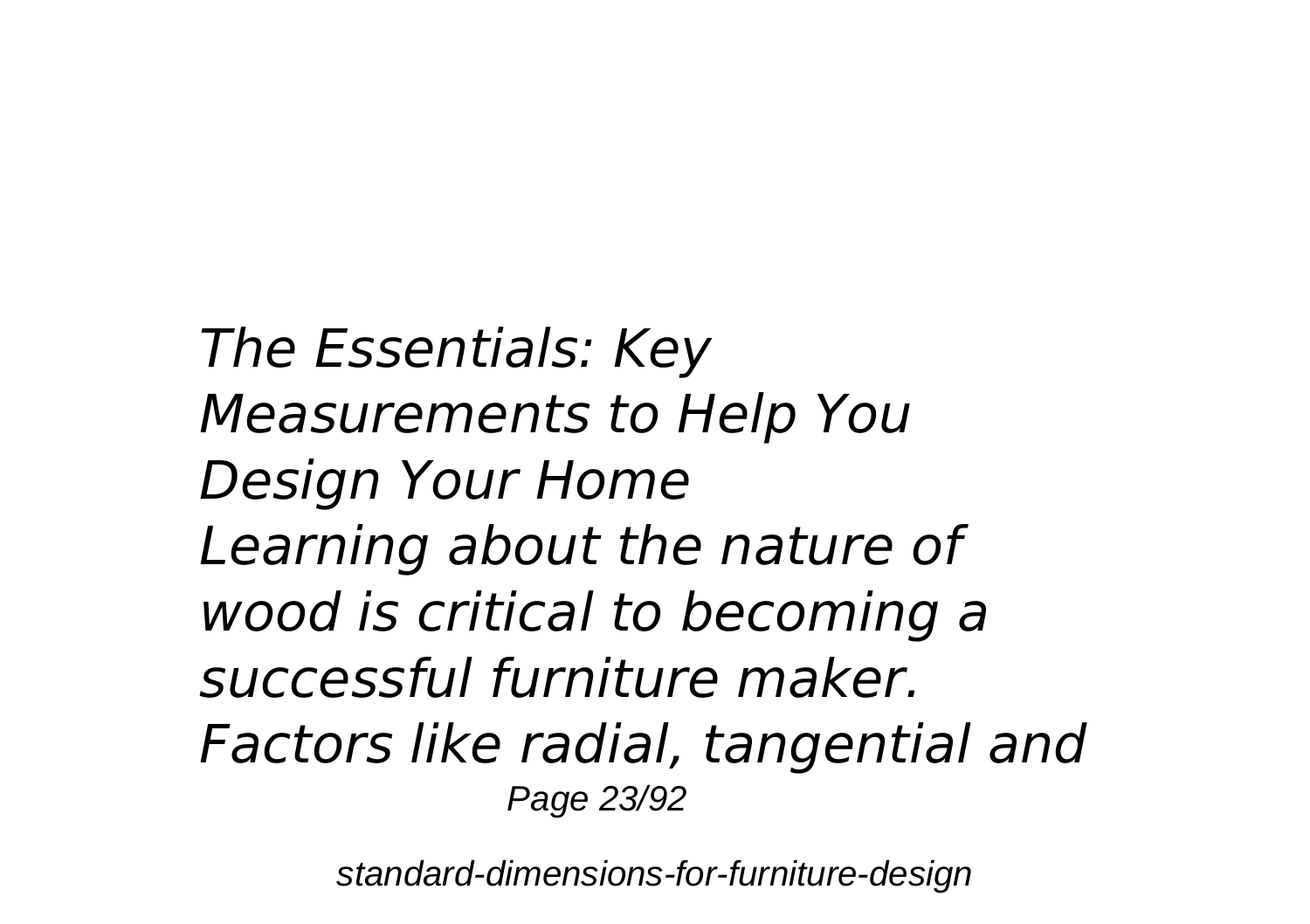*longitudinal shrinkage, fiber saturation point and equilibrium moisture content all play a part in the success of your furniture making project.*

*Standard Furniture Dimensions - Highland Woodworking* Page 24/92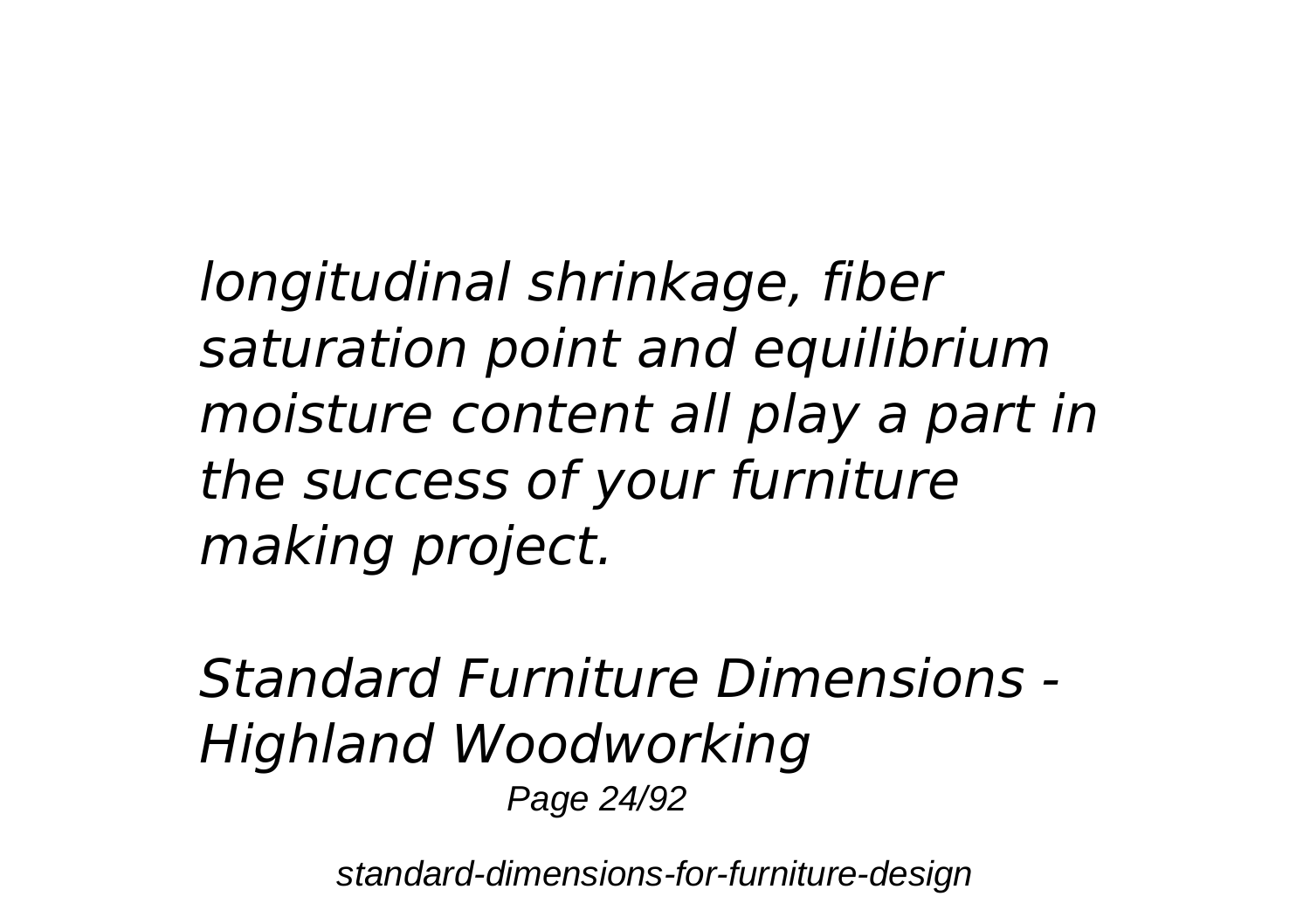*Since televisions now come in a wide variety of sizes, arranging furniture for them depends on which TV is chosen and how it's used. Depending on your TV type and screen size, you will want to keep your seating within 1.5 to 2.5 times the diagonal length of* Page 25/92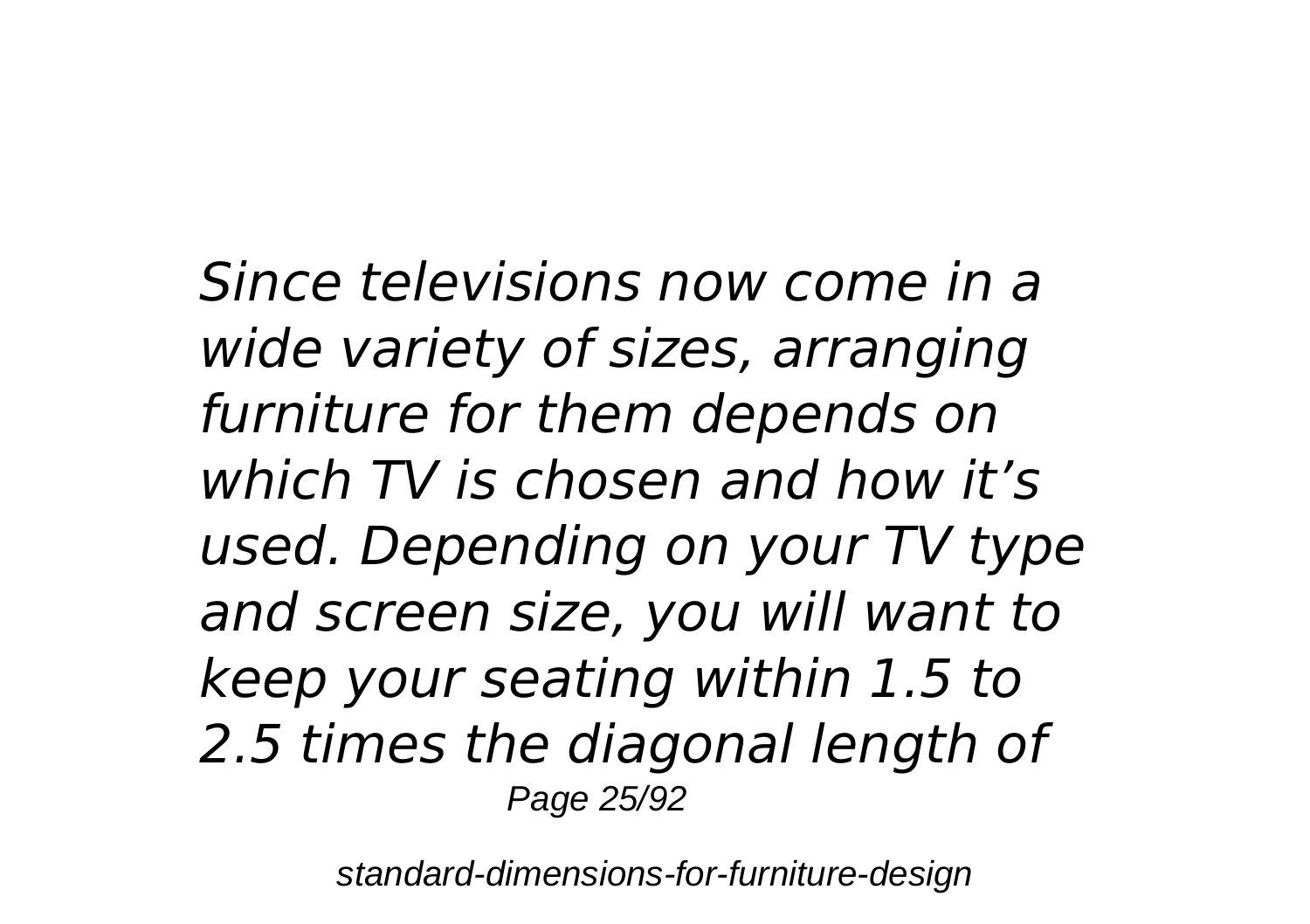*TV screen. Also, carefully consider the TV height.*

*Key Measurements for Your Living Room They come in two sizes: 1. Standard, or Eastern, king-size bed: 76 inches wide and 80* Page 26/92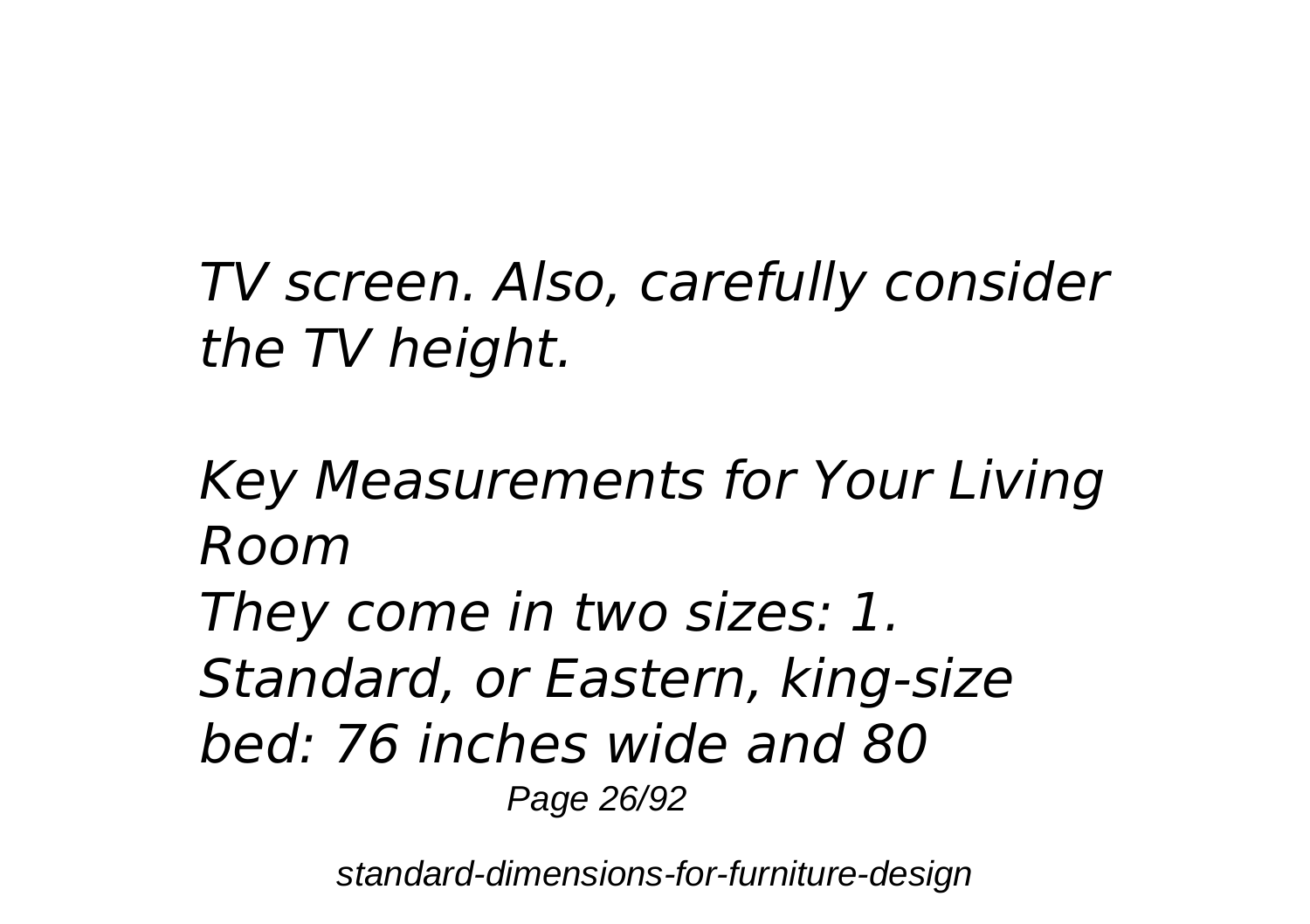*inches long 2. California king: 72 inches wide and 84 inches long. For any bed size you can find furniture that stretches the total dimensions with extended footboards and built-in nightstands. Carefully consider purchases of larger furniture.* Page 27/92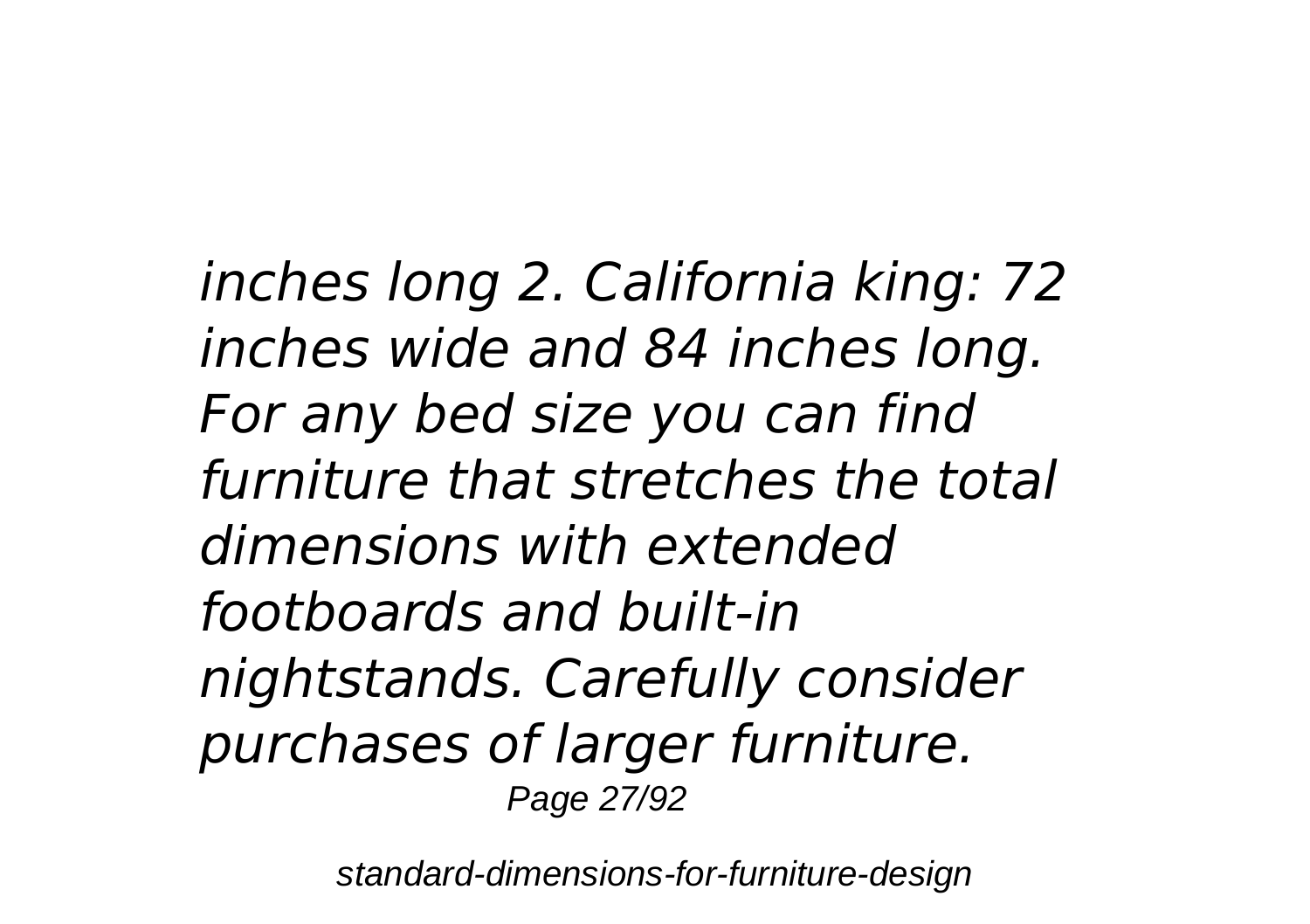*Interior Design Measurements & Dimensions | Talie Jane ... Browse our database of Furniture for an overview of the large range of varieties and sizes of chairs, tables, beds, and storage systems available to support your lifestyle.* Page 28/92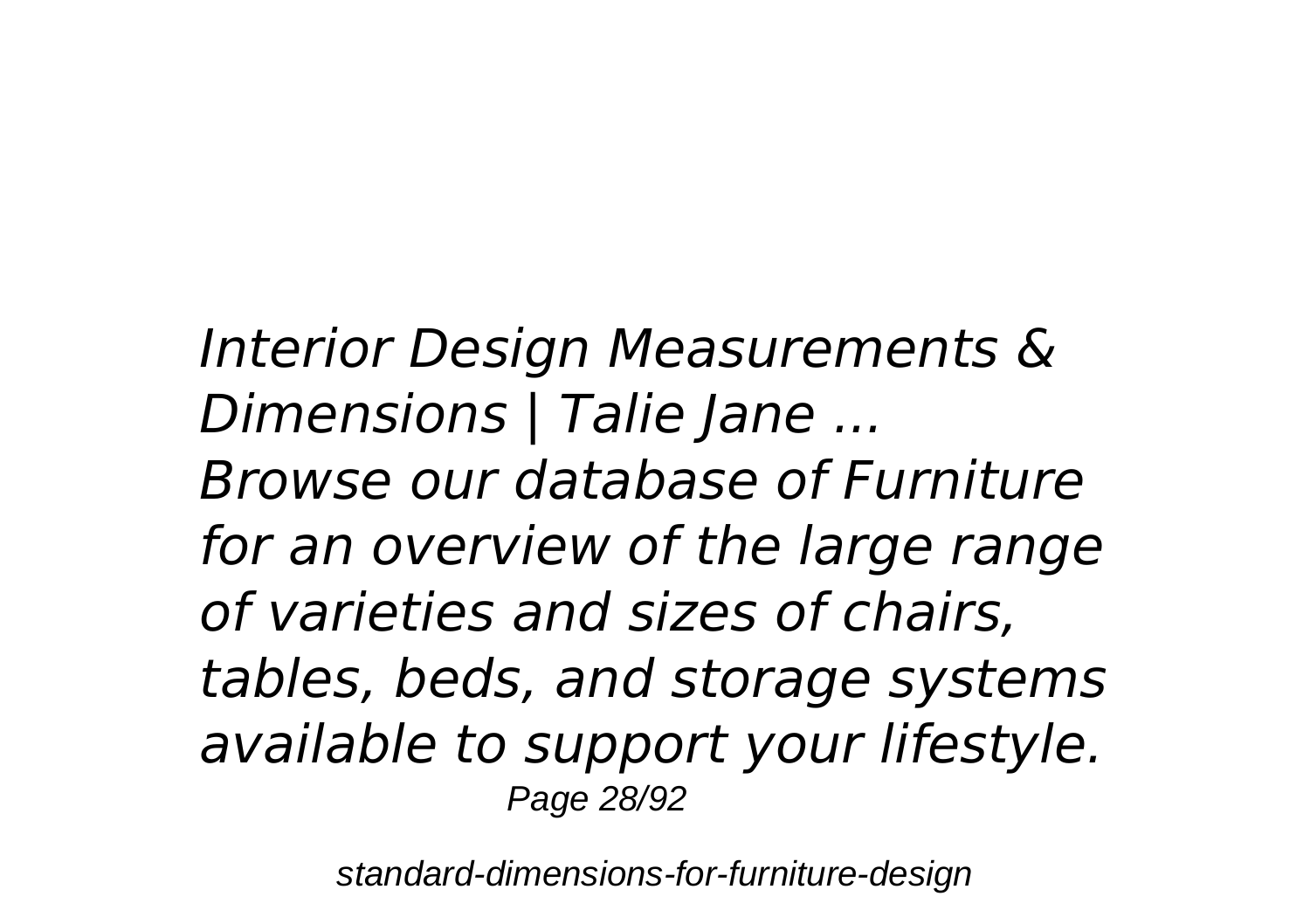*We will be continuing to expand our database and design guides over time to cover the evolving field of innovative furniture designs that enable us to live, work, and make better use of space.*

Page 29/92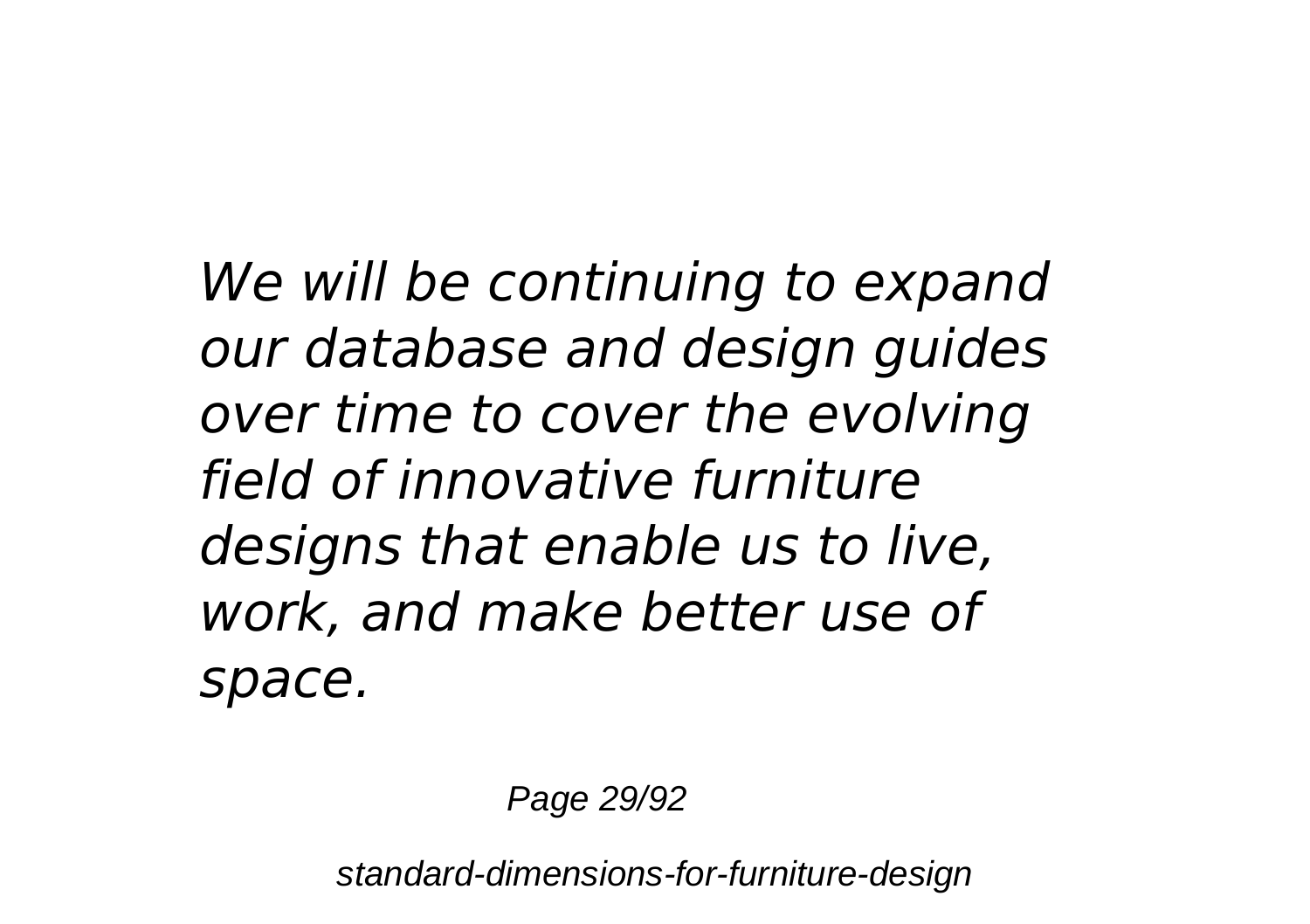*Browse Furniture | Dimensions.com Best Furniture Design Software 1. SketchUp. SketchUp is a very user-friendly and feature-rich 3D design software. Though not a dedicated furniture design software, it is pretty good a* Page 30/92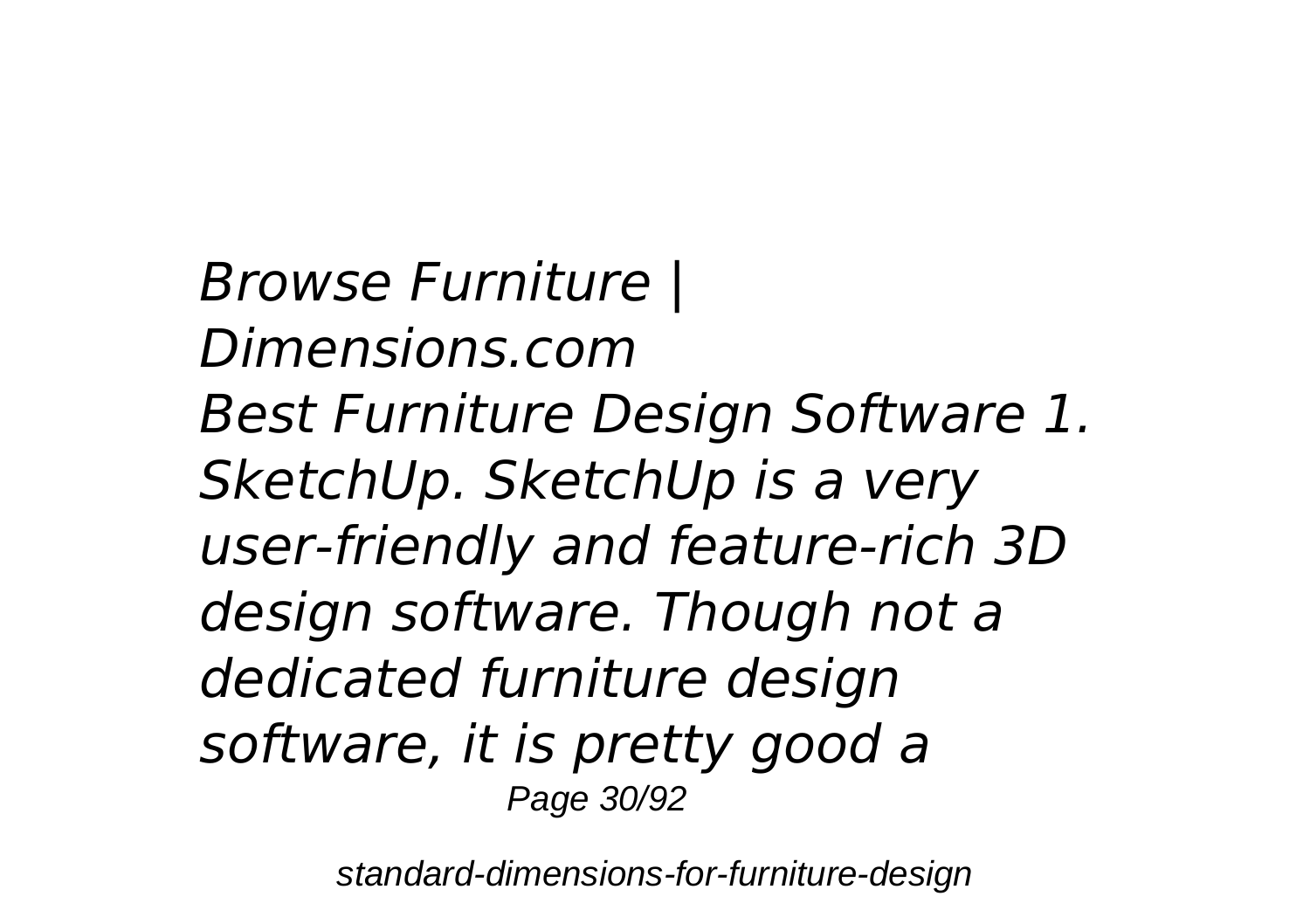*designing the furniture. In fact, this is the software I used to design my own desk. One of the best things about SketchUp is that it is pretty minimal yet fully*

*...*

#### *5 Best Furniture Design Software* Page 31/92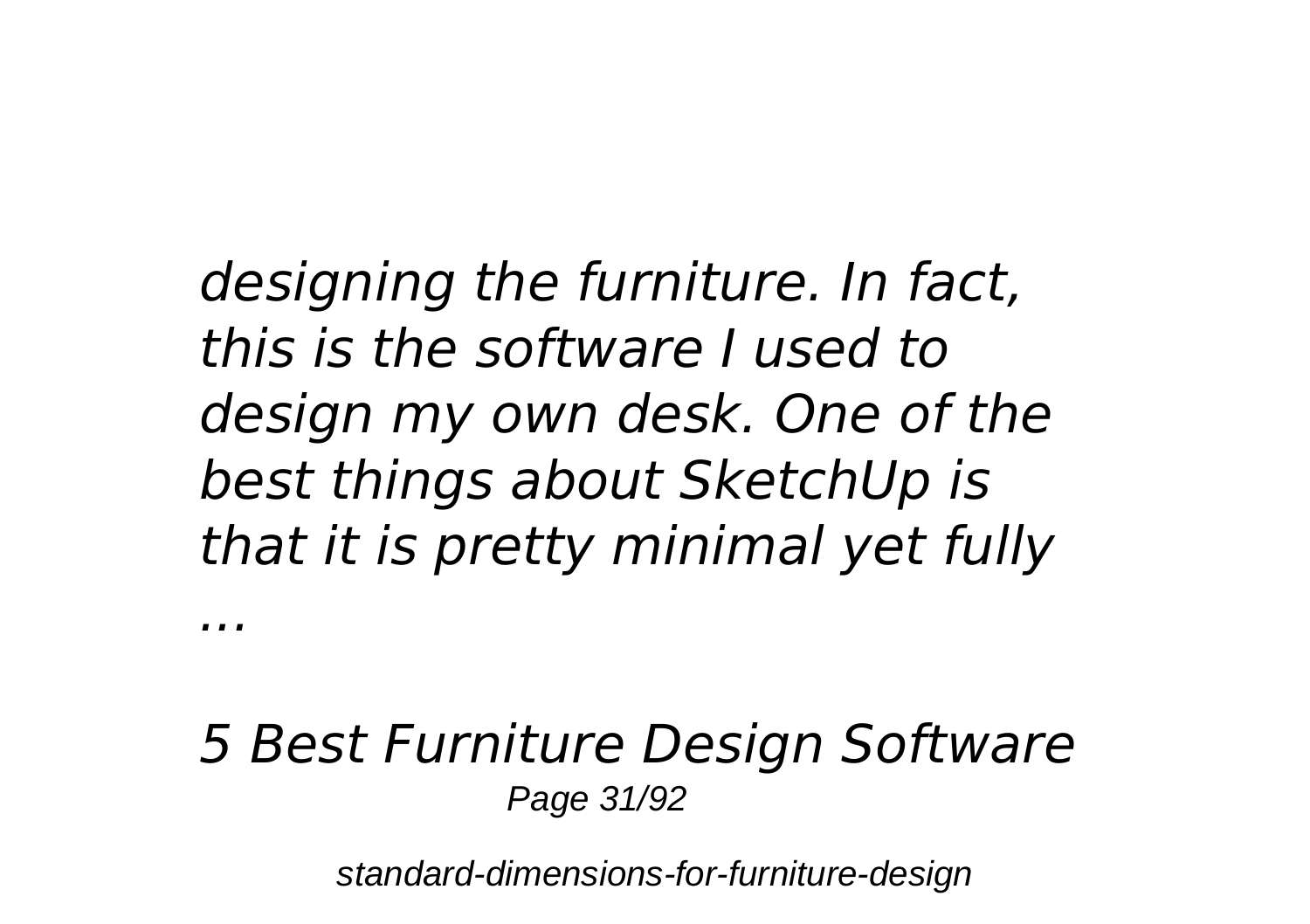*| TechWiser The standard furniture sizes below are suggestions, and of course, furniture comes in many different sizes – but this is a good starting point and guide. It is especially useful if you have the cad drawings to drag and drop* Page 32/92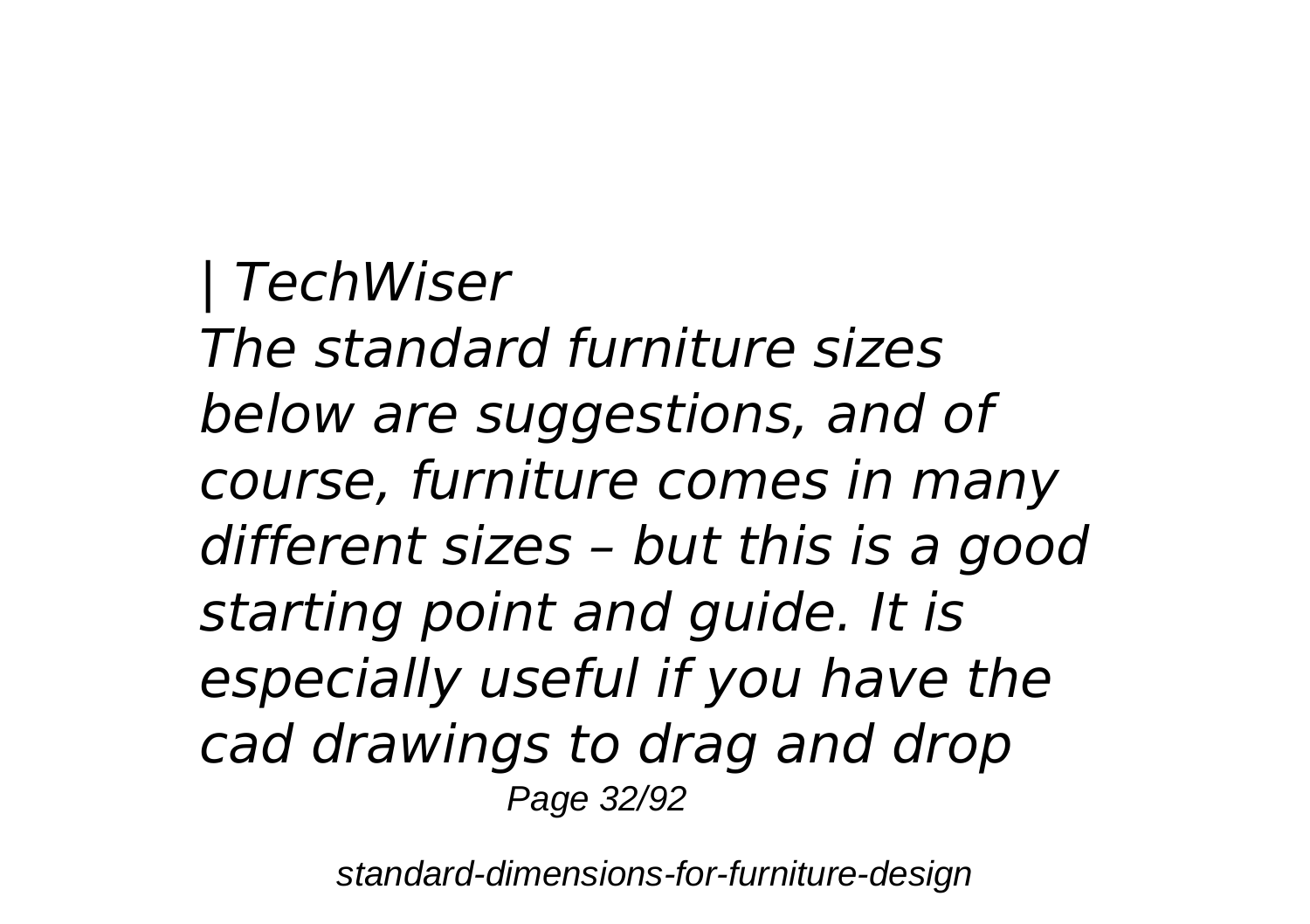*directly into your floor plans.*

*Metric Data 08 - Standard Furniture Sizes - First In ... May 13, 2020 - Explore G. Lebron Interiors's board "Standard Measurements in Design", followed by 3475 people on* Page 33/92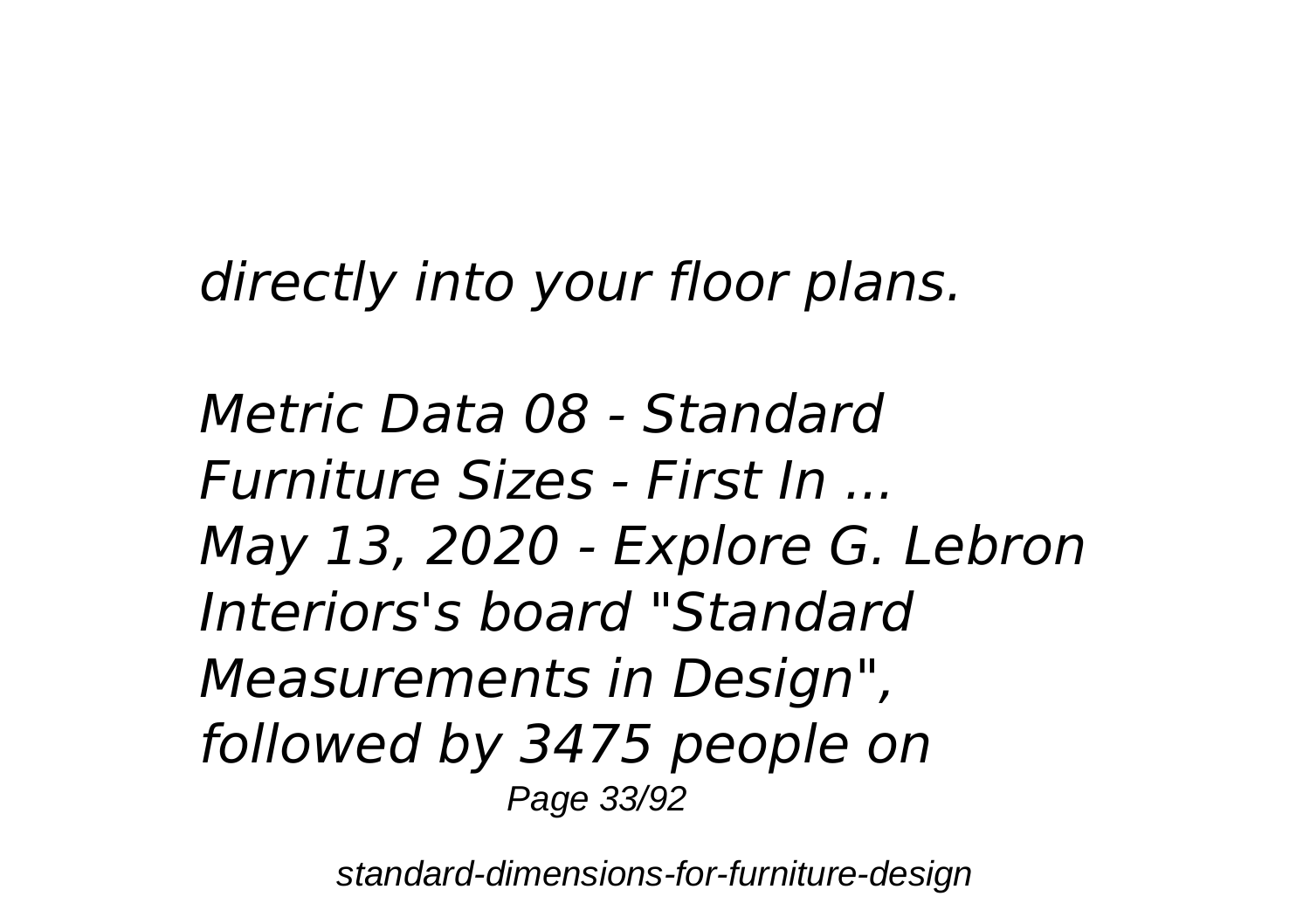## *Pinterest. See more ideas about Design, Kitchen layout, Kitchen remodel.*

Standard Dimensions for Furniture Design Furniture Design Standards – Page 34/92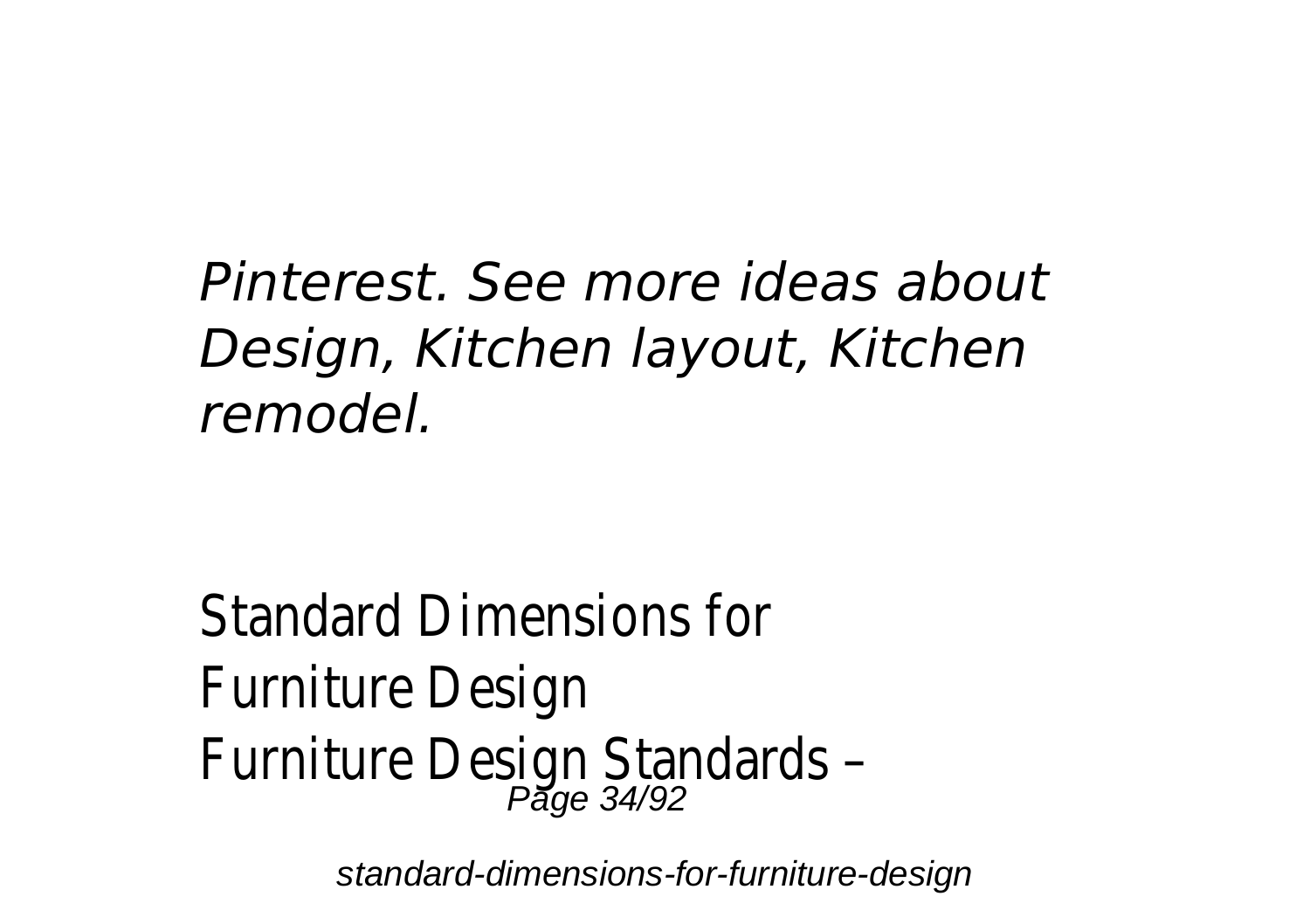### **WoodBin**

For children's furniture, design standards are also available for different age categories (see references below). Specific Furniture Design Standards. The following pages list standard

Page 35/92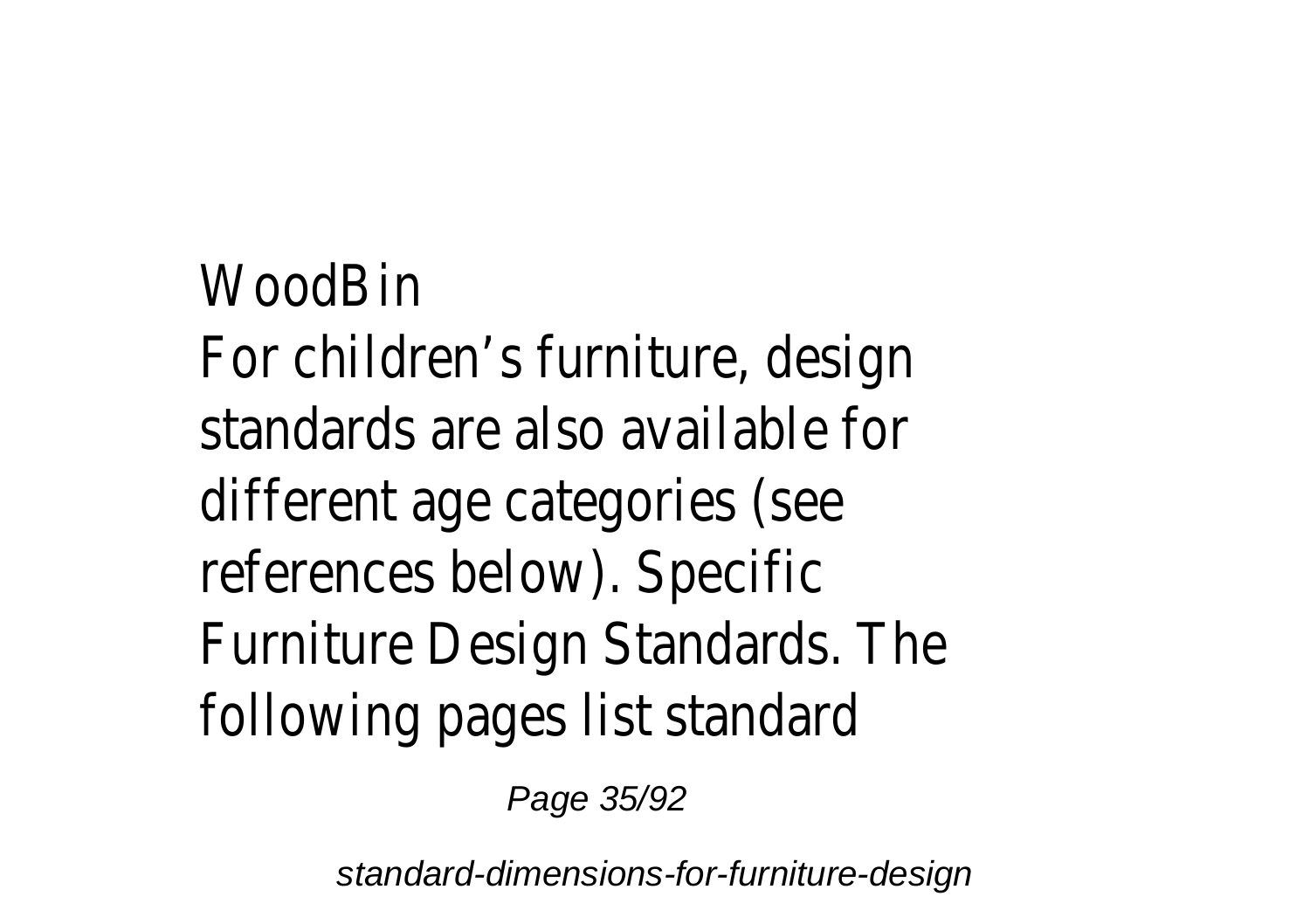furniture dimensions and design guidelines for many common types of furniture. Metric Data 08 - Standard Furniture Sizes - First In ...

Page 36/92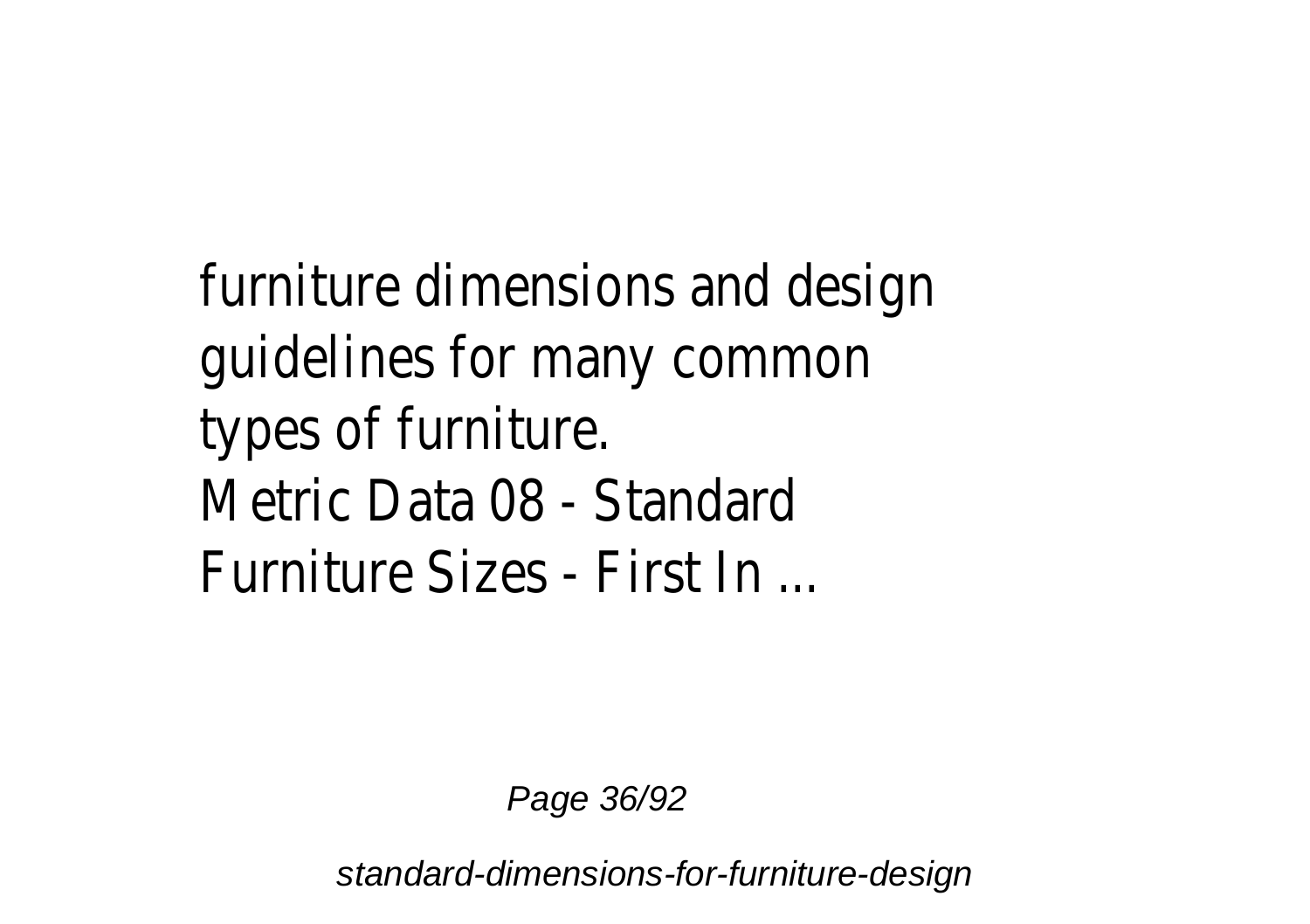## **Standard Dimensions For Furniture Design**

Furniture, a term covering the many types of moveable objects that support human activities, are the critical everyday elements that allow us to make space suitable for living and working. Designed directly to respond Page 37/92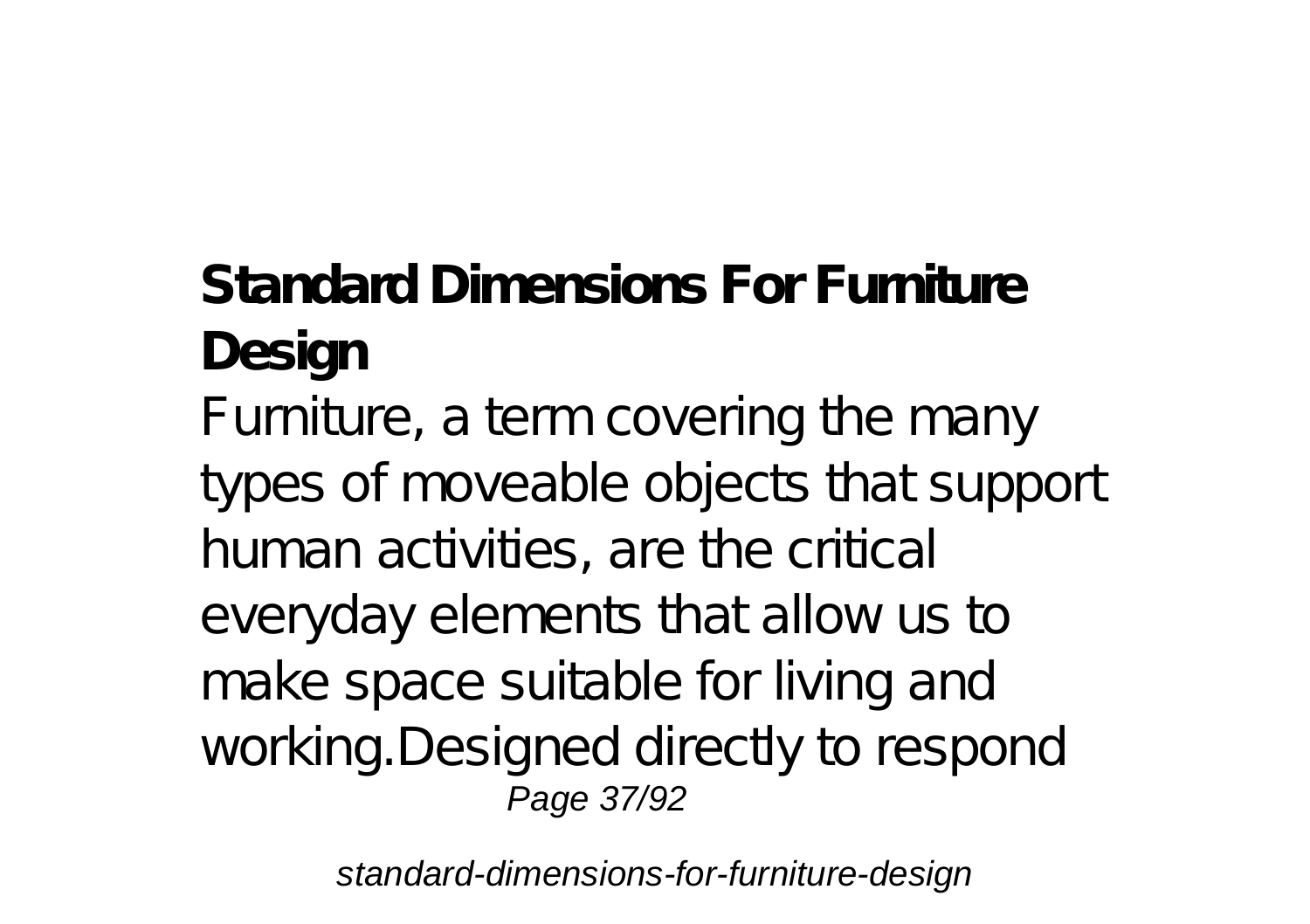to the dimensions and proportions of the human body, furniture transforms the function, efficiency, mood, style and feel of our built environment. To achieve a layout that works, a space that functions, and a stunning setup, it is best to consider the proportion of every furniture pieces Page 38/92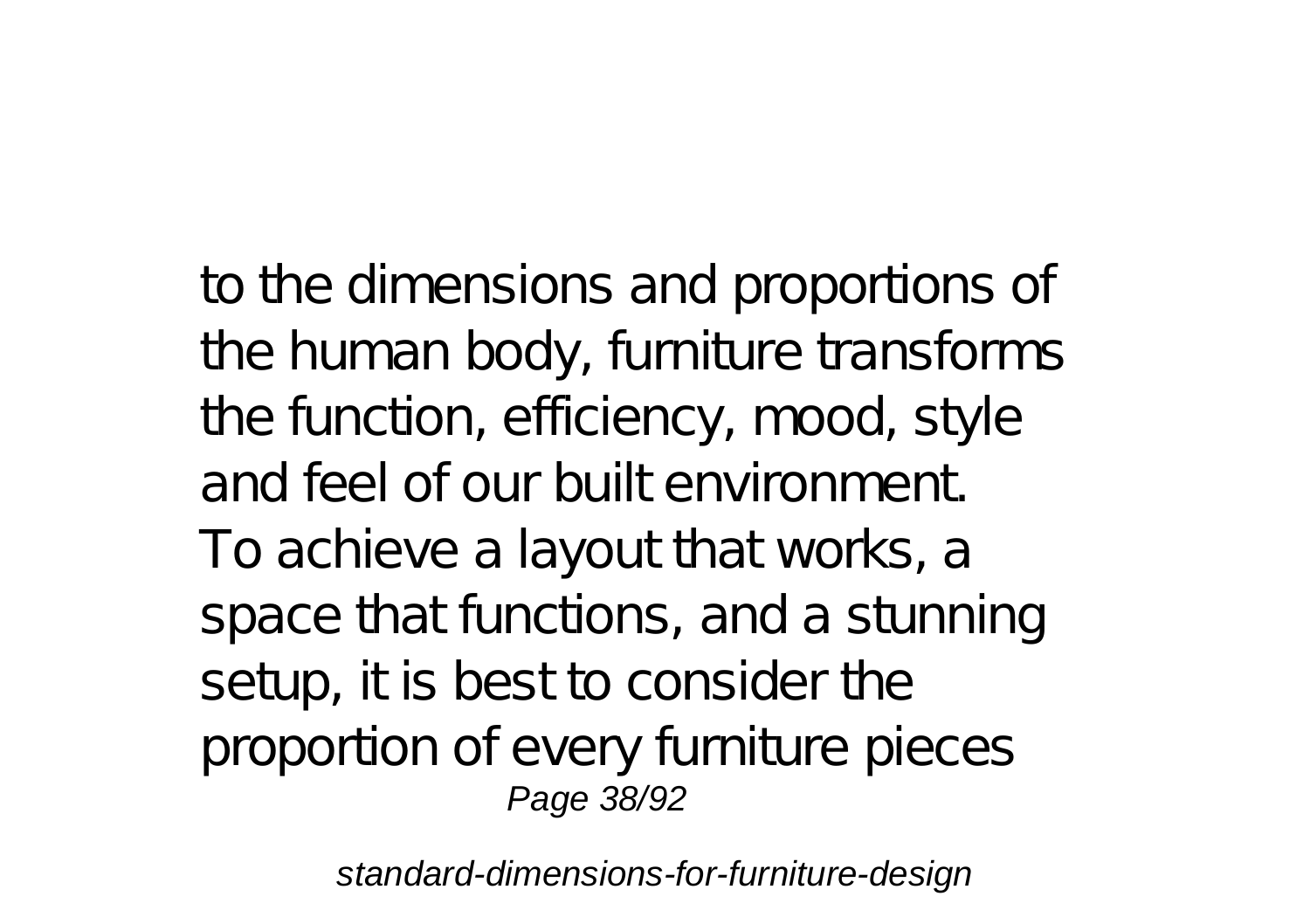coming into space versus the size of the room. Click Here To Get Information About Chair Dimensions The standard furniture sizes below are suggestions, and of course, furniture comes in many different sizes – but this is a good starting point and guide. It is especially useful if you have the Page 39/92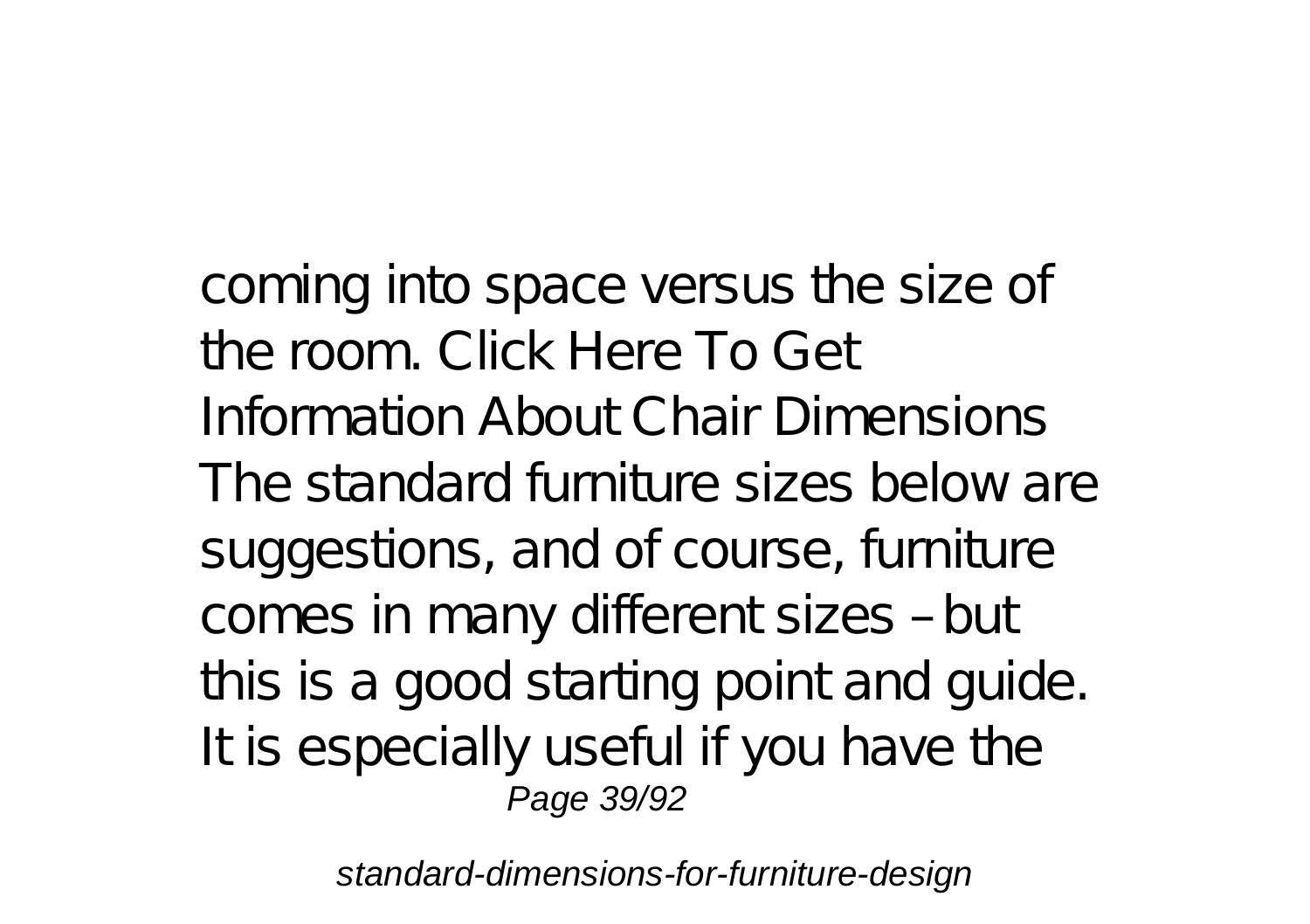cad drawings to drag and drop directly into your floor plans.

**Standard Furniture Dimensions | Bassett Furniture 40 Standard Furniture Dimensions ideas | standard ... Standard Furniture Dimensions -** Page 40/92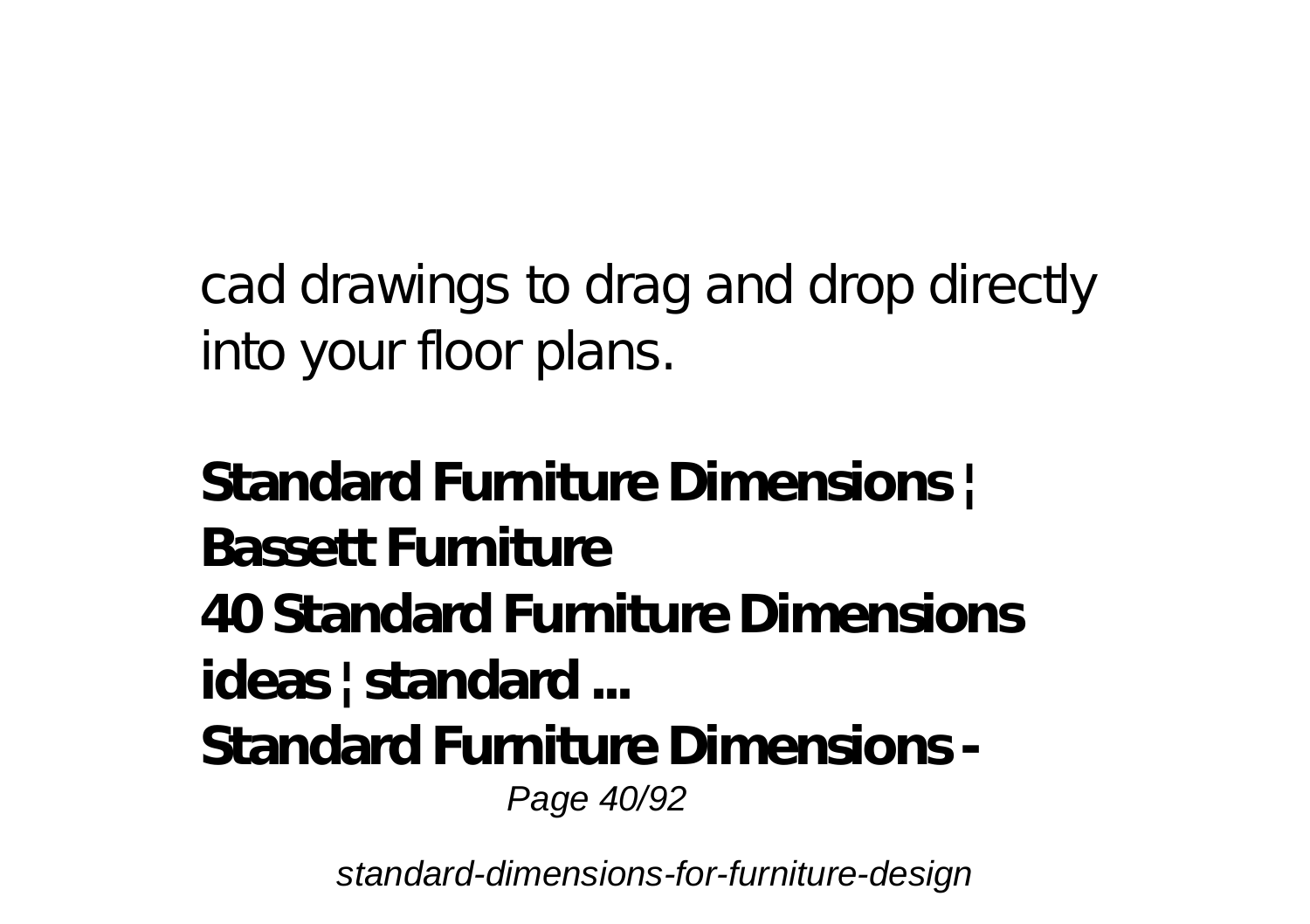#### **Highland Woodworking 5 Best Furniture Design Software | TechWiser**

# **Standard Dimensions for Cabinets and Furniture | Today's ...**

Page 41/92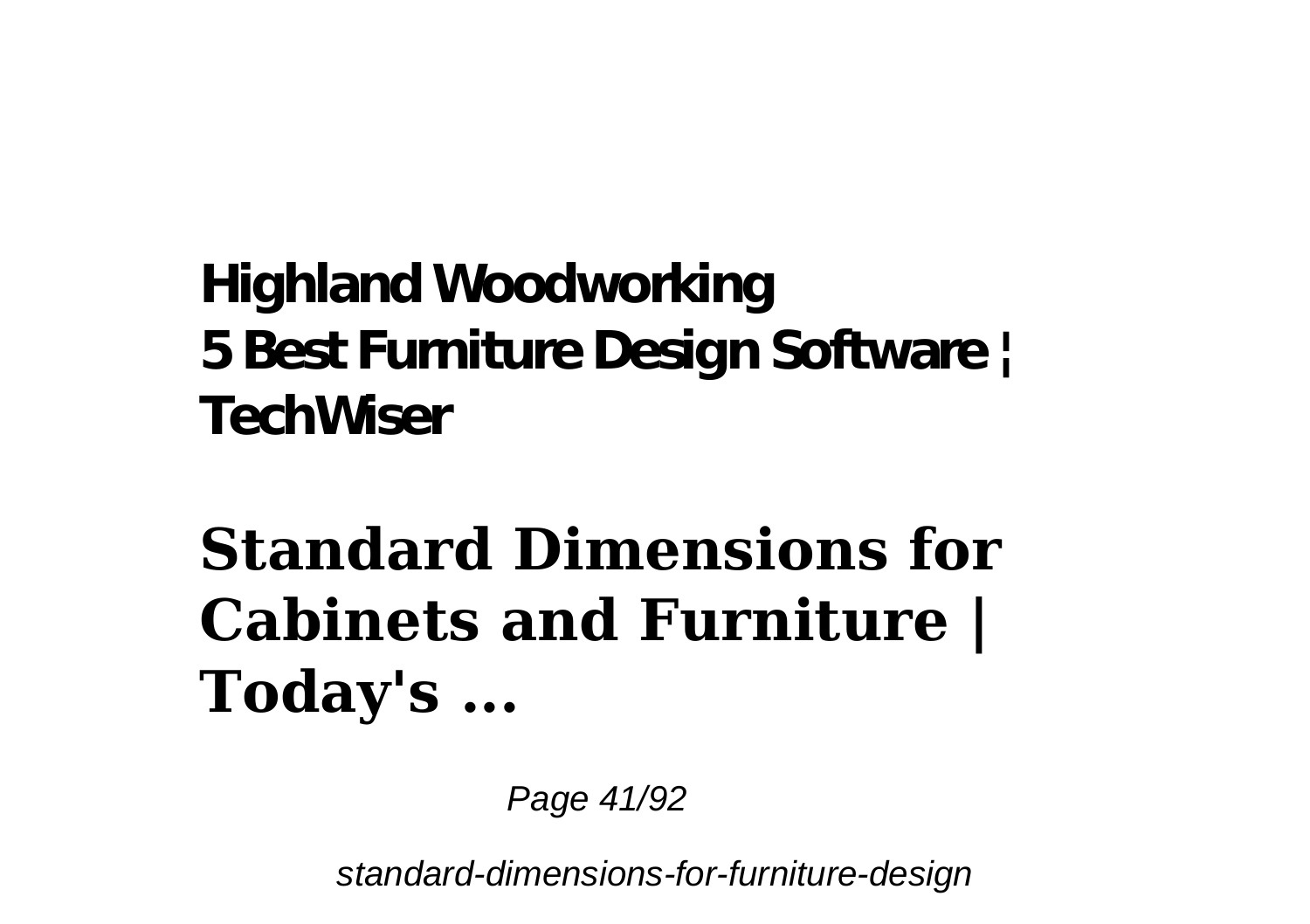**Furniture Dimensions & Drawings | Dimensions.com Reference: Common Dimensions, Angles and Heights for ... Key Measurements for Your Living Room**

Page 42/92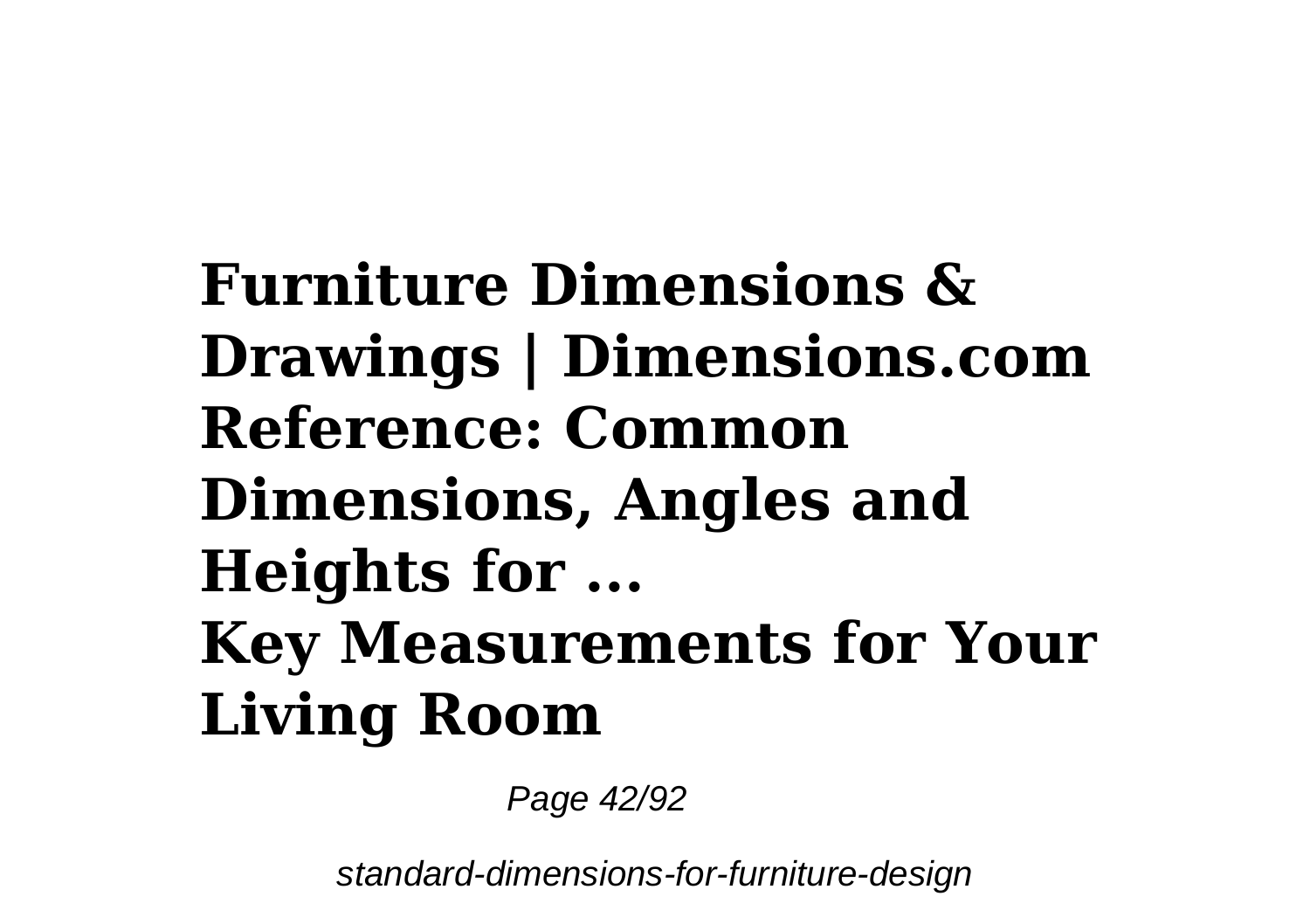Standard Dimensions For Furniture Design Most furniture is manufactured to standard measurements. It makes the process of arranging furniture easier when you Page 43/92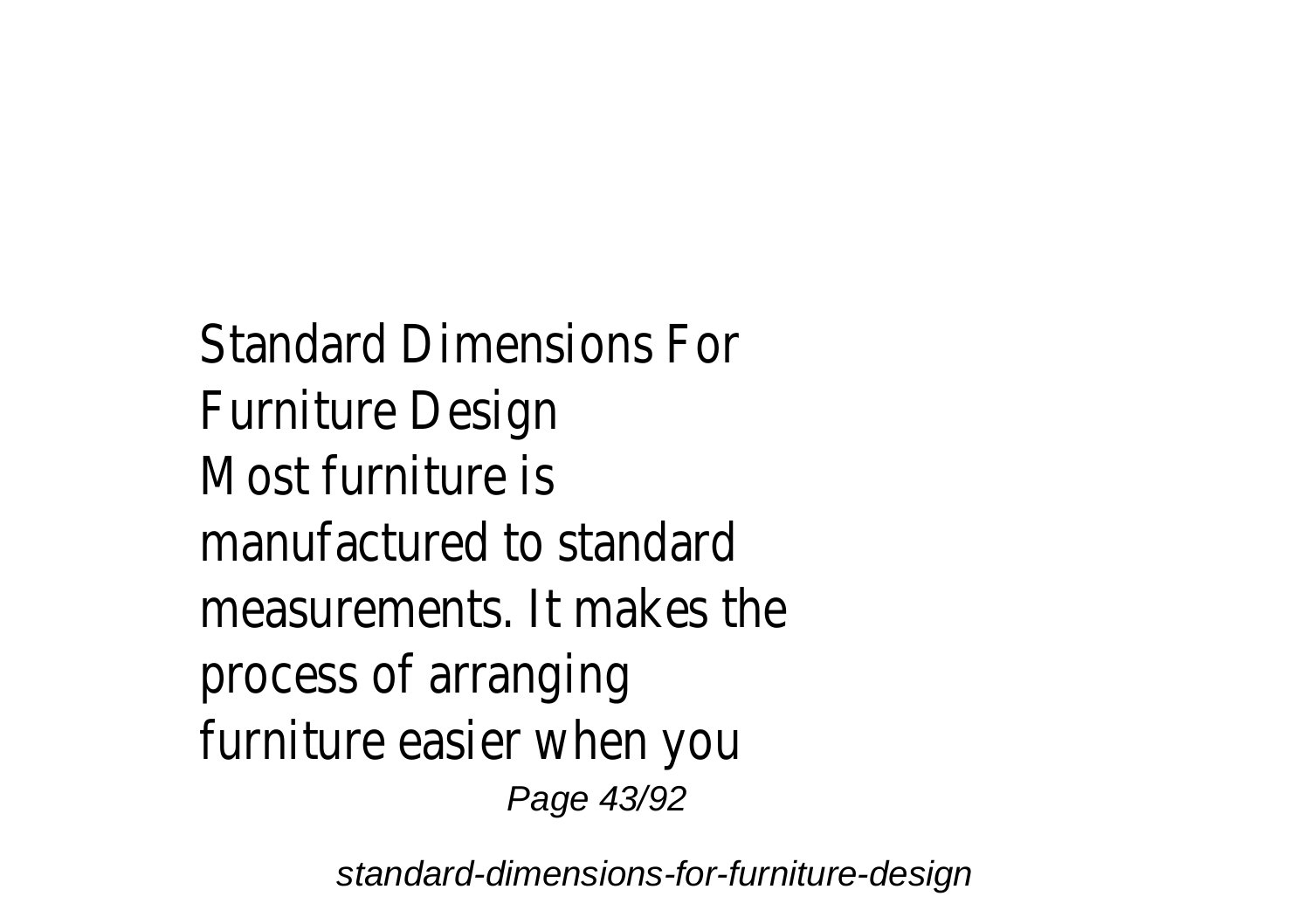know those standard measurements before you buy. Once you know bed or couch dimensions, for example, you can start designing the layout for any given room with a better idea of how the pieces will fit.

Page 44/92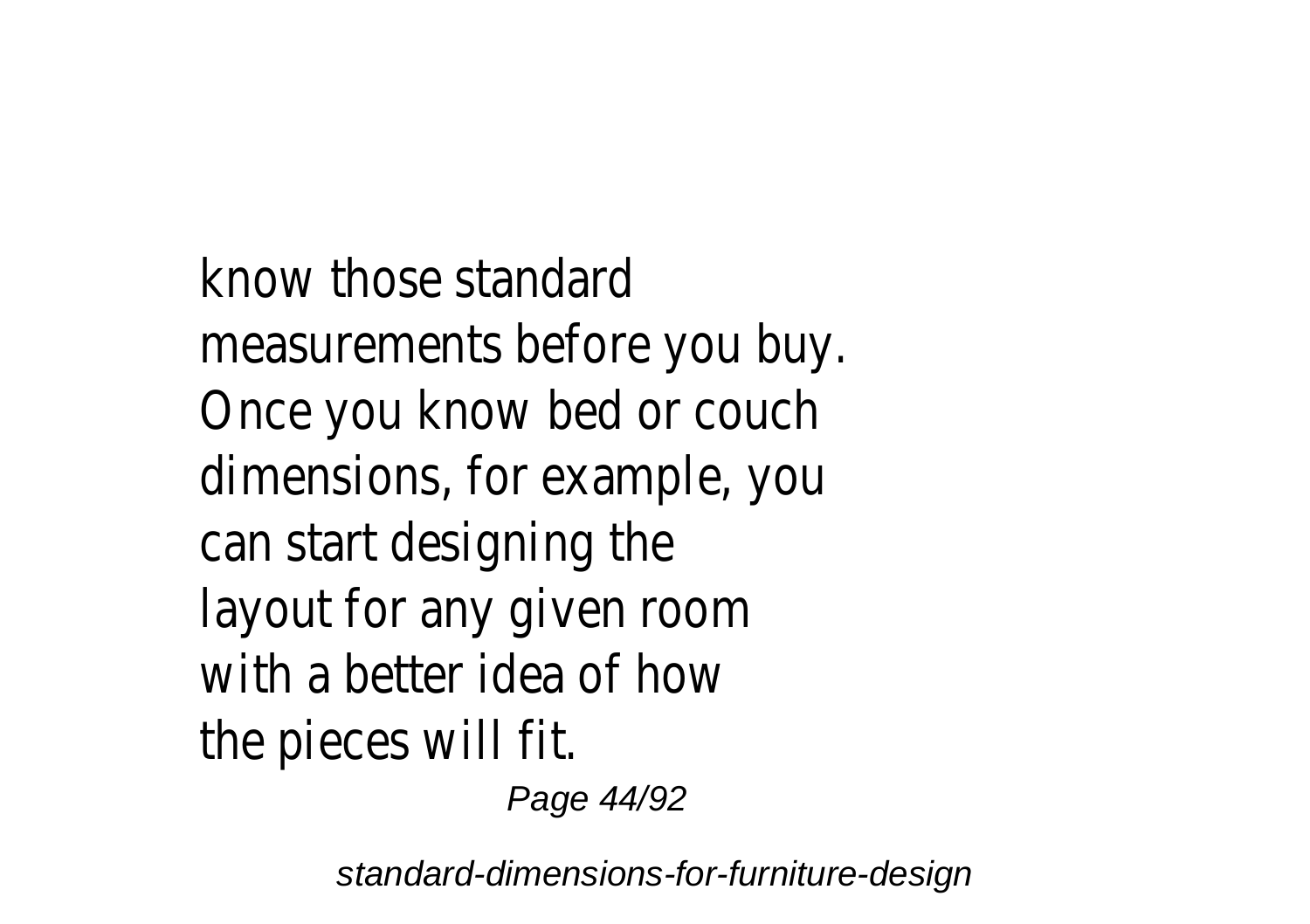Standard Sizes for Various Types of Furniture Furniture, a term covering the many types of moveable objects that support human activities, are the critical everyday elements that allow Page 45/92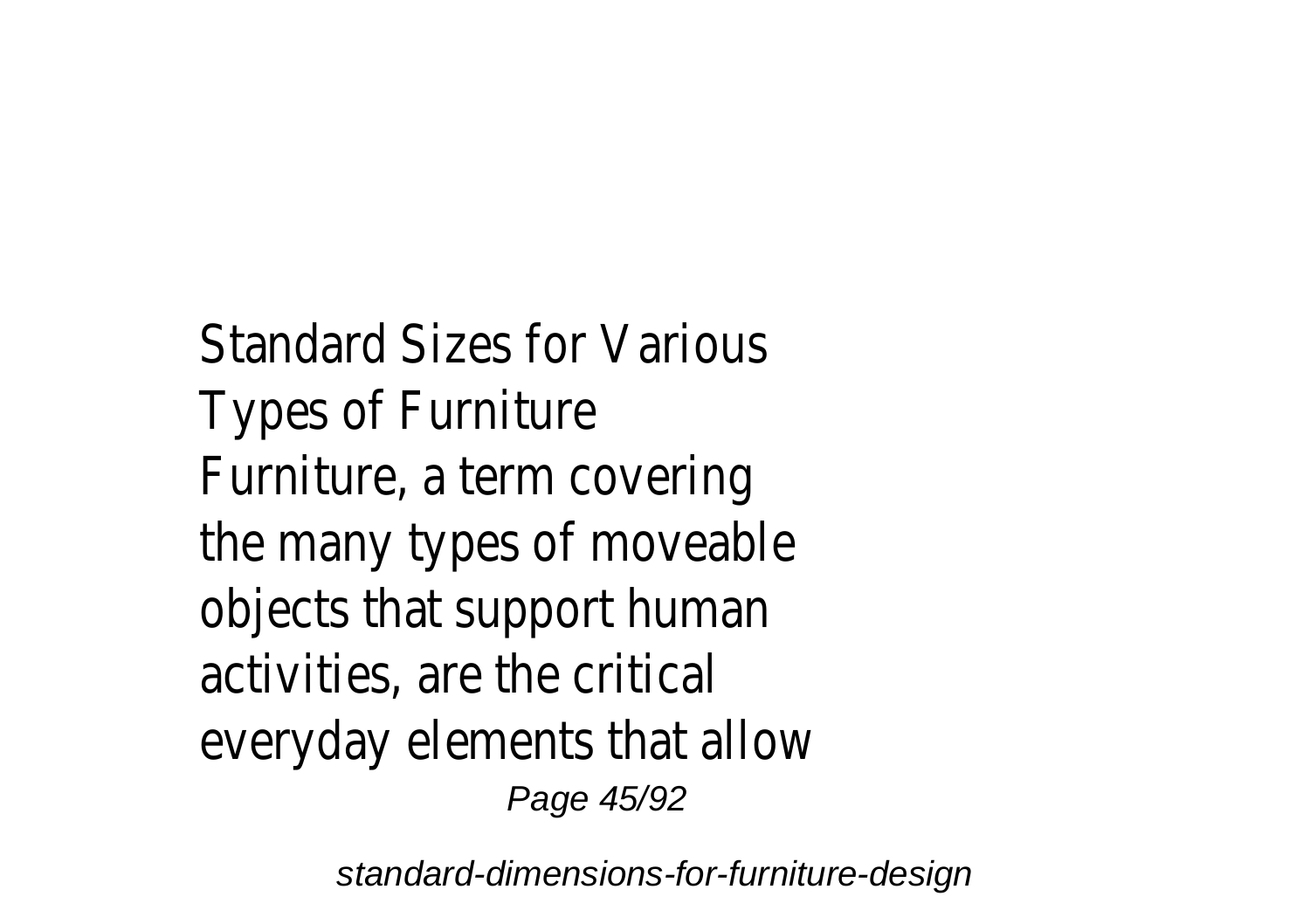us to make space suitable for living and working.Designed directly to respond to the dimensions and proportions of the human body, furniture transforms the function, efficiency, mood, style and feel of our Page 46/92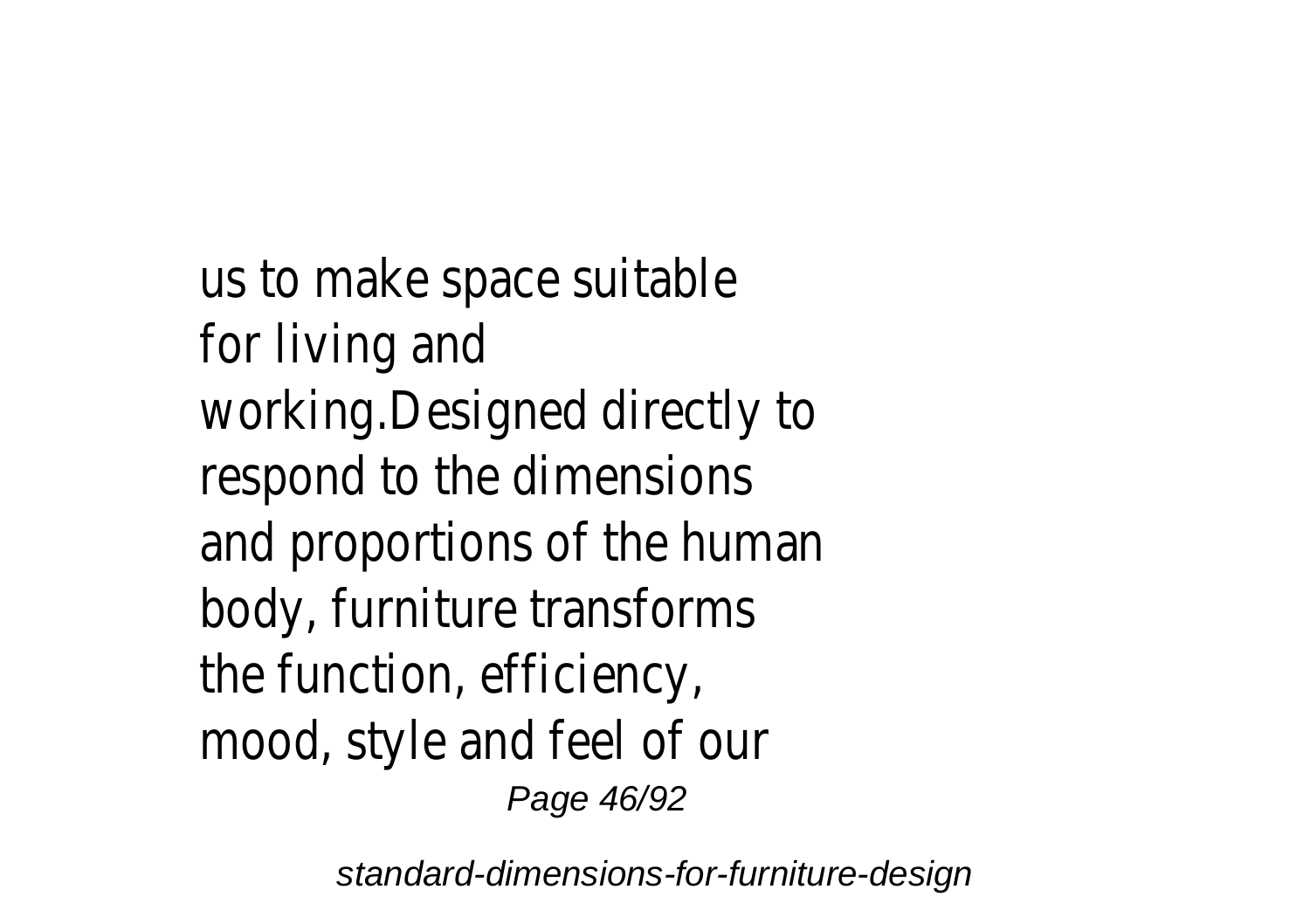built environment.

Furniture Dimensions & Drawings | Dimensions.com Standard Dimensions for Furniture Design

(PDF) Standard Dimensions Page 47/92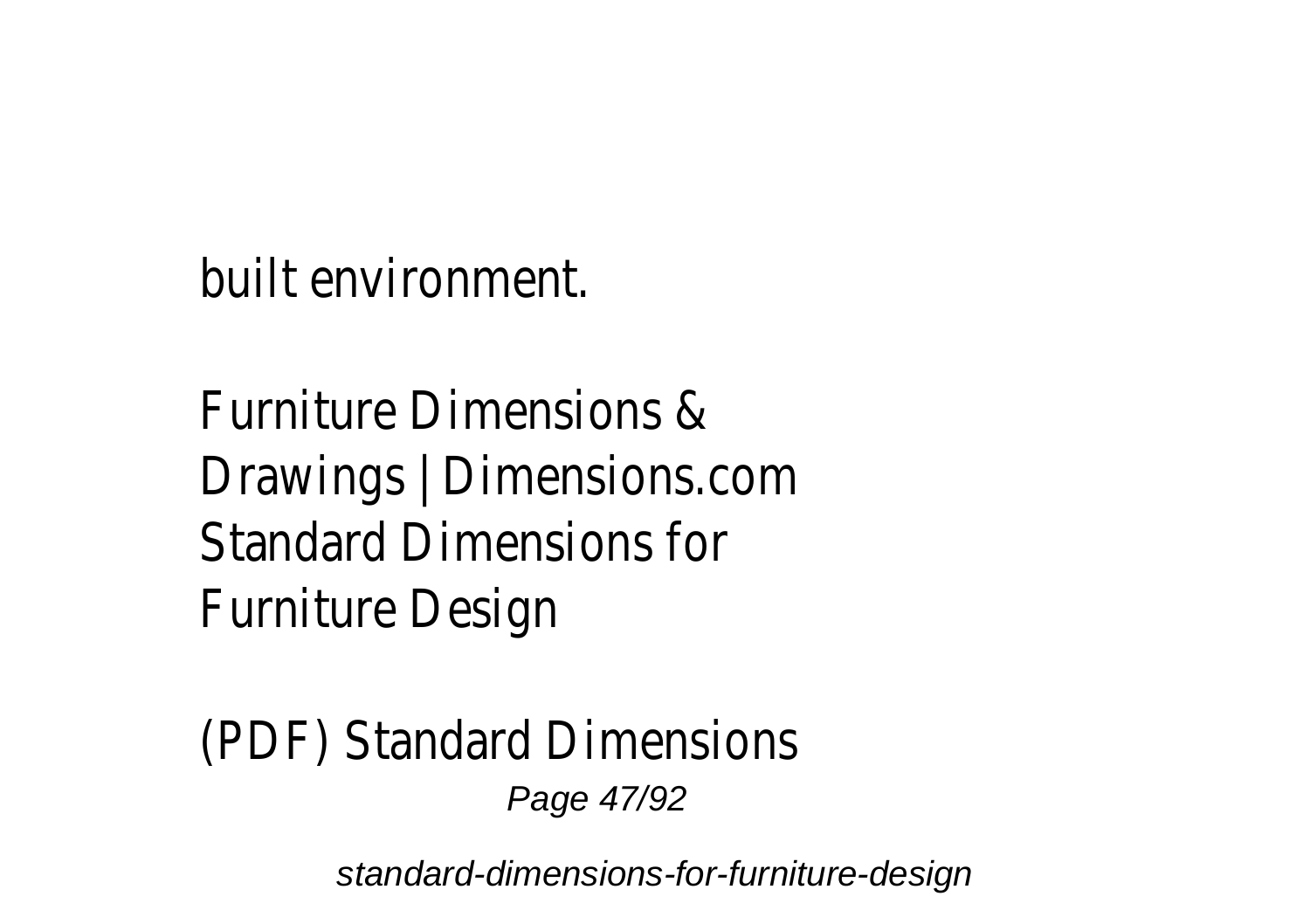### for Furniture Design | Mahdi

...

To achieve a layout that works, a space that functions, and a stunning setup, it is best to consider the proportion of every furniture pieces Page 48/92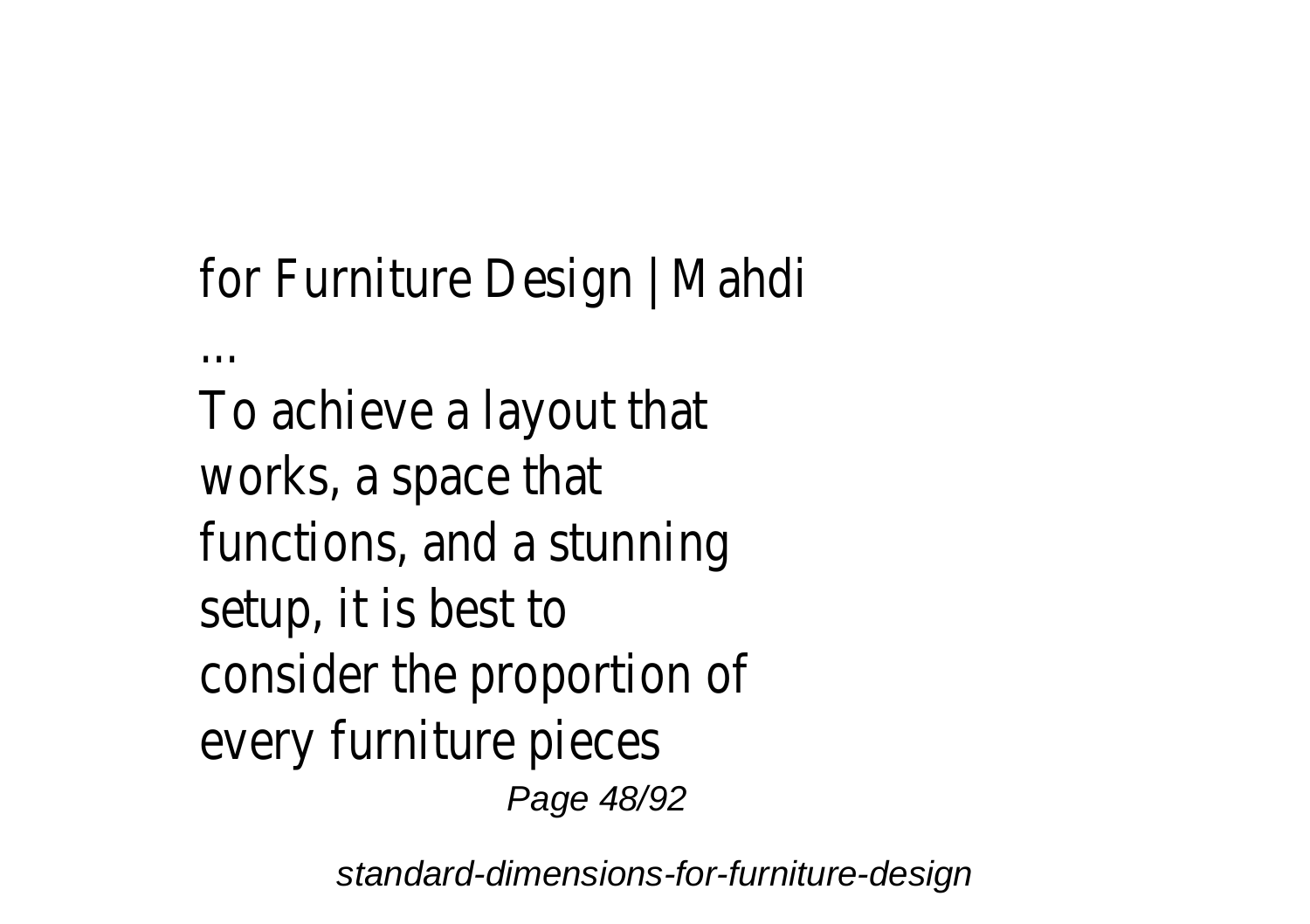coming into space versus the size of the room. Click Here To Get Information About Chair Dimensions

Useful Standard Dimensions For Home Furniture ... What are the standard Page 49/92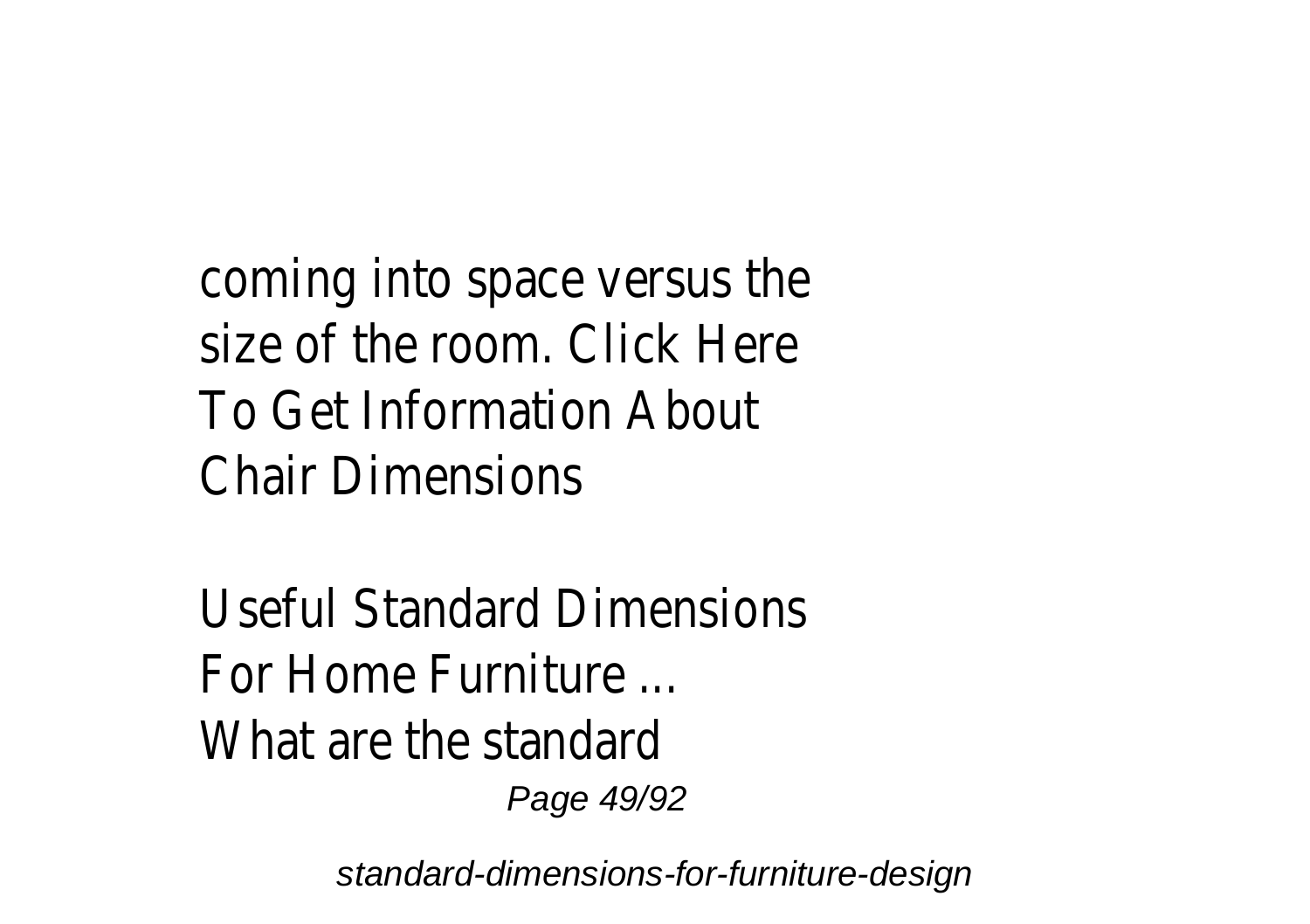furniture dimensions you should keep an eye out for? Download the following PDF from Bassett Furniture to find the right measurements for your home. Or, contact one of our design consultants to find out what Page 50/92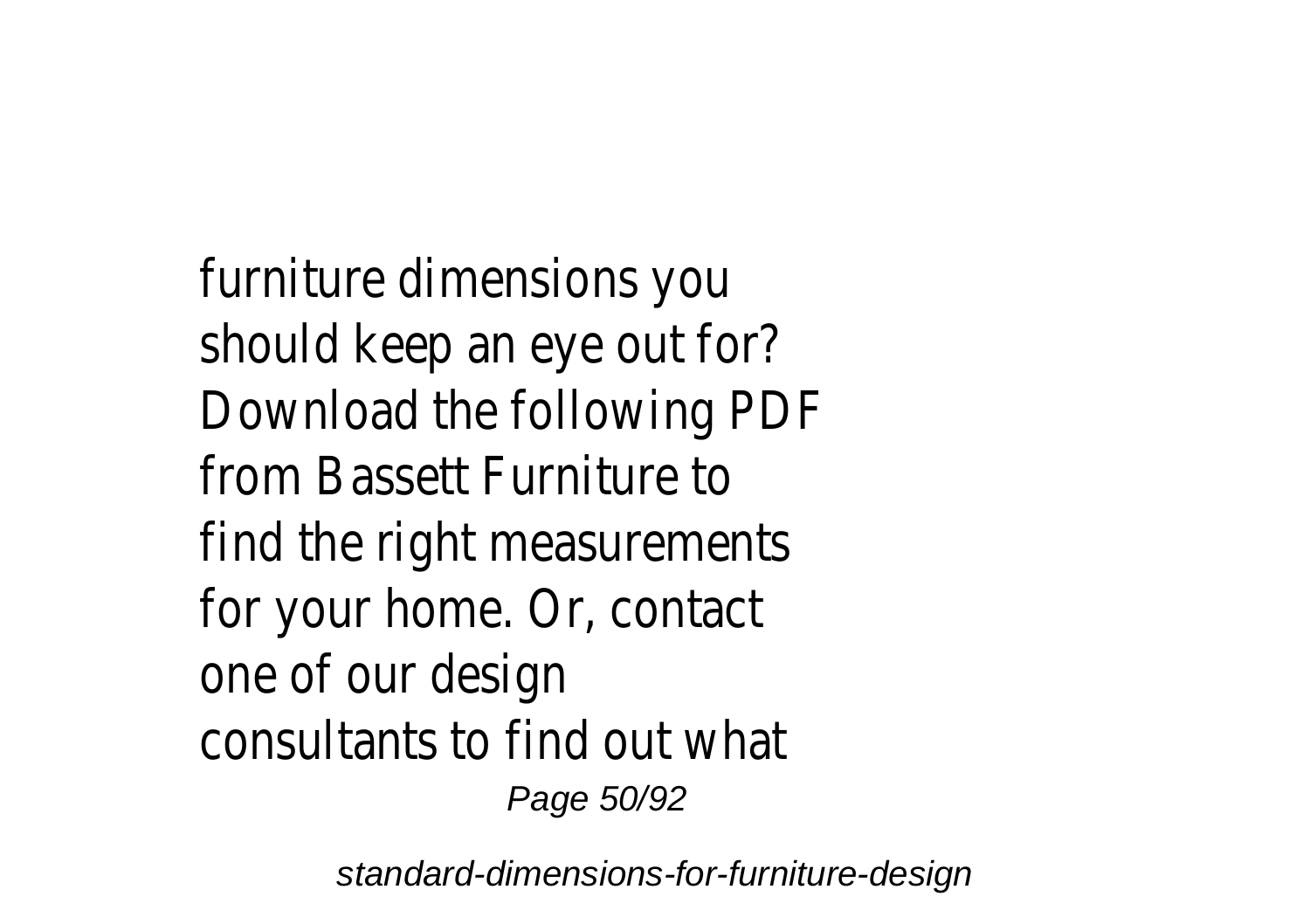design options and furniture styles are available for you.

Standard Furniture Dimensions | Bassett Furniture Standard Dimensions for Page 51/92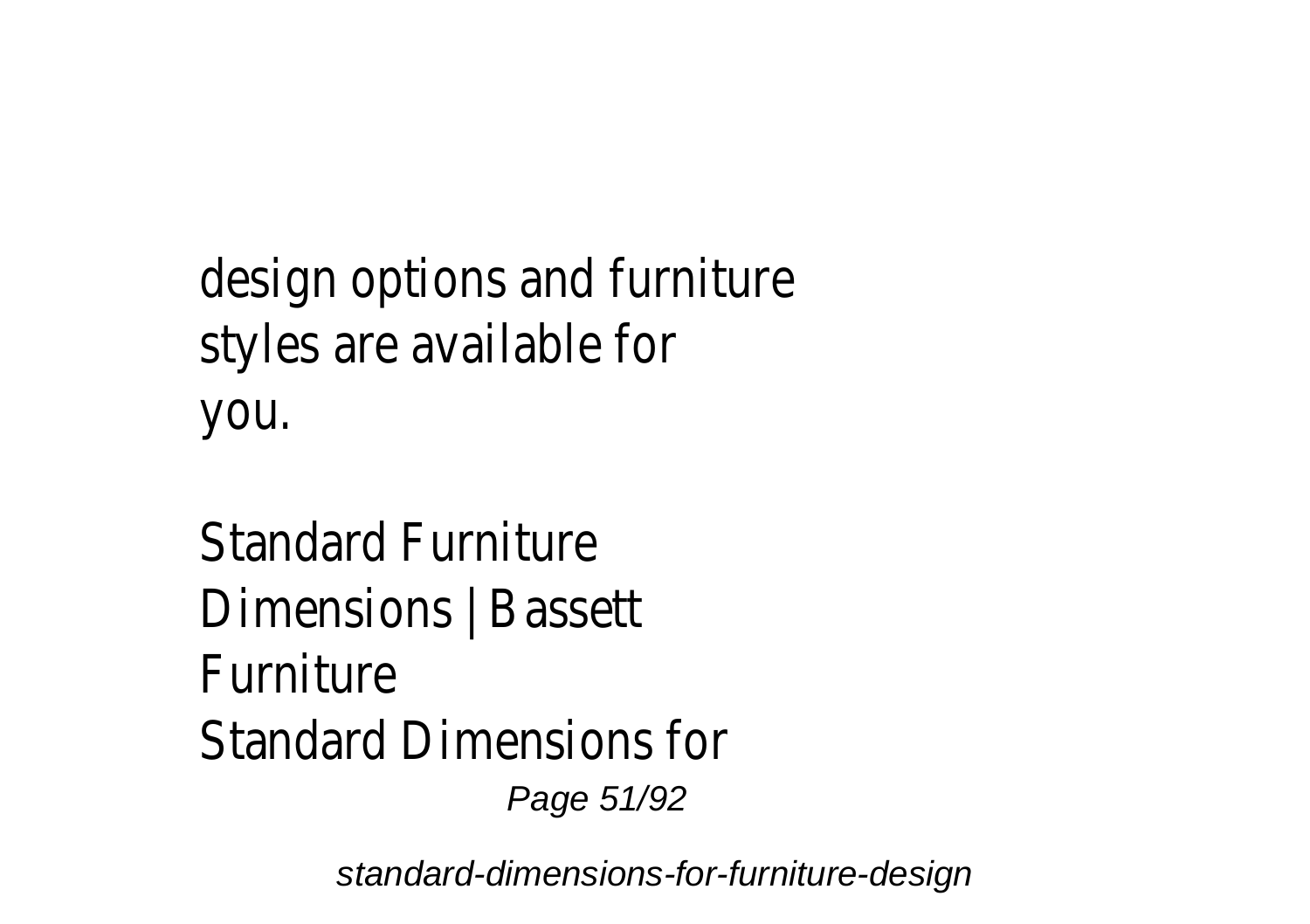Cabinets and Furniture Dimensions for cabinets and furniture have been standardized over the years to fit the average size person. While you can customize furnishing to fit your own personal needs, Page 52/92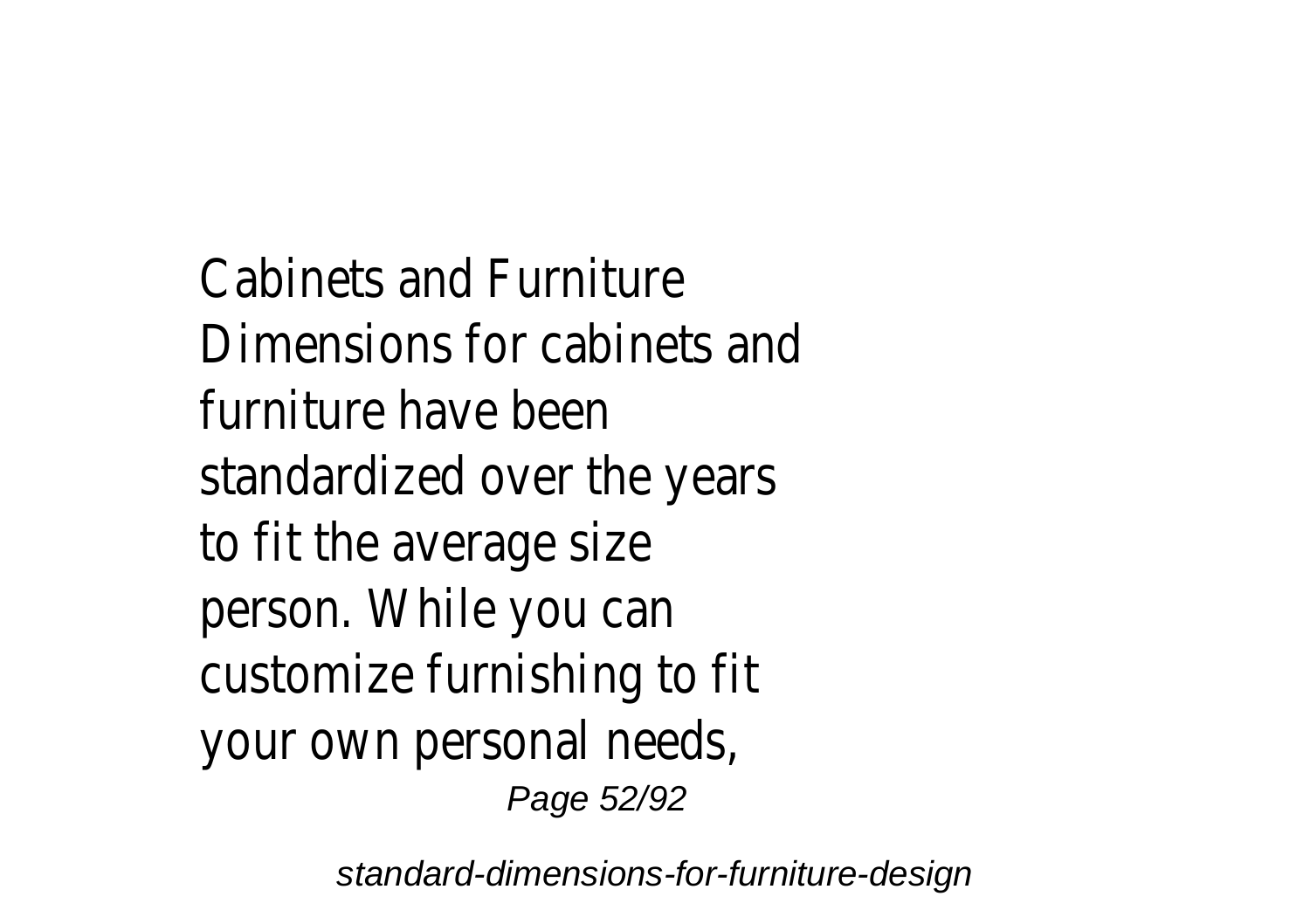here's a list of commonly used dimensions to help you when planning your next project.

Standard Dimensions for Cabinets and Furniture | Today's ...

Page 53/92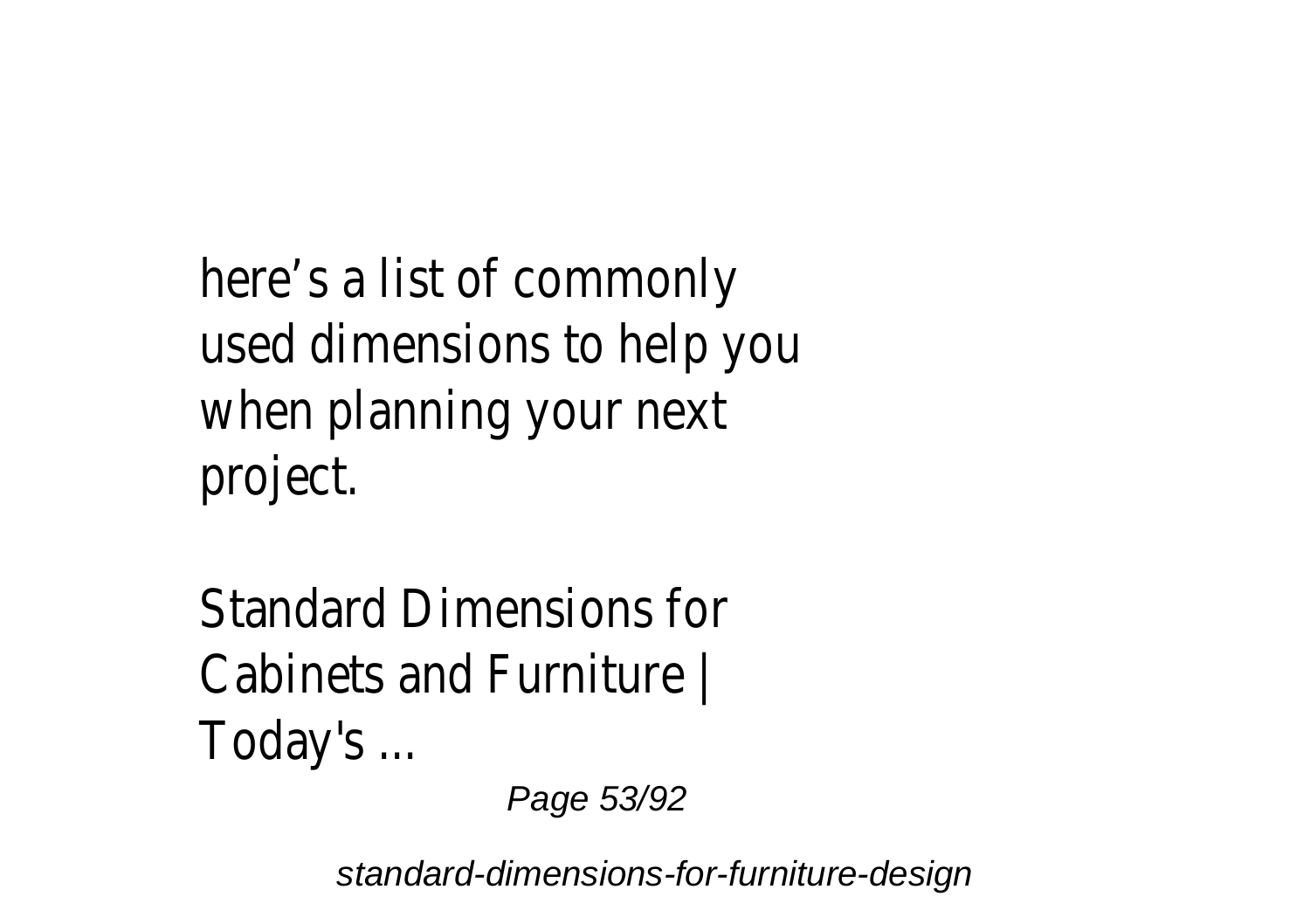Standard Furniture Dimensions (Inches) Tables Height Width Length Bedside 26 15 19 Buffet 34-48 24 60 Card 30 36 36 Coffee 19 18 36-48 Conference 30 36 96 Dining 29 40 64 End 20 17 28 Hall 27 15 55 Kitchen 29 36 Page 54/92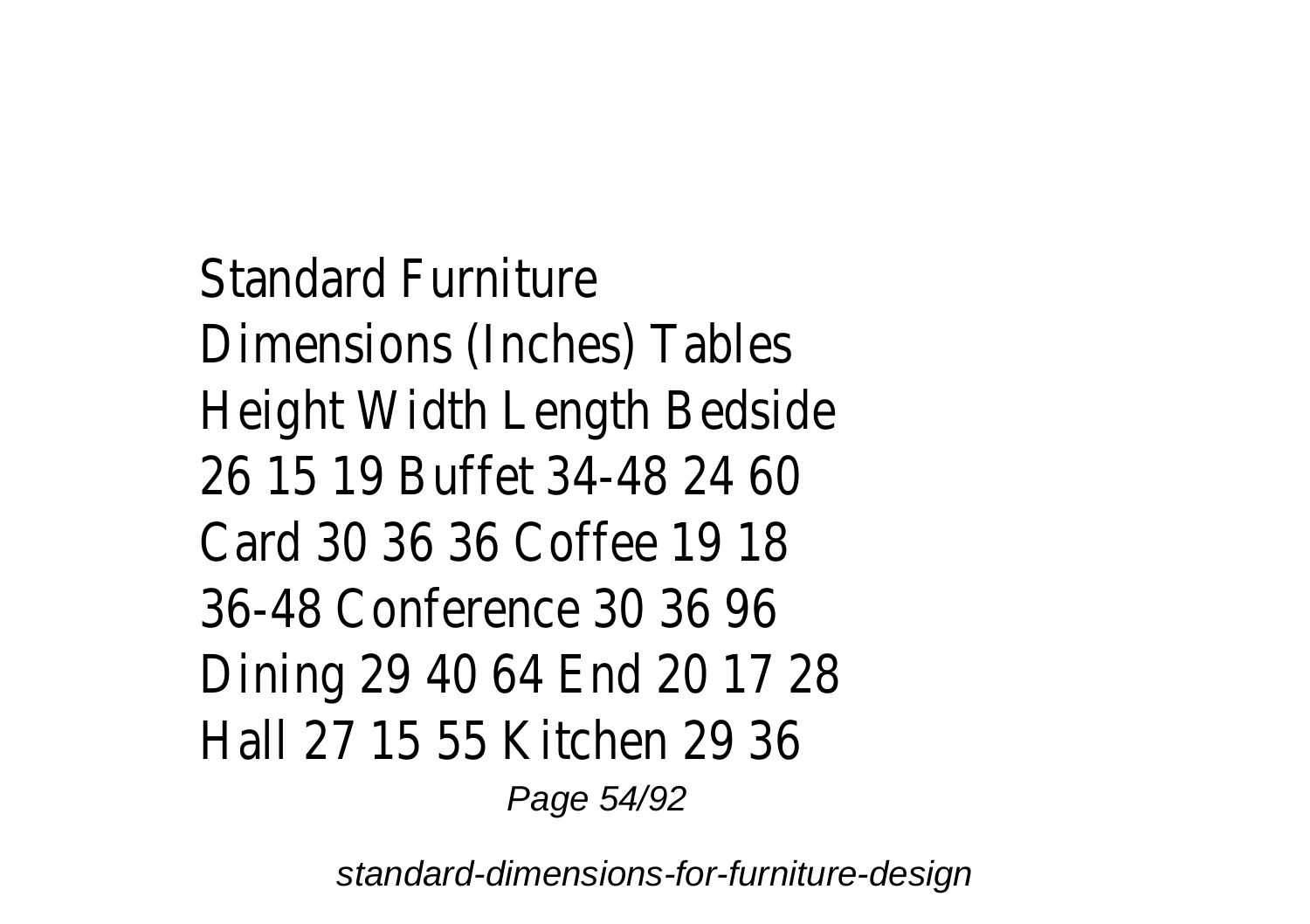### 60 Picnic 28 36 72 Poker 29 48 48 Printer 26 22 26 Sofa 26 14 72 Typewriter 25 18 30

#### Standard Furniture Dimensions PDF Jul 17, 2016 - Explore shereen gouda's board Page 55/92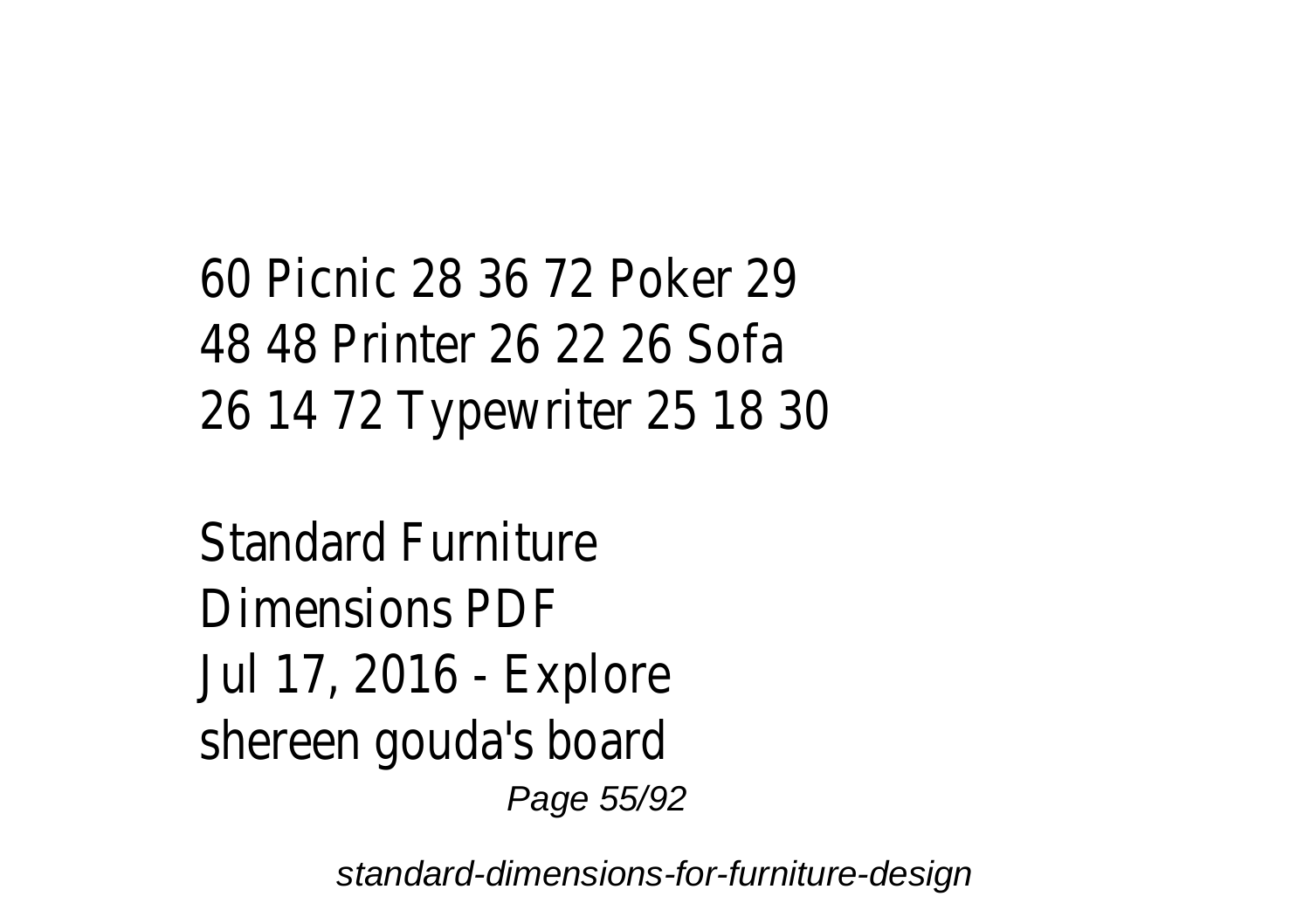"Standard Furniture Dimensions" on Pinterest. See more ideas about Standard furniture, Design, House design.

40 Standard Furniture Dimensions ideas | standard Page 56/92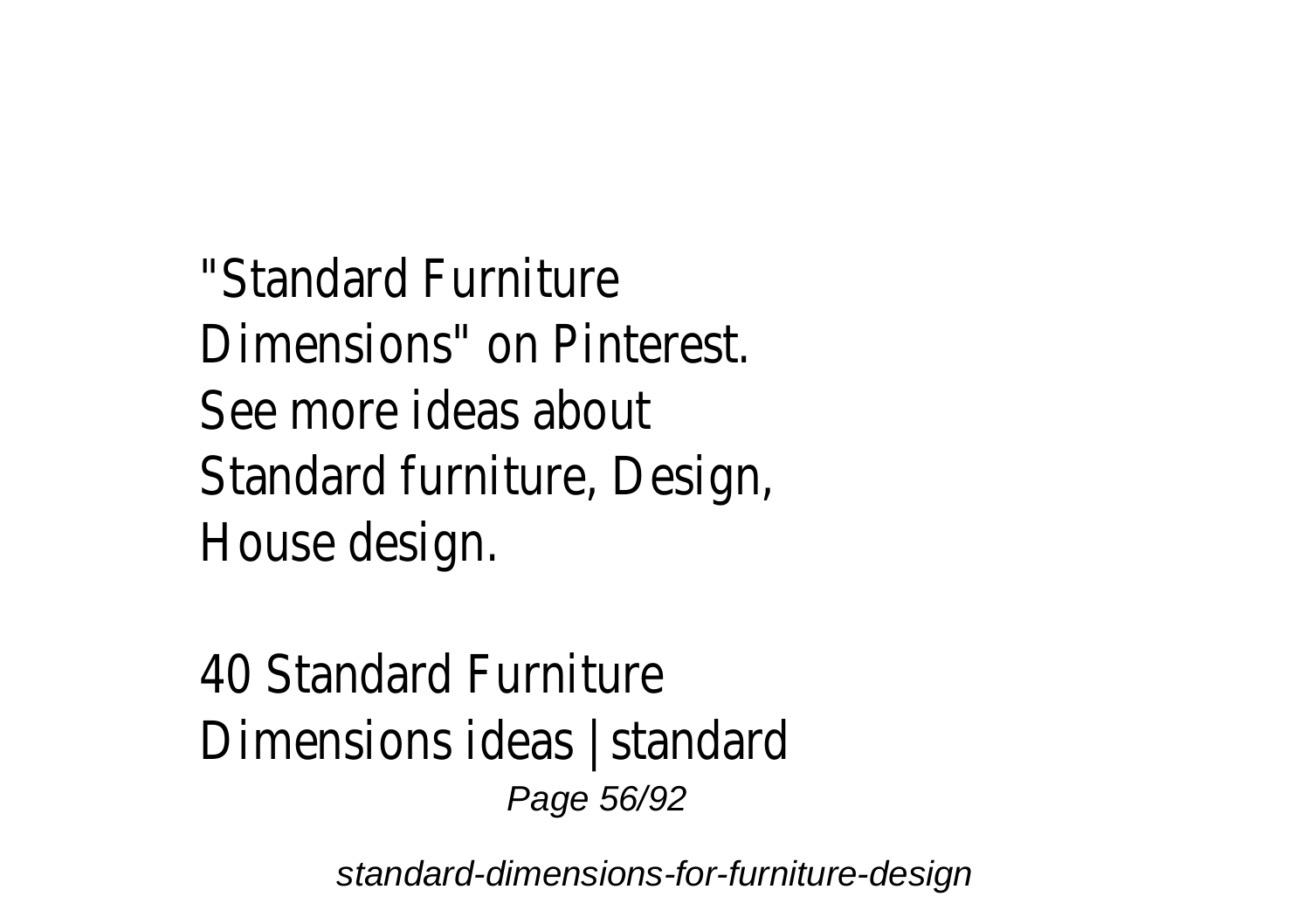... For children's furniture, design standards are also available for different age categories (see references below). Specific Furniture Design Standards. The following pages list Page 57/92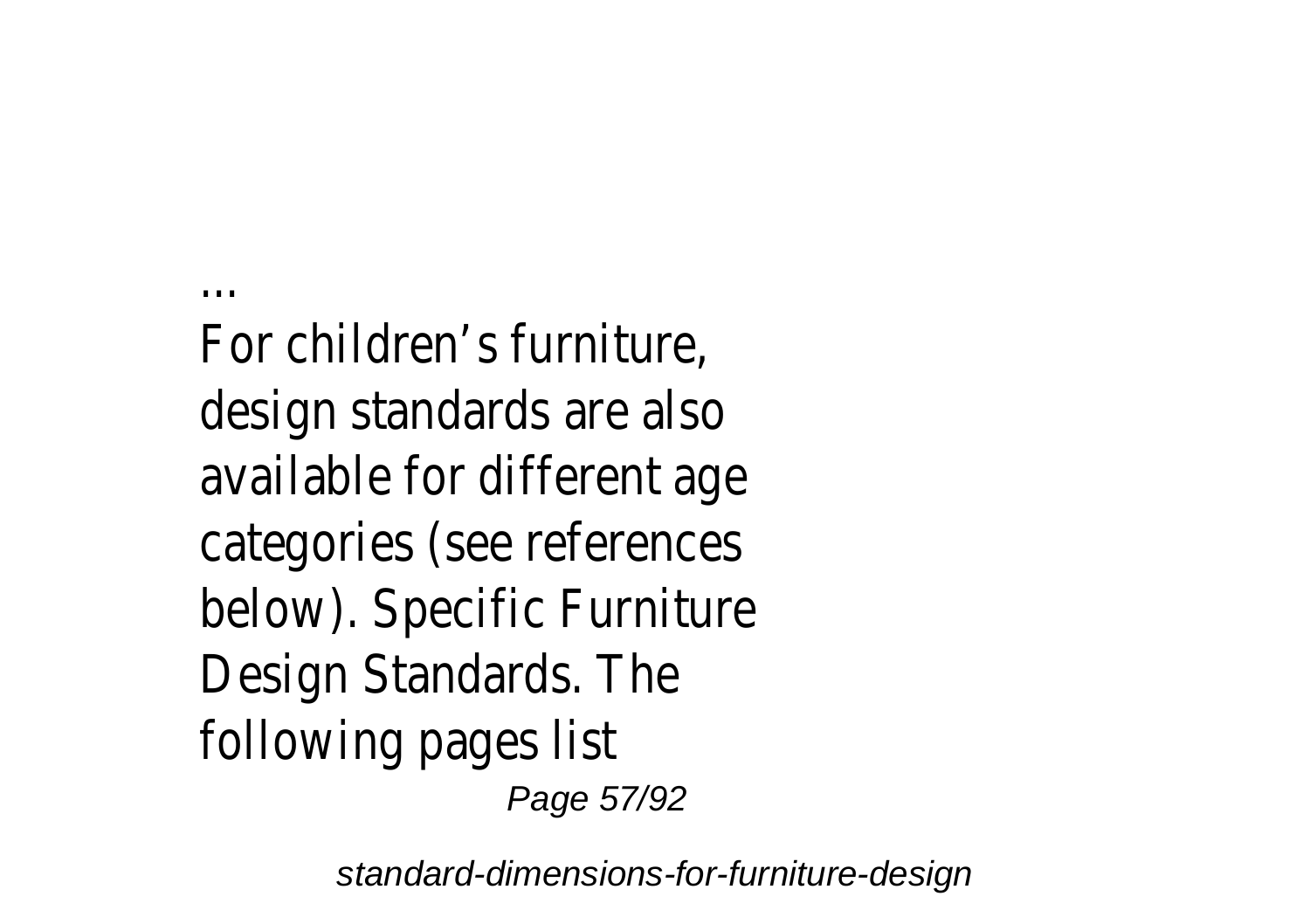standard furniture dimensions and design guidelines for many common types of furniture.

Furniture Design Standards – **WoodBin** Furniture dimensions don't Page 58/92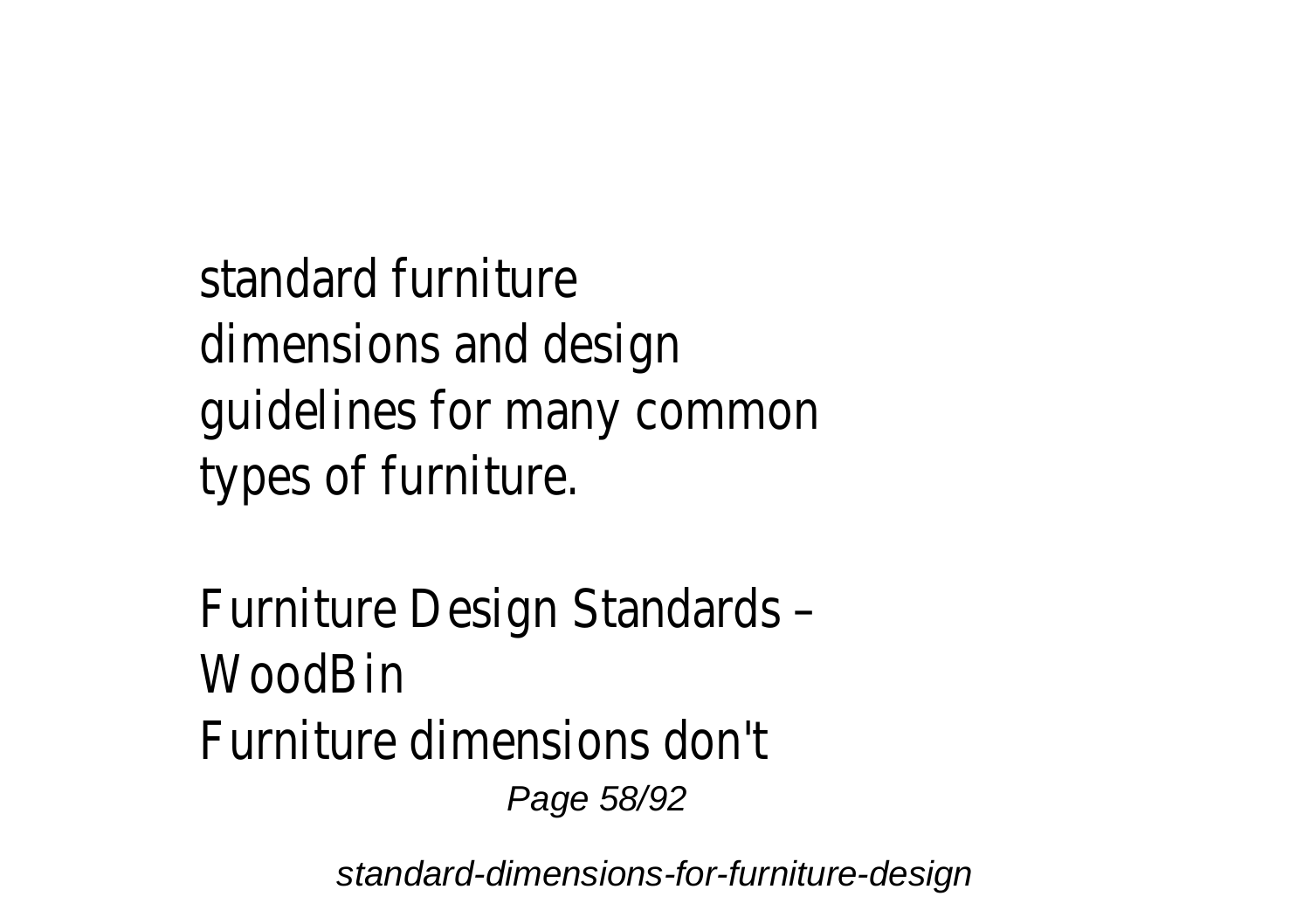come out of the air. They come out of heavy research that, thankfully, a lot of people have already done for us and written books on; if you're a designer, you ought have a copy of one of these books (see bottom of this Page 59/92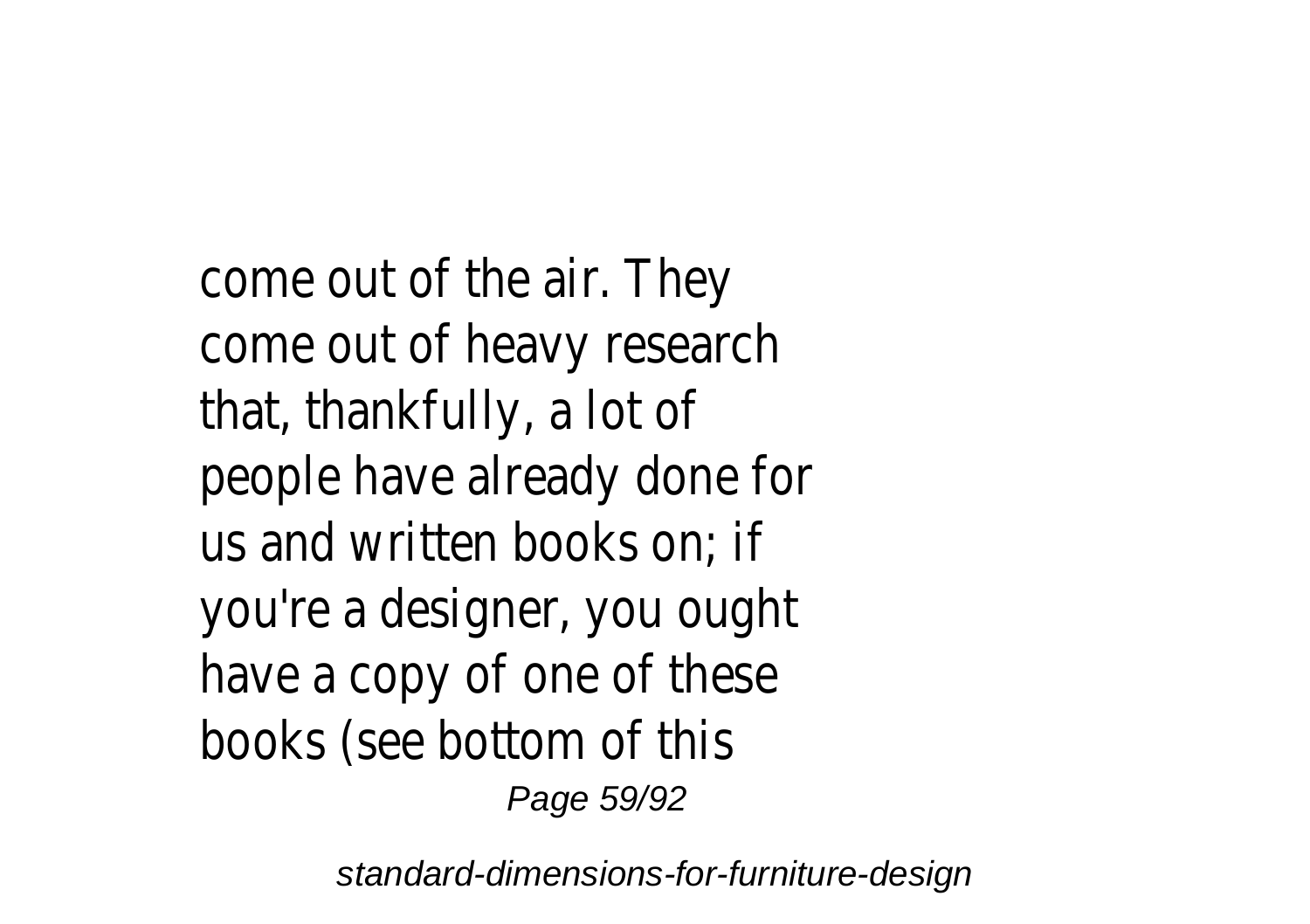### entry).

Reference: Common Dimensions, Angles and Heights for ... The design of a bedroom starts with the bed. Randel lists the standard sizes, Page 60/92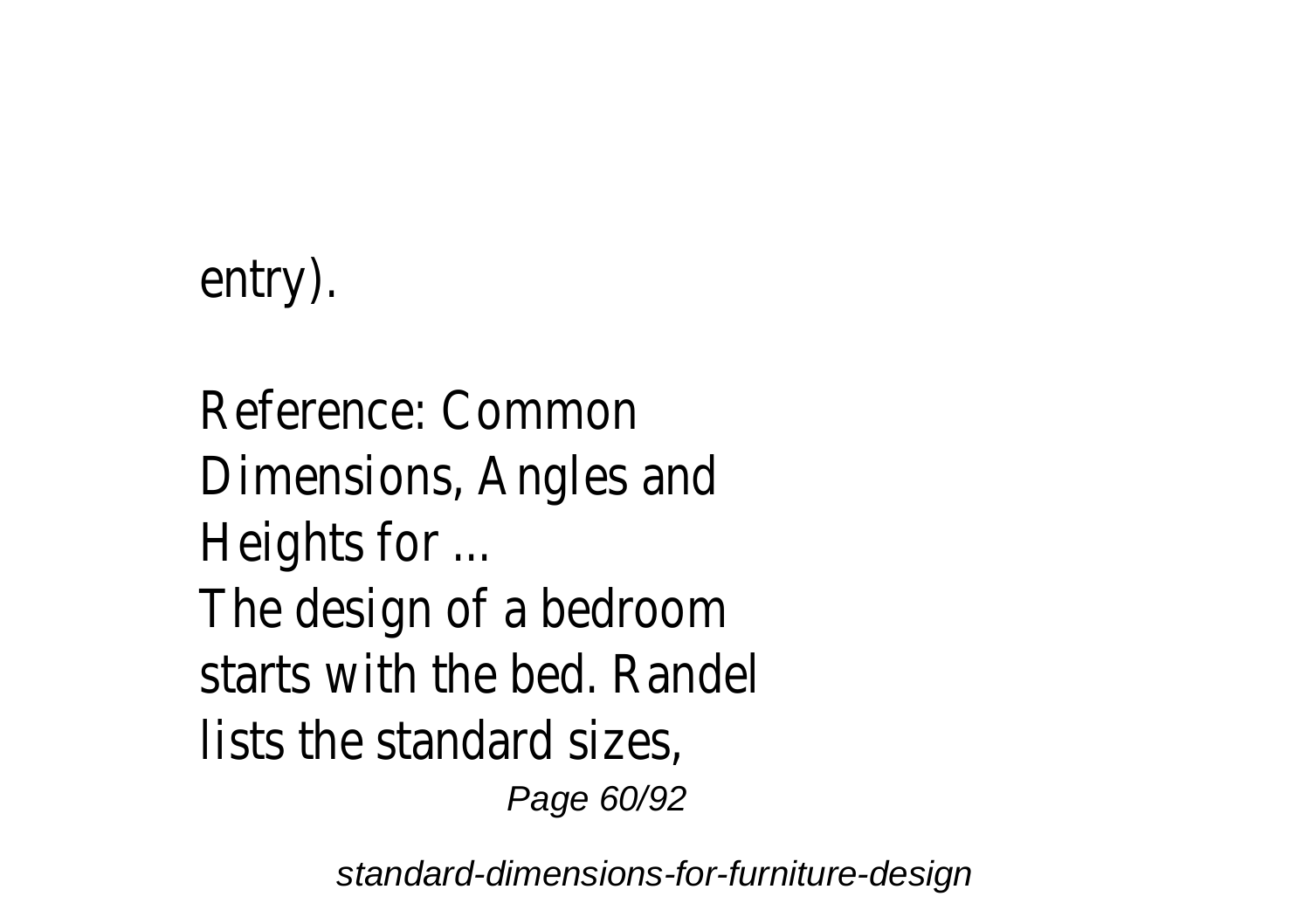along with the dimensions of benches, nightstands, dressers, chests, chairs and more. Bedroom measurement tip: If you want a sitting area in your bedroom, you need space for tables, chairs and love seats, as Page 61/92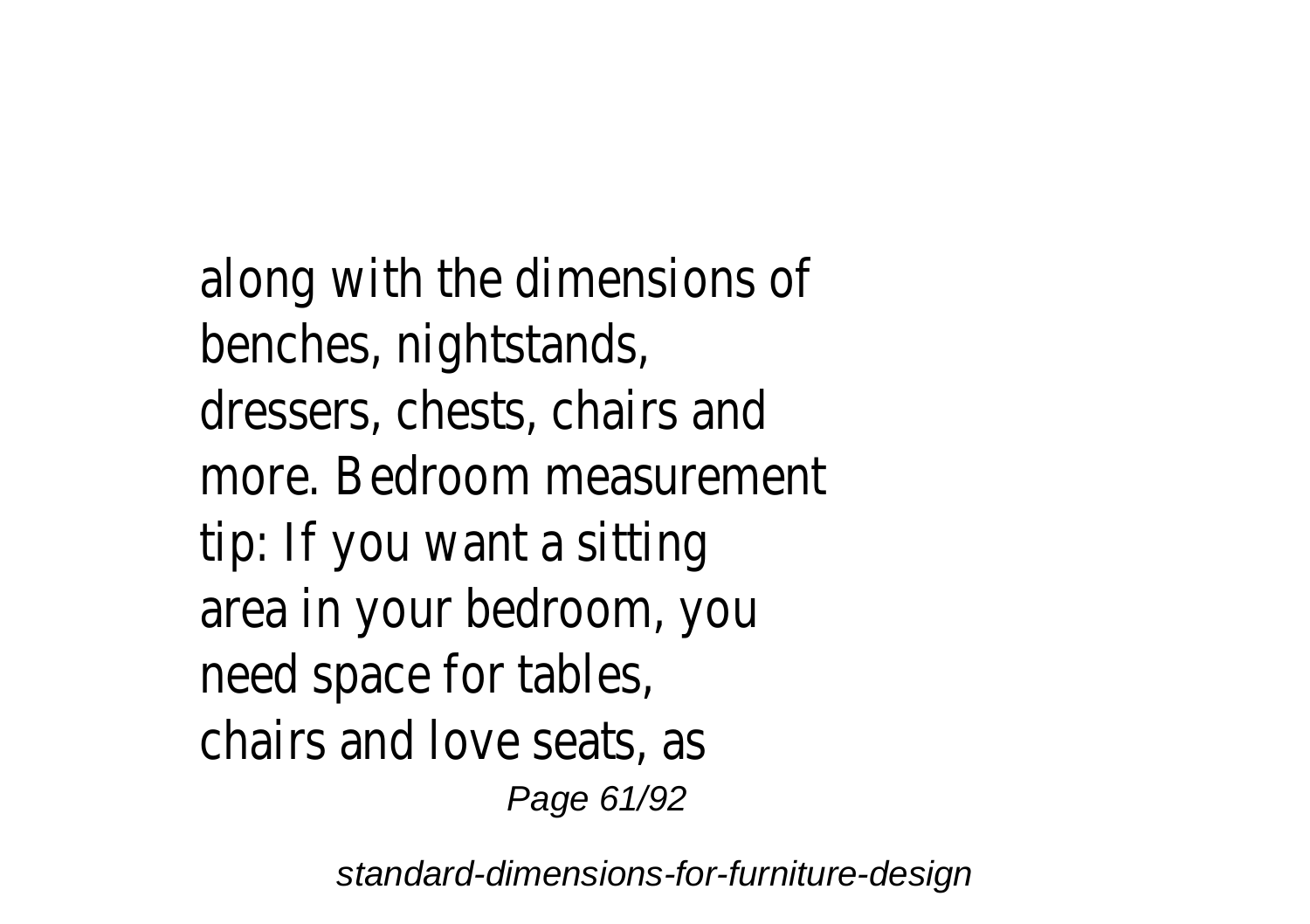well as the circulation area to make it work.

The Essentials: Key Measurements to Help You Design Your Home Learning about the nature of wood is critical to becoming Page 62/92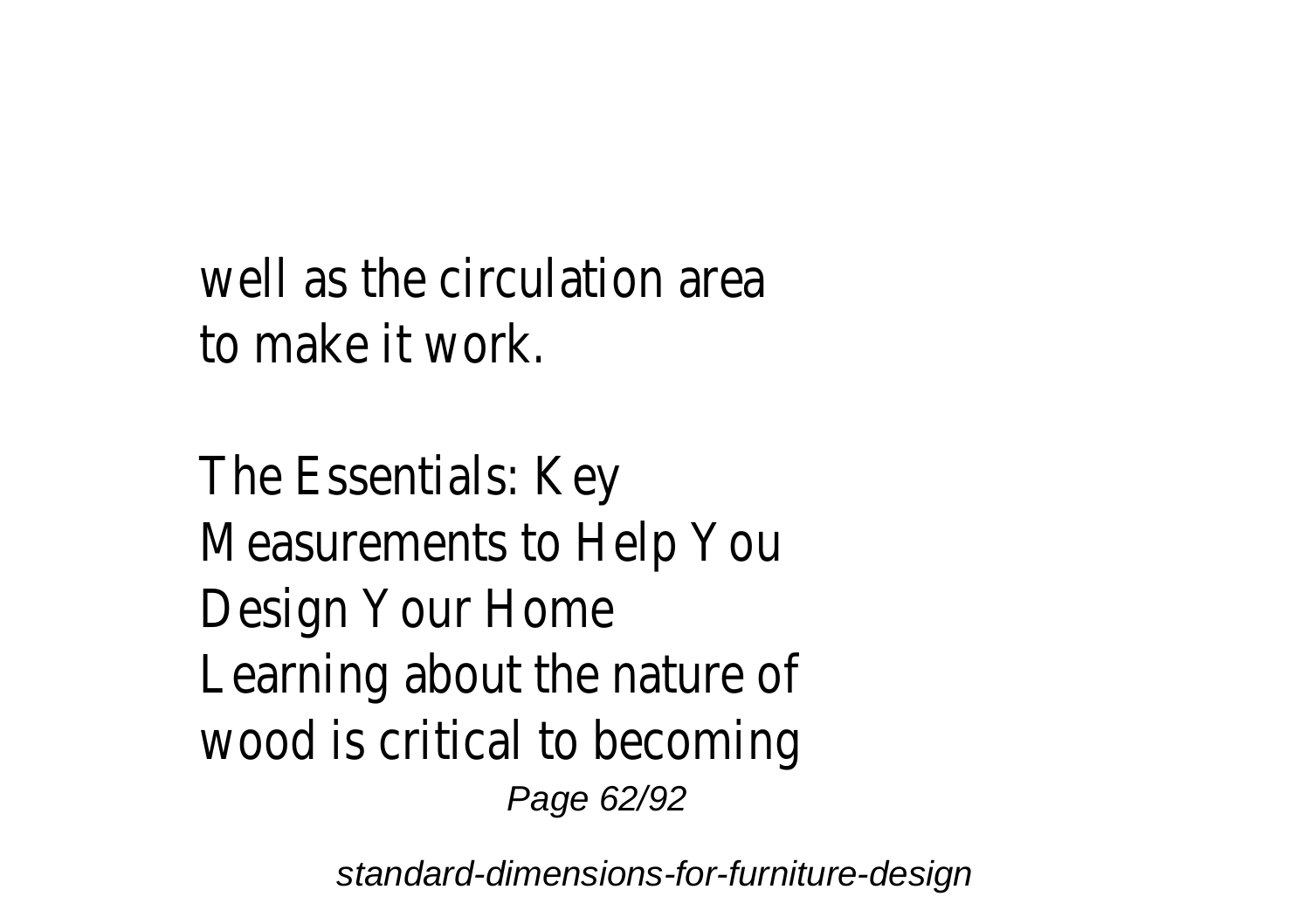a successful furniture maker. Factors like radial, tangential and longitudinal shrinkage, fiber saturation point and equilibrium moisture content all play a part in the success of your furniture making project. Page 63/92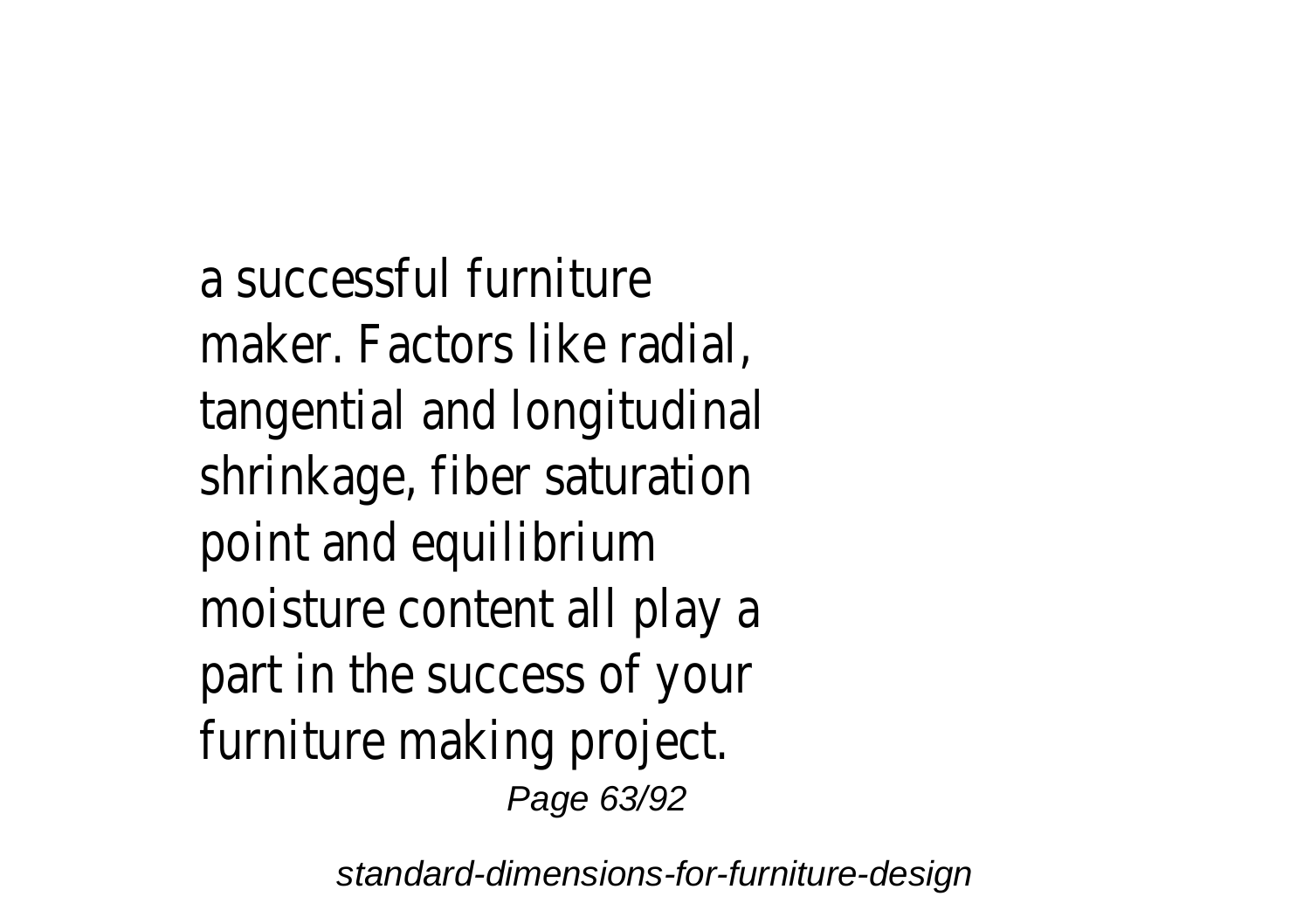Standard Furniture Dimensions - Highland Woodworking Since televisions now come in a wide variety of sizes, arranging furniture for them depends on which TV is Page 64/92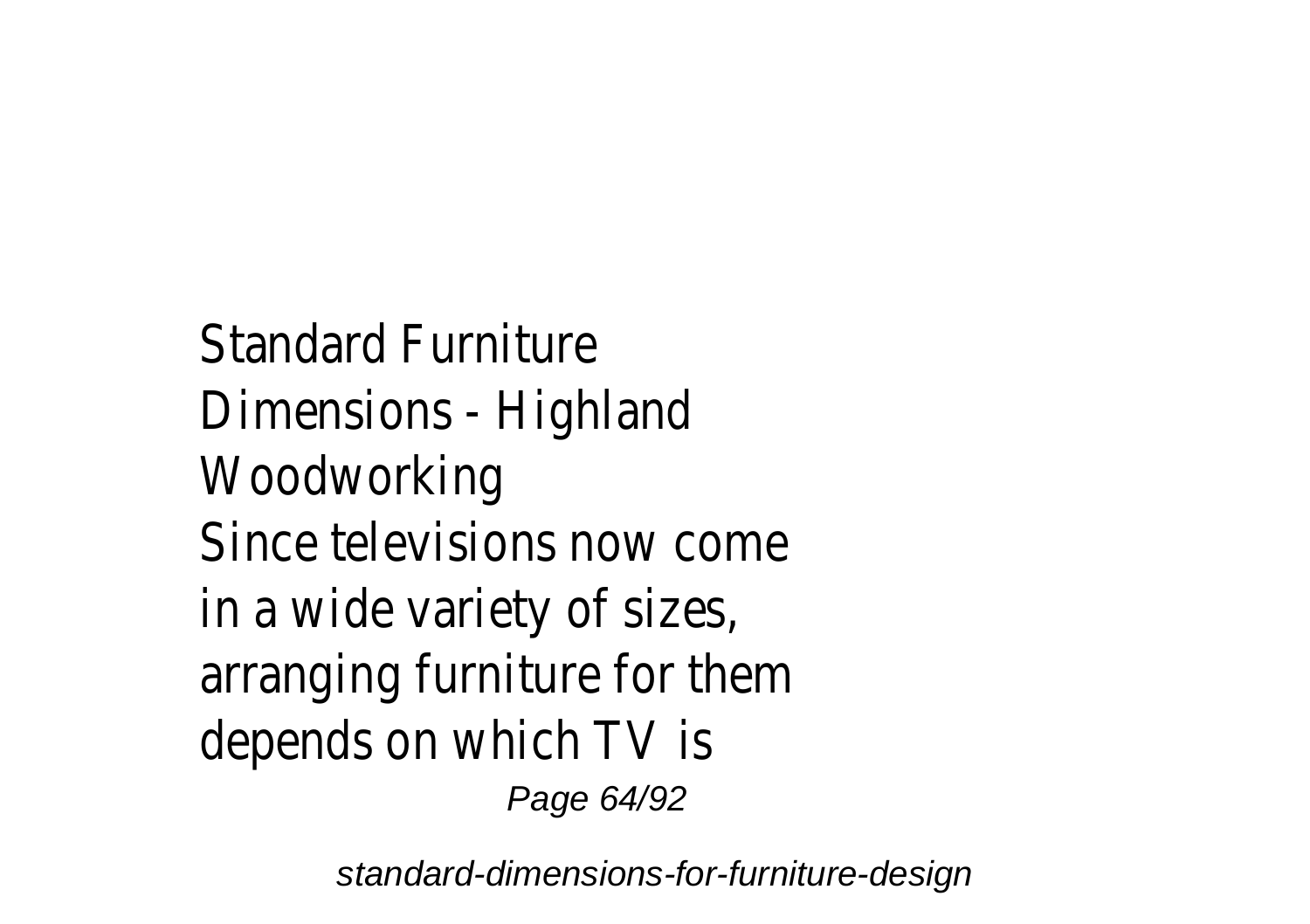chosen and how it's used. Depending on your TV type and screen size, you will want to keep your seating within 1.5 to 2.5 times the diagonal length of TV screen. Also, carefully consider the TV height. Page 65/92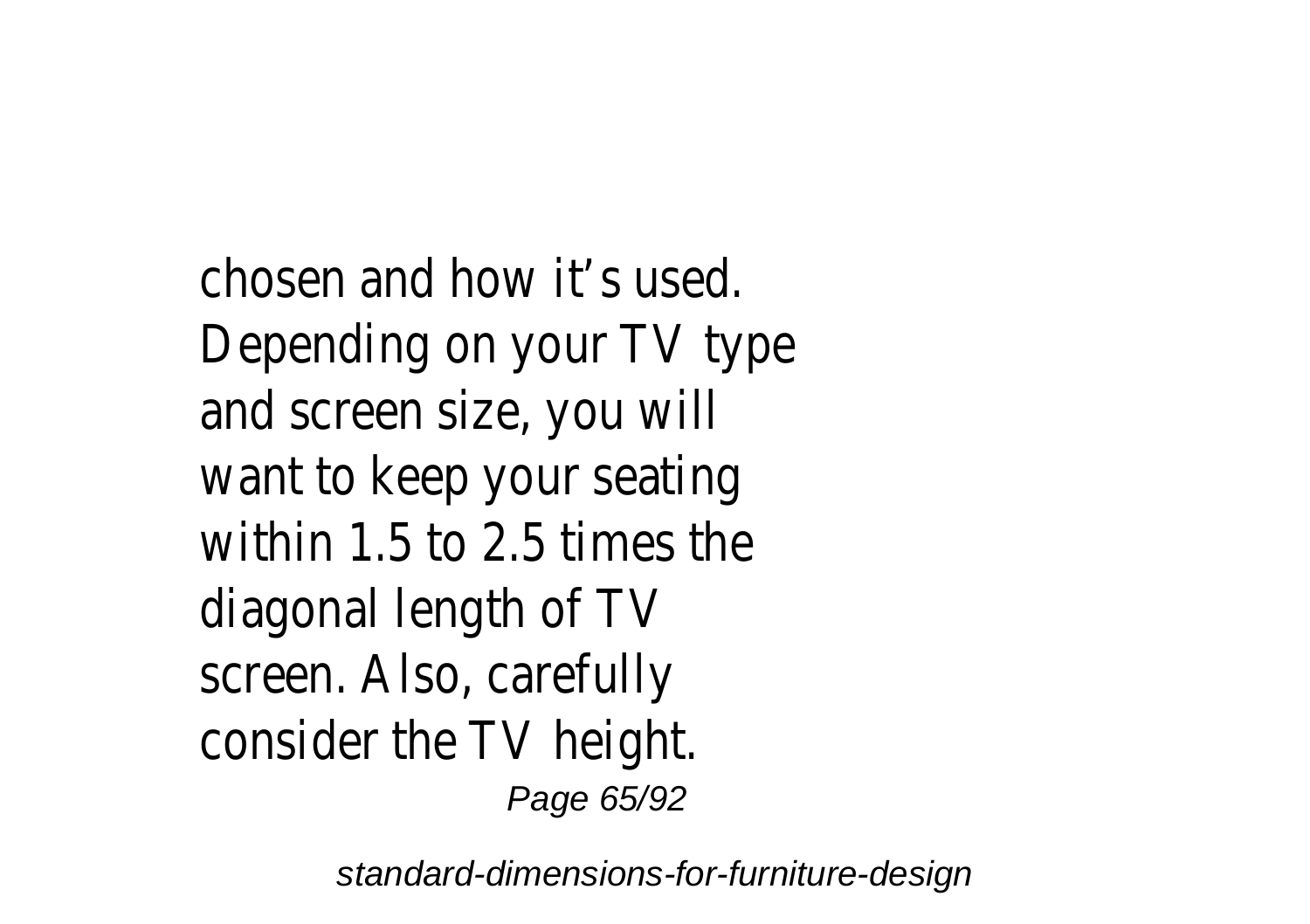Key Measurements for Your Living Room They come in two sizes: 1. Standard, or Eastern, kingsize bed: 76 inches wide and 80 inches long 2. California king: 72 inches wide and 84 Page 66/92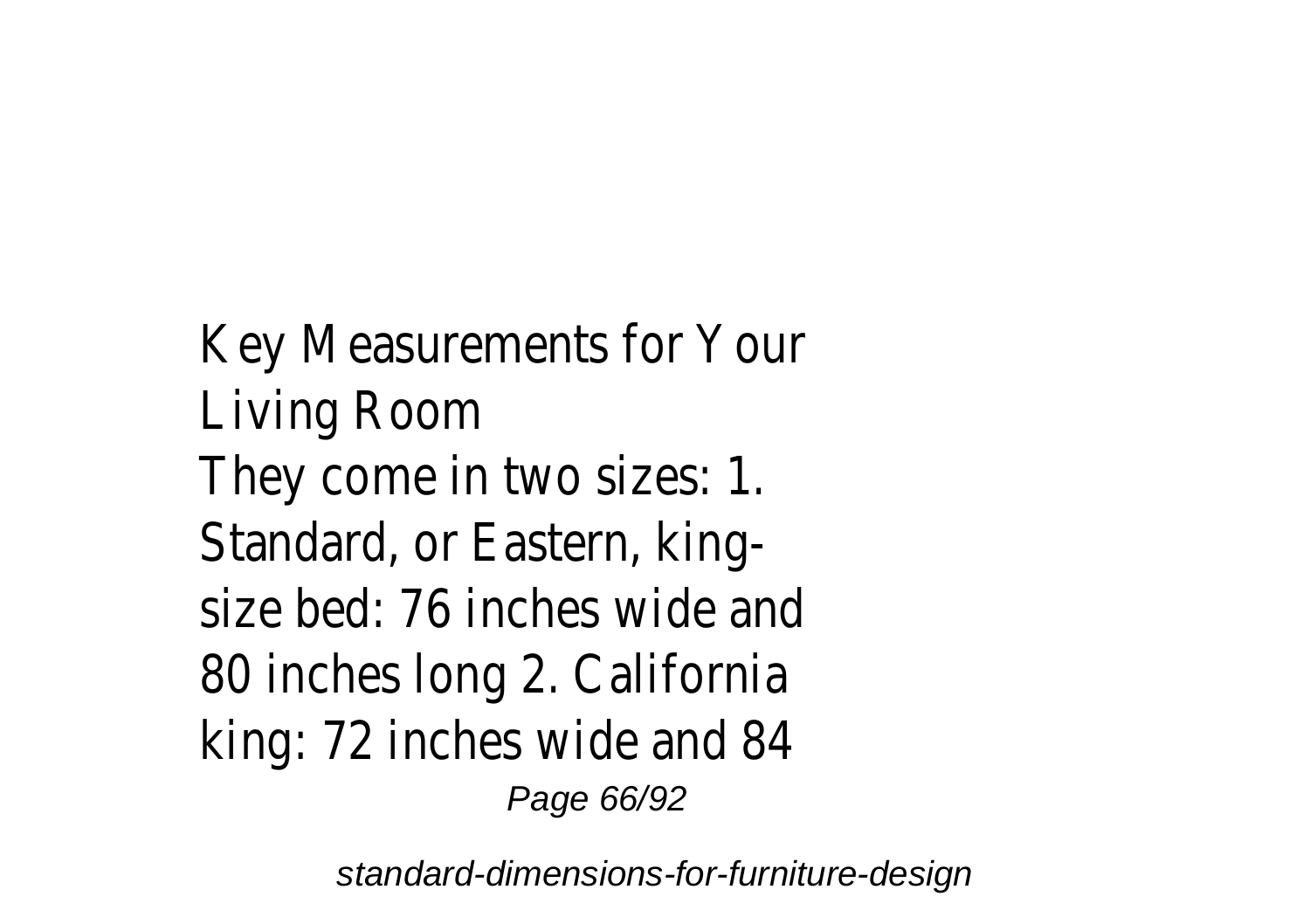inches long. For any bed size you can find furniture that stretches the total dimensions with extended footboards and built-in nightstands. Carefully consider purchases of larger furniture.

Page 67/92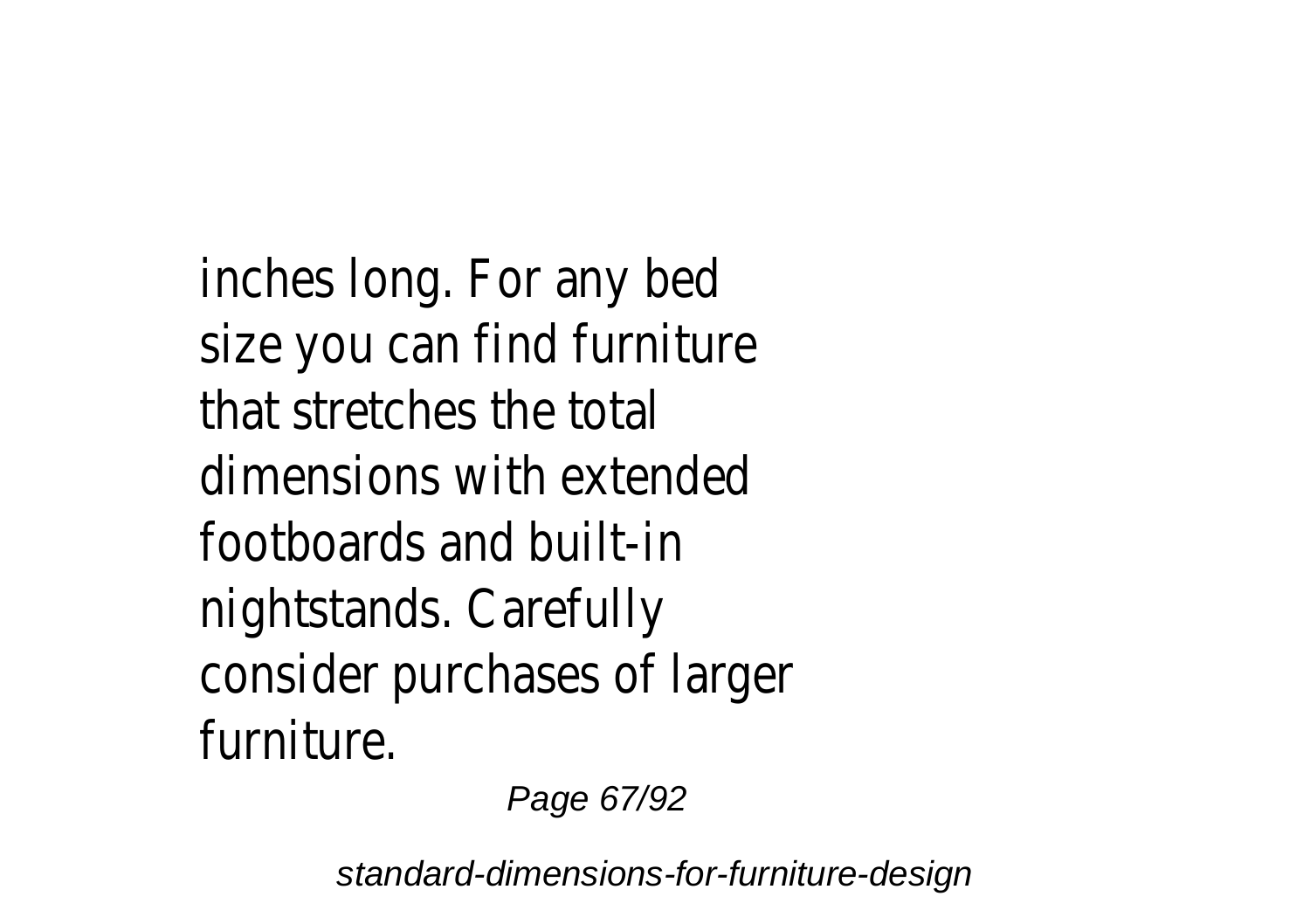#### Interior Design Measurements & Dimensions | Talie Jane

Browse our database of Furniture for an overview of the large range of varieties and sizes of chairs, tables, Page 68/92

...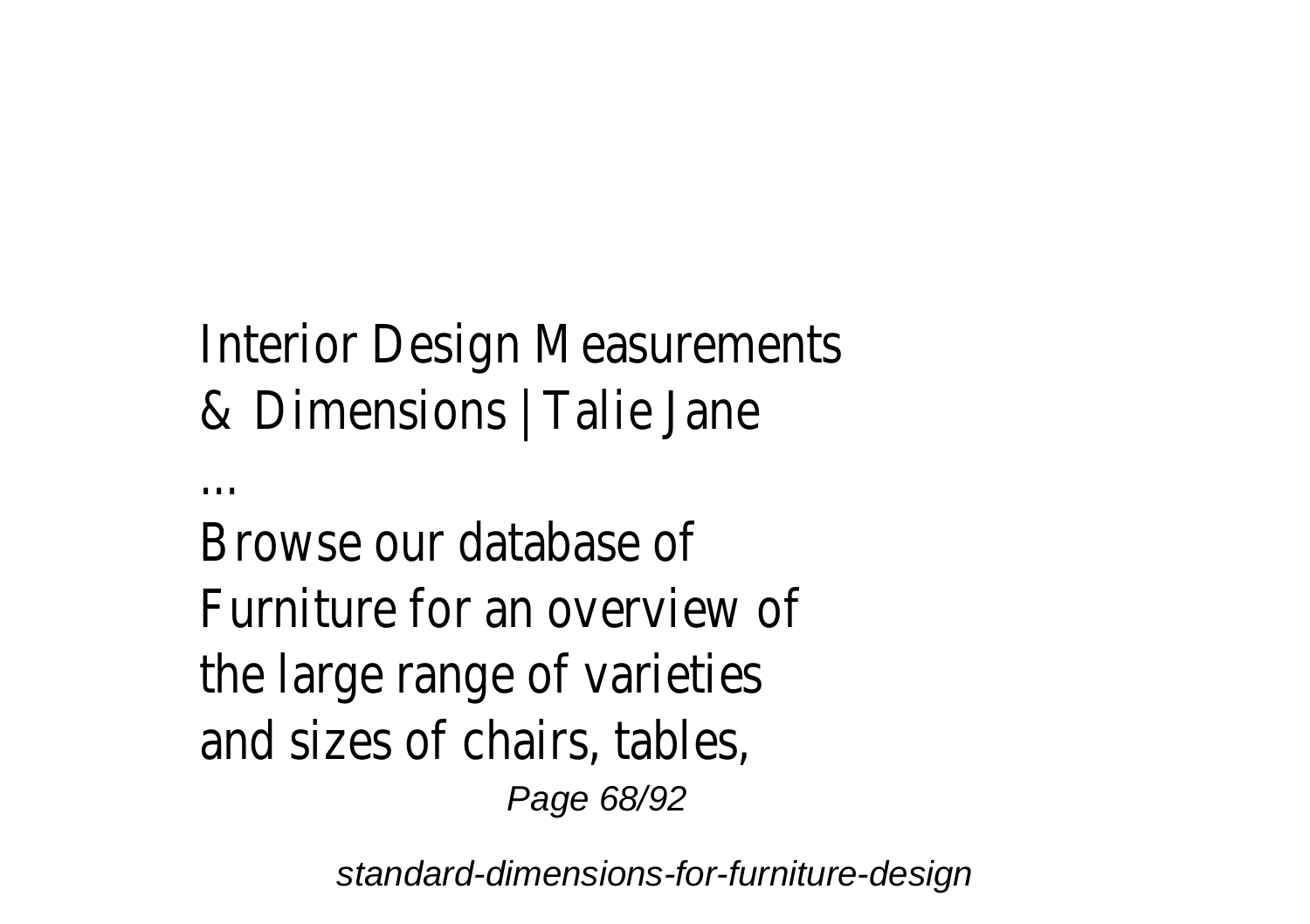beds, and storage systems available to support your lifestyle. We will be continuing to expand our database and design guides over time to cover the evolving field of innovative furniture designs that Page 69/92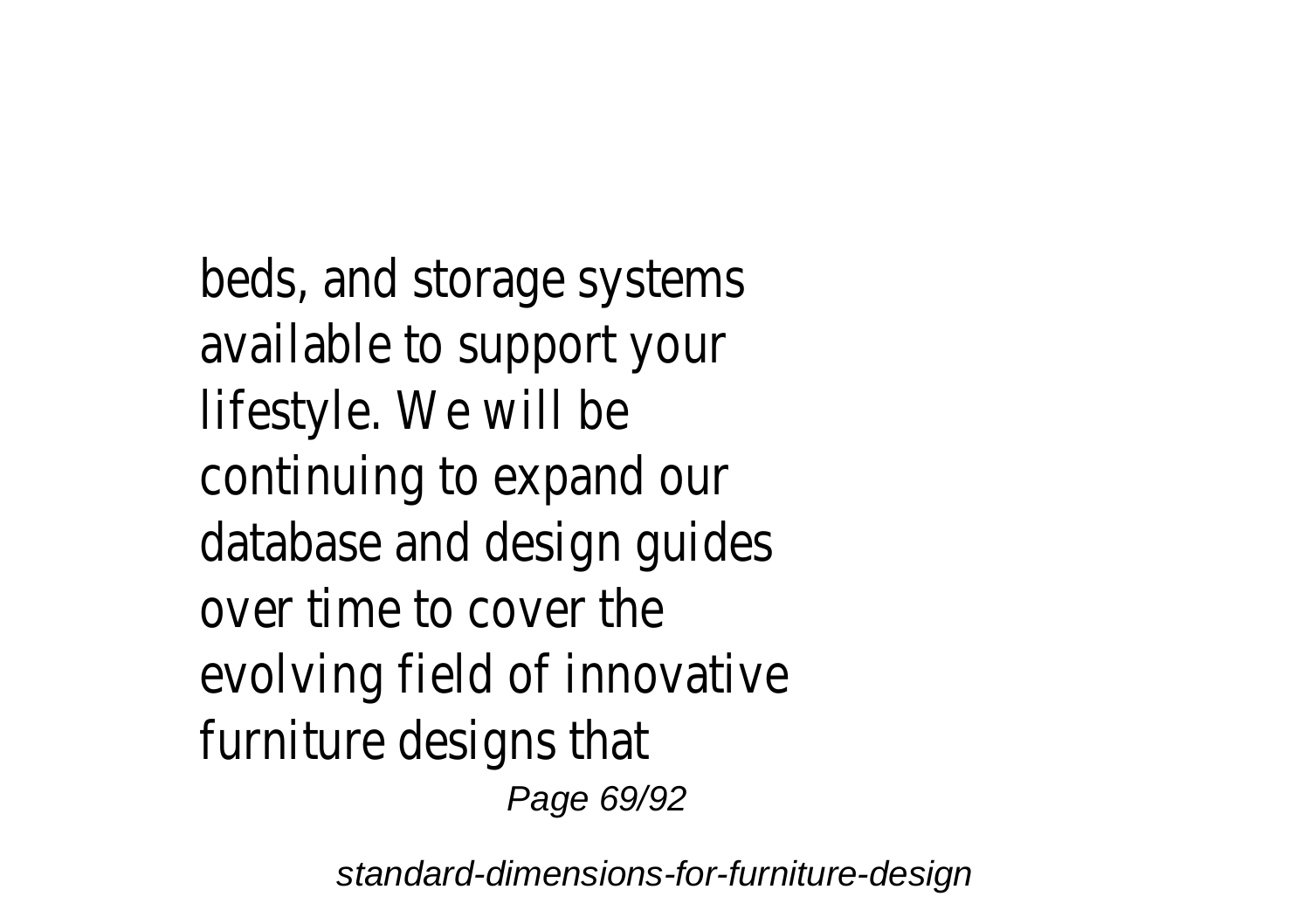enable us to live, work, and make better use of space.

Browse Furniture | Dimensions.com Best Furniture Design Software 1. SketchUp. SketchUp is a very user-Page 70/92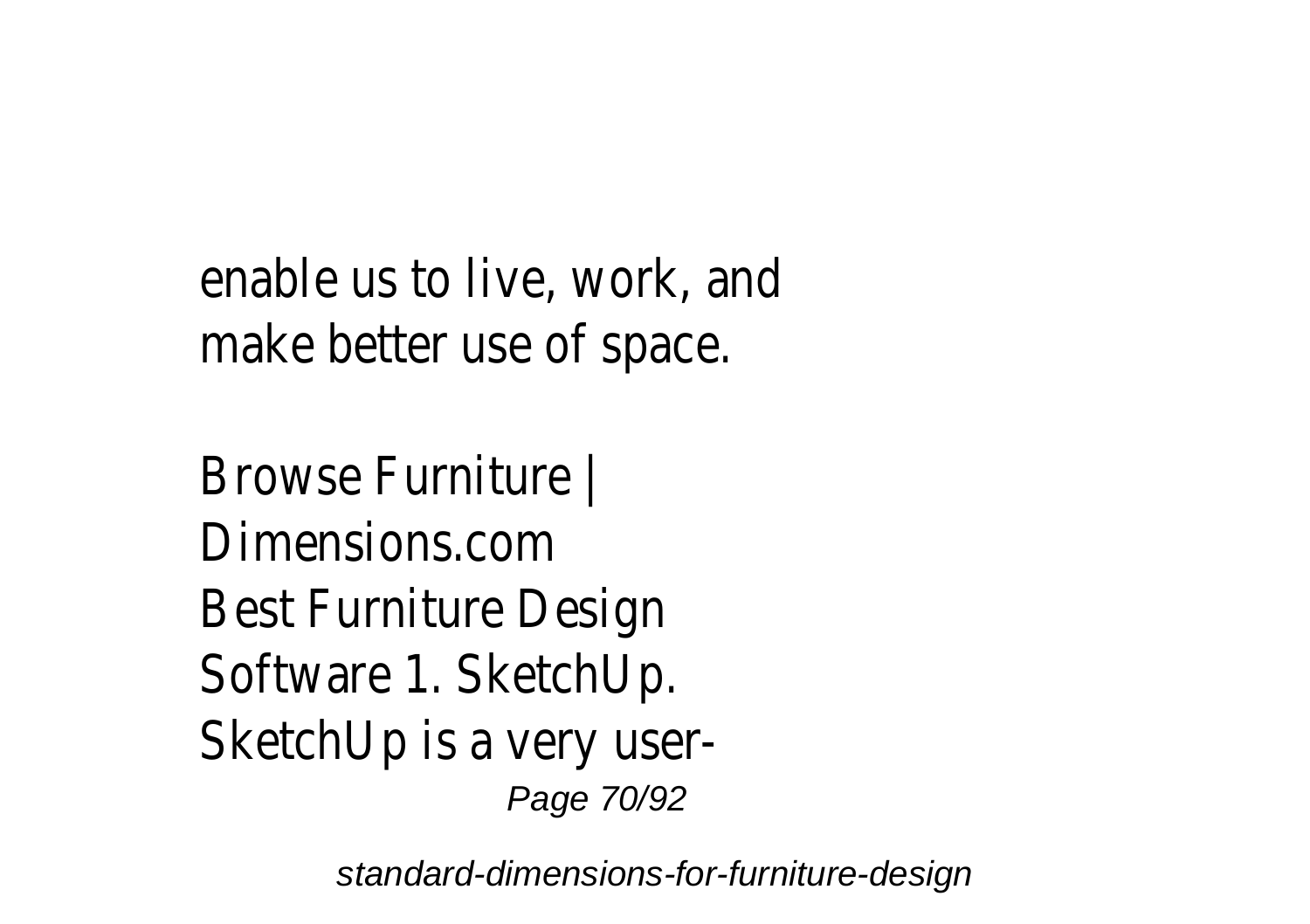friendly and feature-rich 3D design software. Though not a dedicated furniture design software, it is pretty good a designing the furniture. In fact, this is the software I used to design my own desk. One of the best Page 71/92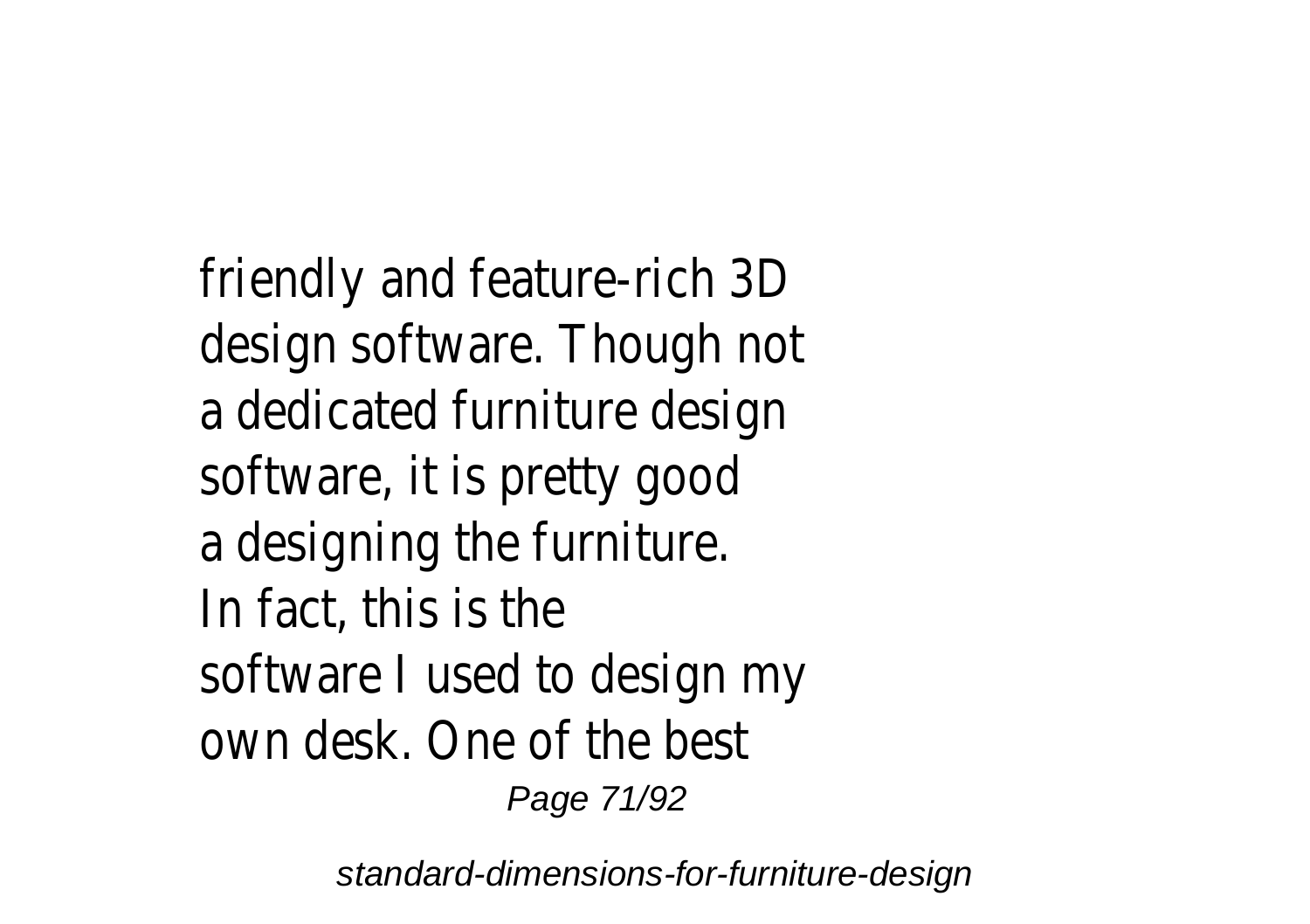```
things about SketchUp is
that it is pretty minimal
yet fully ...
```
5 Best Furniture Design Software | TechWiser The standard furniture sizes below are suggestions, and Page 72/92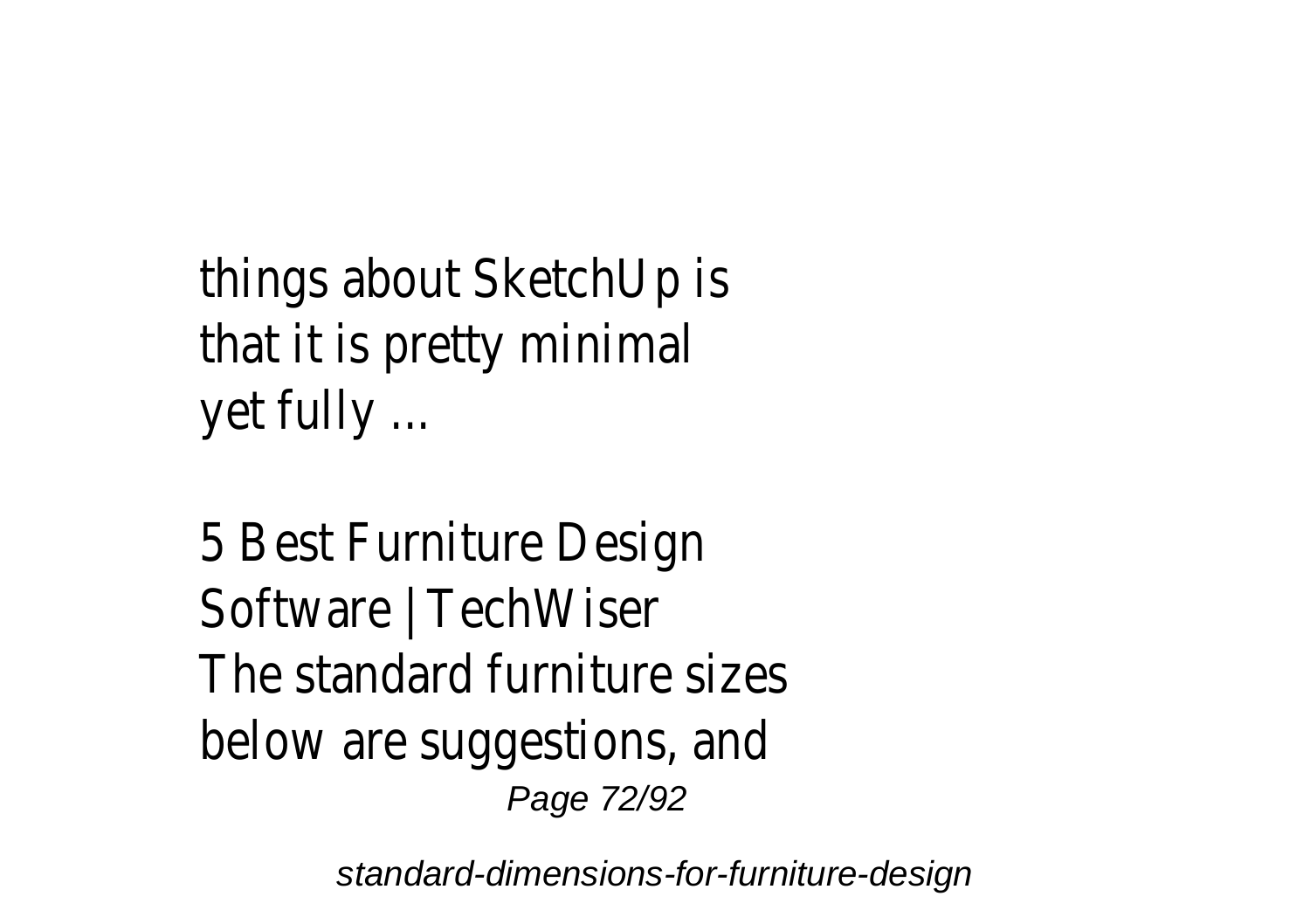of course, furniture comes in many different sizes – but this is a good starting point and guide. It is especially useful if you have the cad drawings to drag and drop directly into your floor plans.

Page 73/92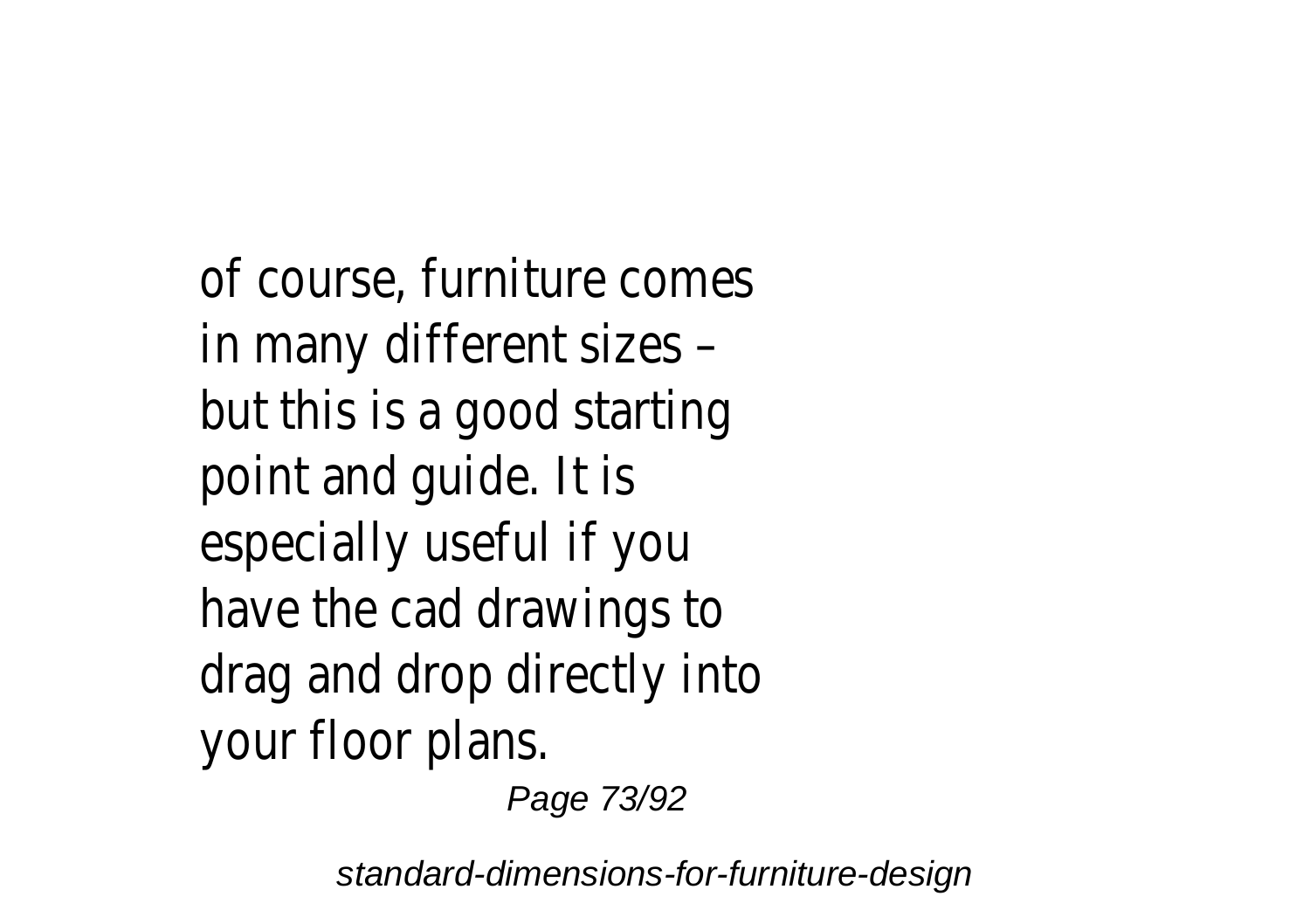```
Metric Data 08 - Standard
Furniture Sizes - First In
```

```
...
```

```
May 13, 2020 - Explore G.
Lebron Interiors's board
"Standard Measurements in
Design", followed by 3475
             Page 74/92
```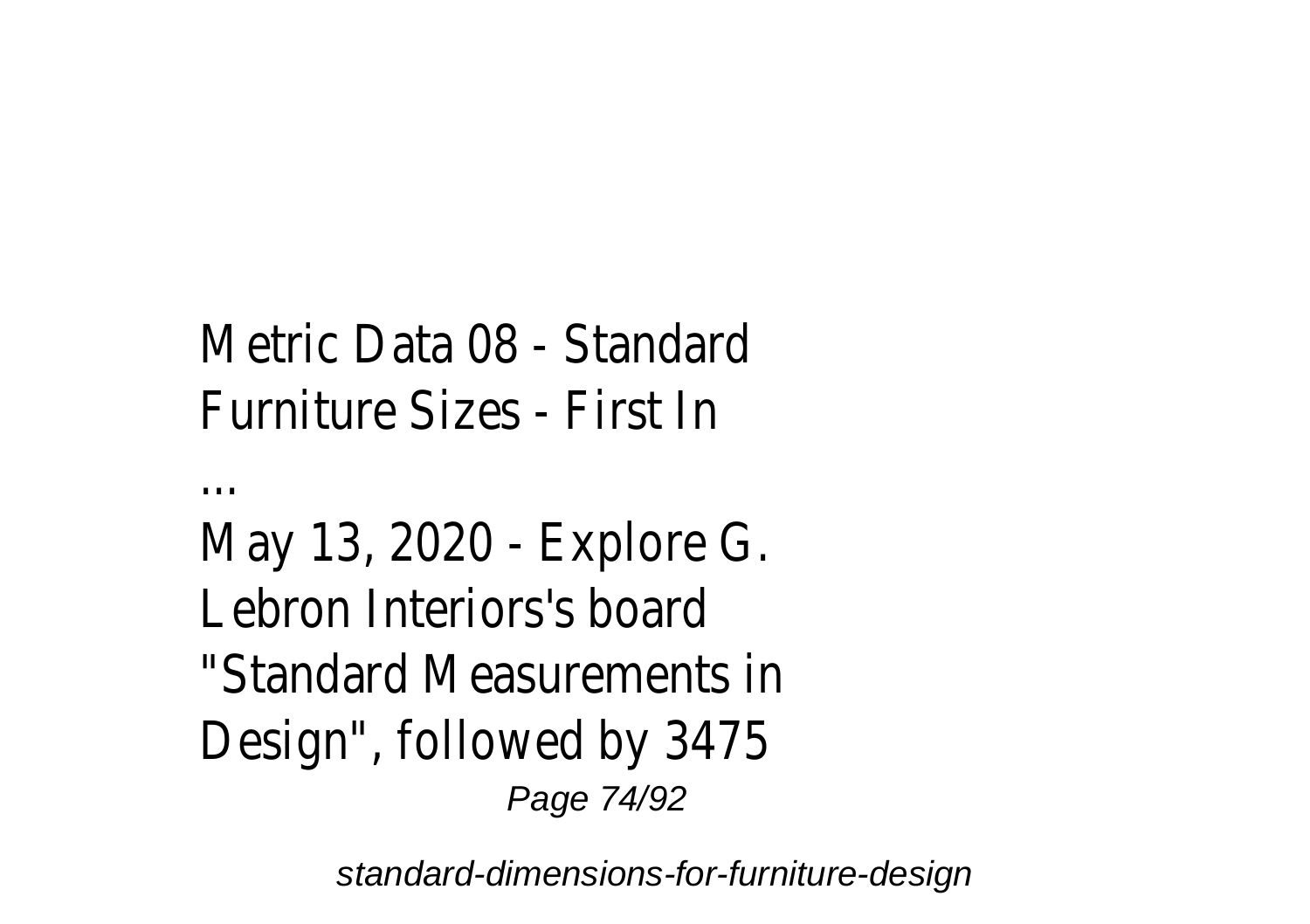people on Pinterest. See more ideas about Design, Kitchen layout, Kitchen remodel.

Page 75/92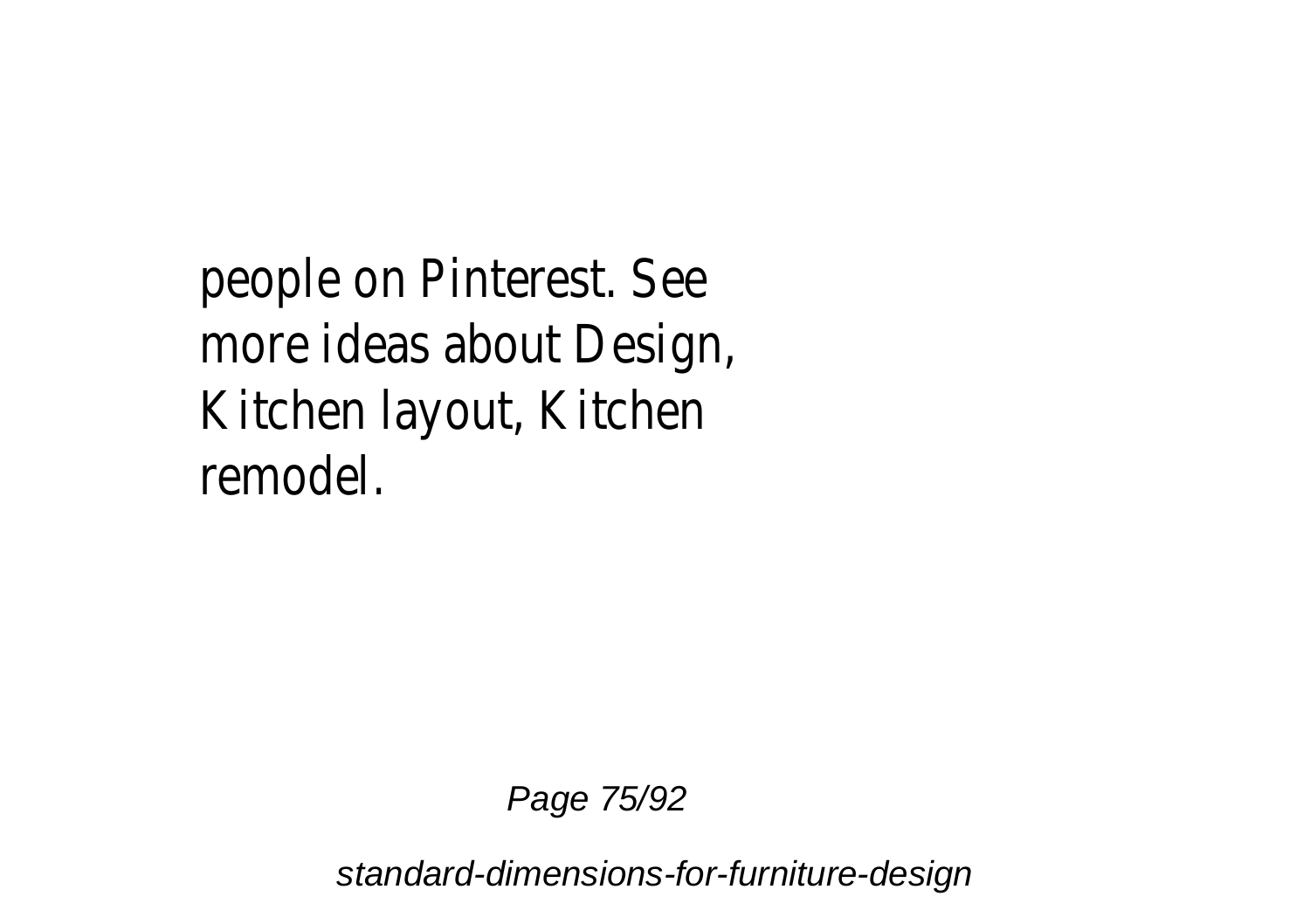Most furniture is manufactured to standard measurements. It makes the process of arranging furniture easier when you know those standard measurements before you buy. Once you know bed or couch Page 76/92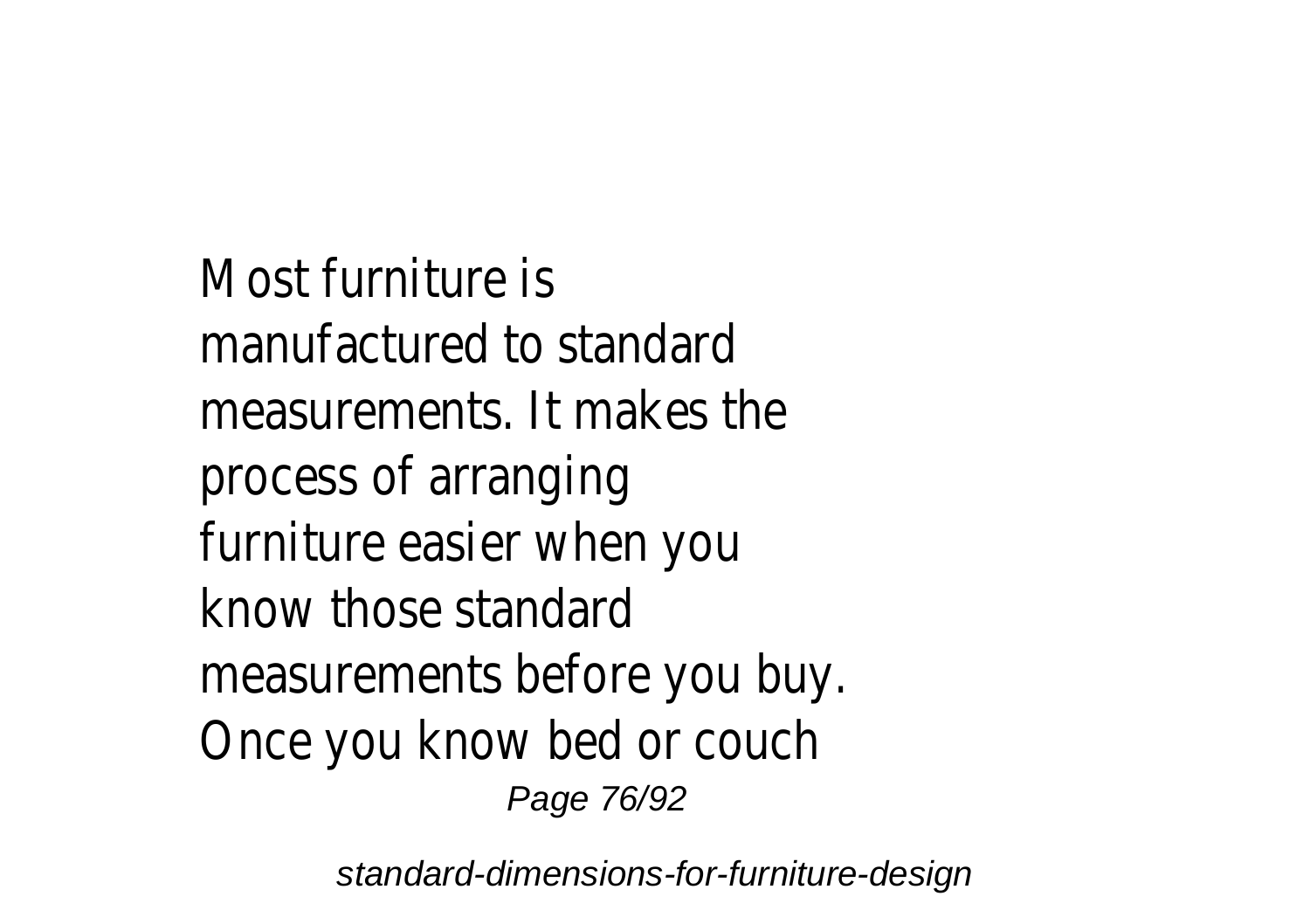dimensions, for example, you can start designing the layout for any given room with a better idea of how the pieces will fit.

#### **The Essentials: Key Measurements to Help You** Page 77/92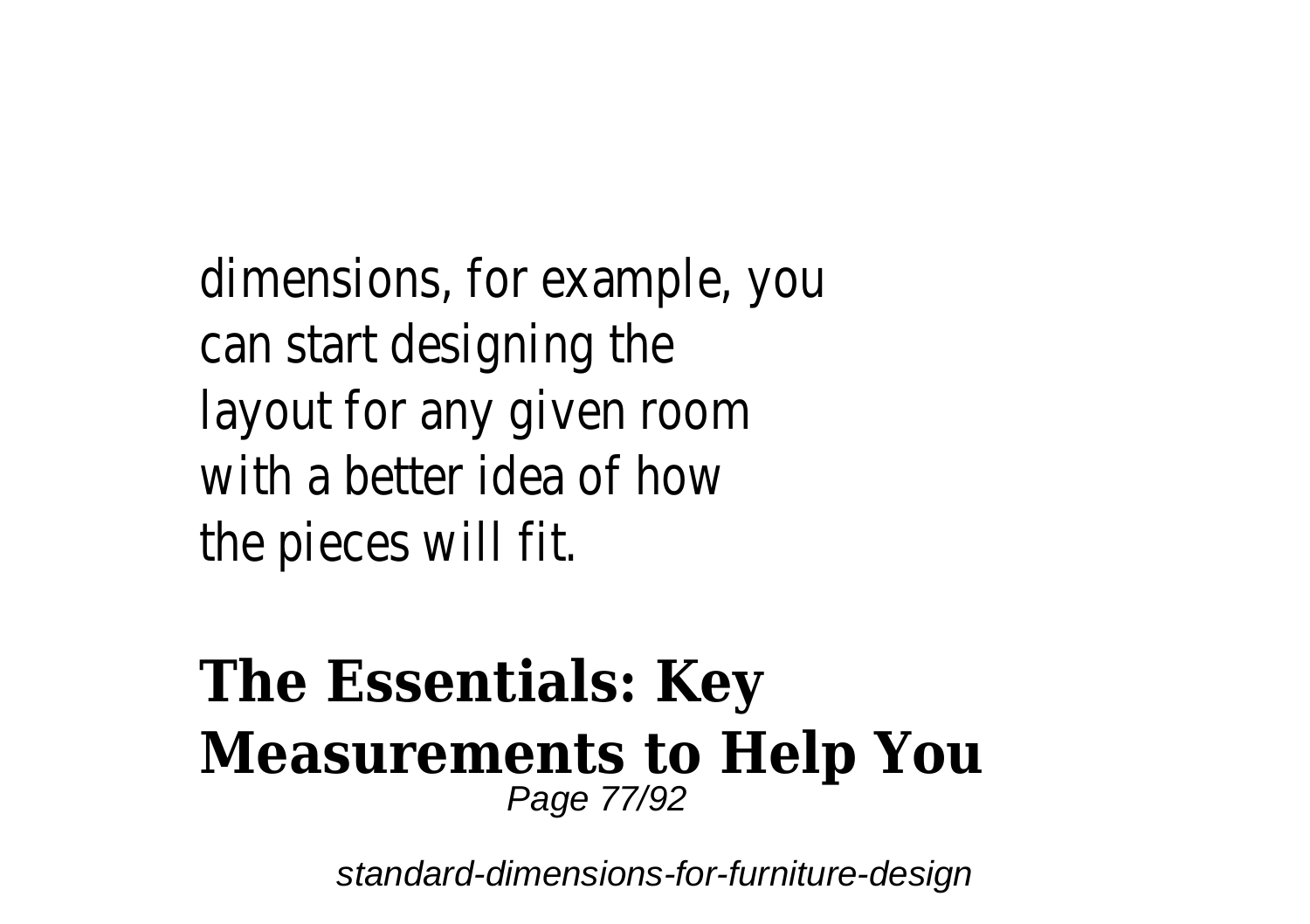**Design Your Home Interior Design Measurements & Dimensions | Talie Jane ... Browse our database of Furniture for an overview of the large range of varieties and sizes of chairs, tables, beds,**

Page 78/92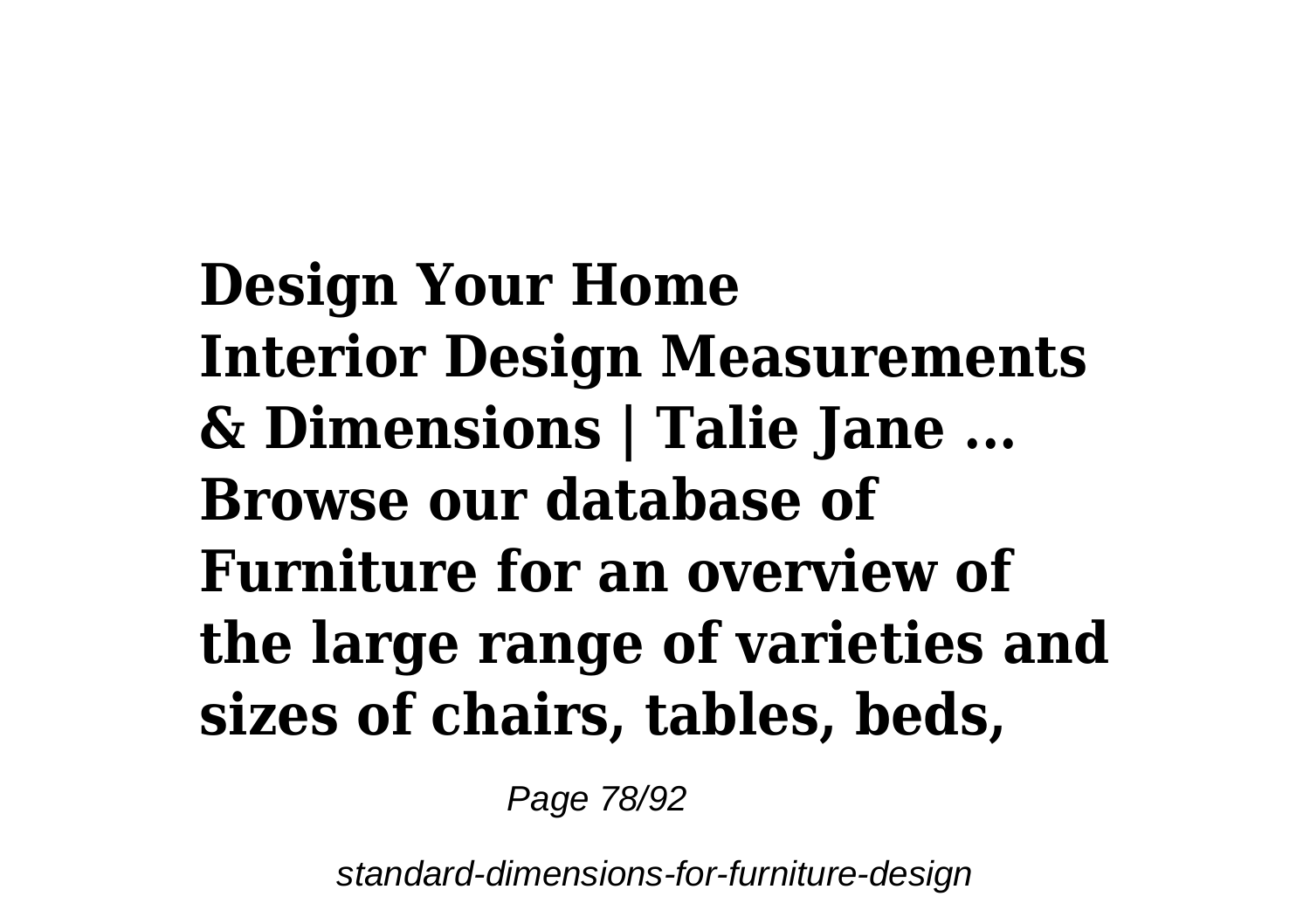**and storage systems available to support your lifestyle. We will be continuing to expand our database and design guides over time to cover the evolving field of innovative furniture designs that enable**

Page 79/92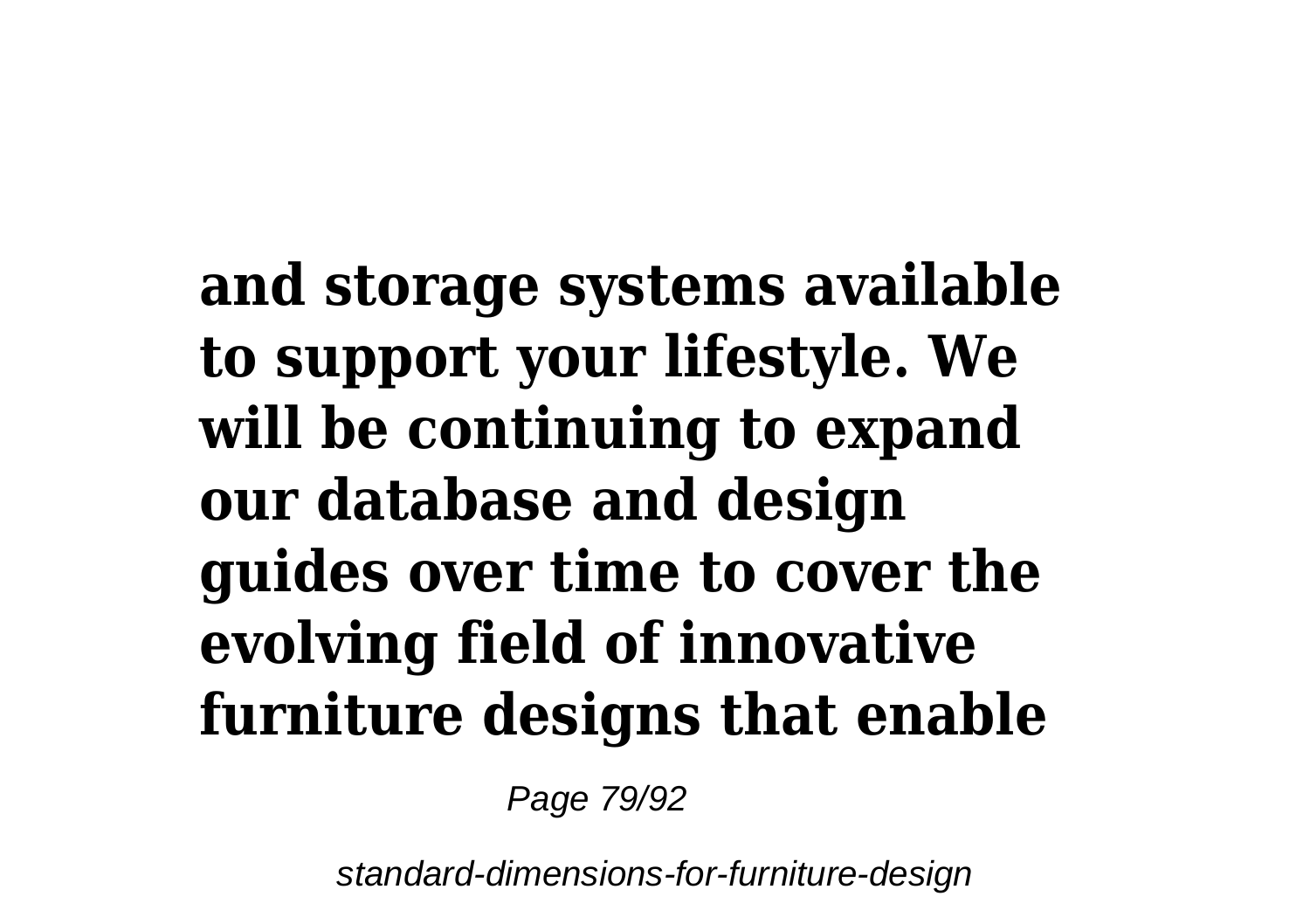**us to live, work, and make better use of space. Standard Furniture Dimensions (Inches) Tables Height Width Length Bedside 26 15 19 Buffet 34-48 24 60 Card 30 36 36 Coffee 19 18**

Page 80/92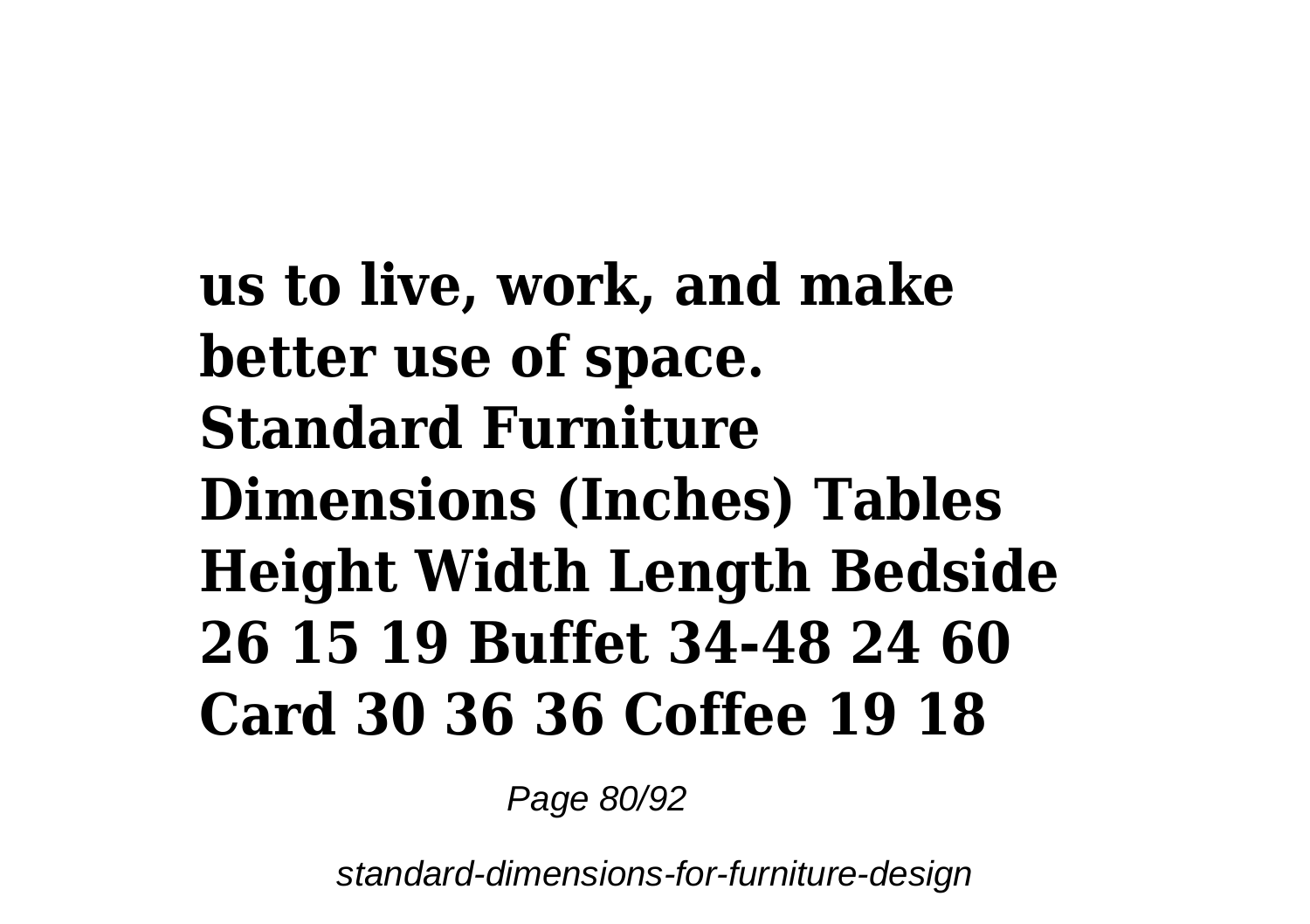## **36-48 Conference 30 36 96 Dining 29 40 64 End 20 17 28 Hall 27 15 55 Kitchen 29 36 60 Picnic 28 36 72 Poker 29 48 48 Printer 26 22 26 Sofa 26 14 72 Typewriter 25 18 30**

Page 81/92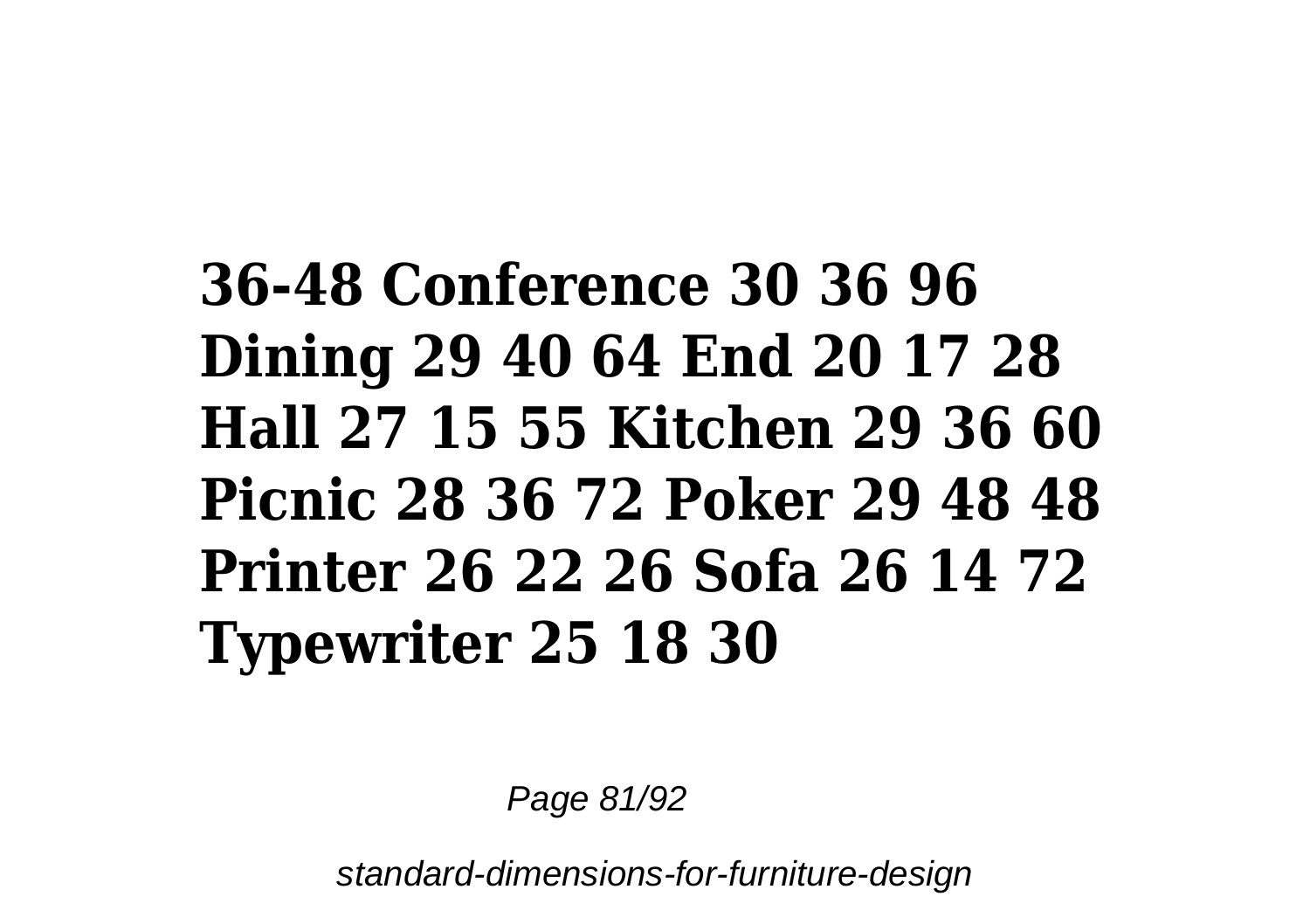*Best Furniture Design Software 1. SketchUp. SketchUp is a very userfriendly and feature-rich 3D design software. Though not a dedicated furniture design software,* Page 82/92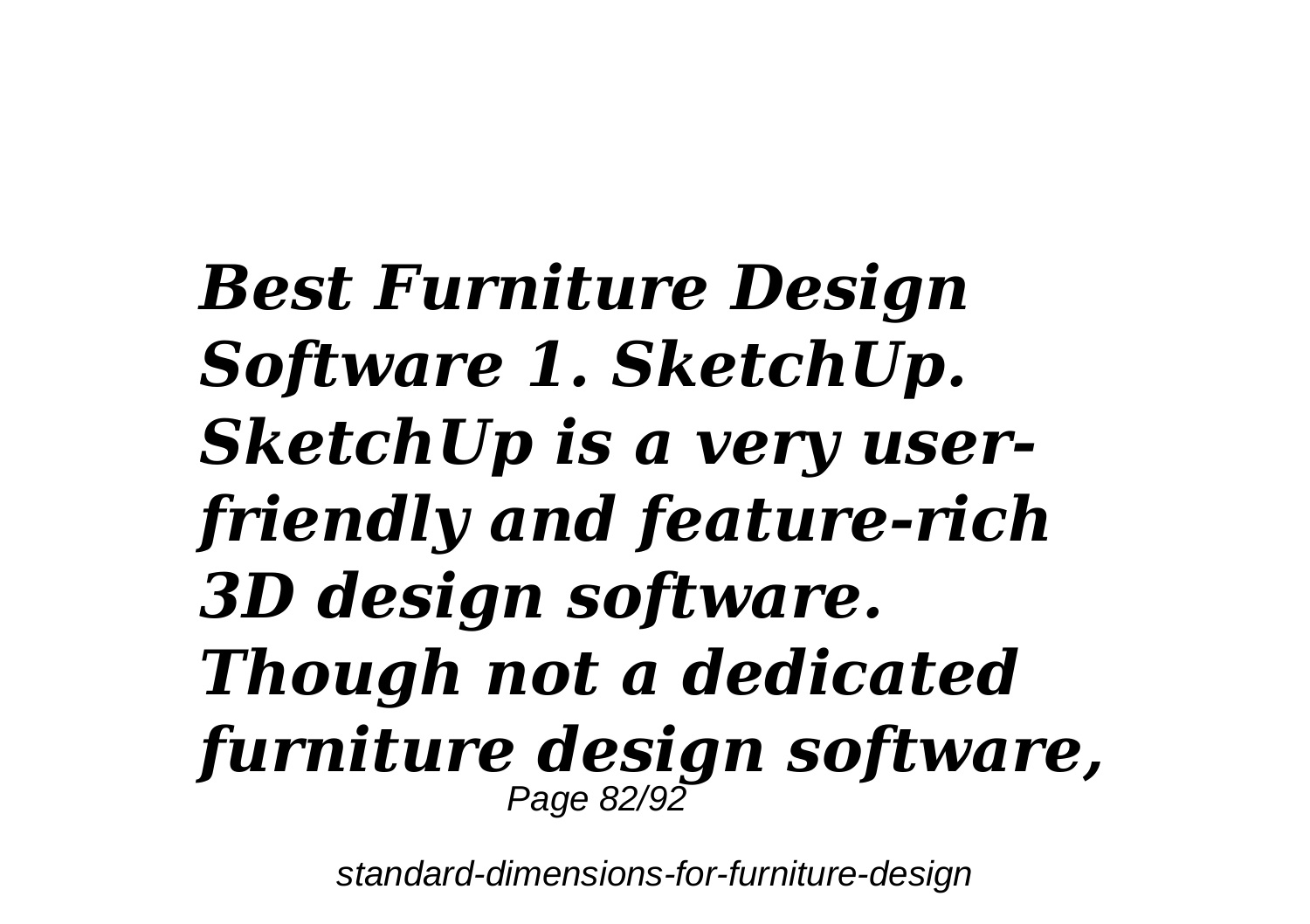*it is pretty good a designing the furniture. In fact, this is the software I used to design my own desk. One of the best things about SketchUp is that it is* Page 83/92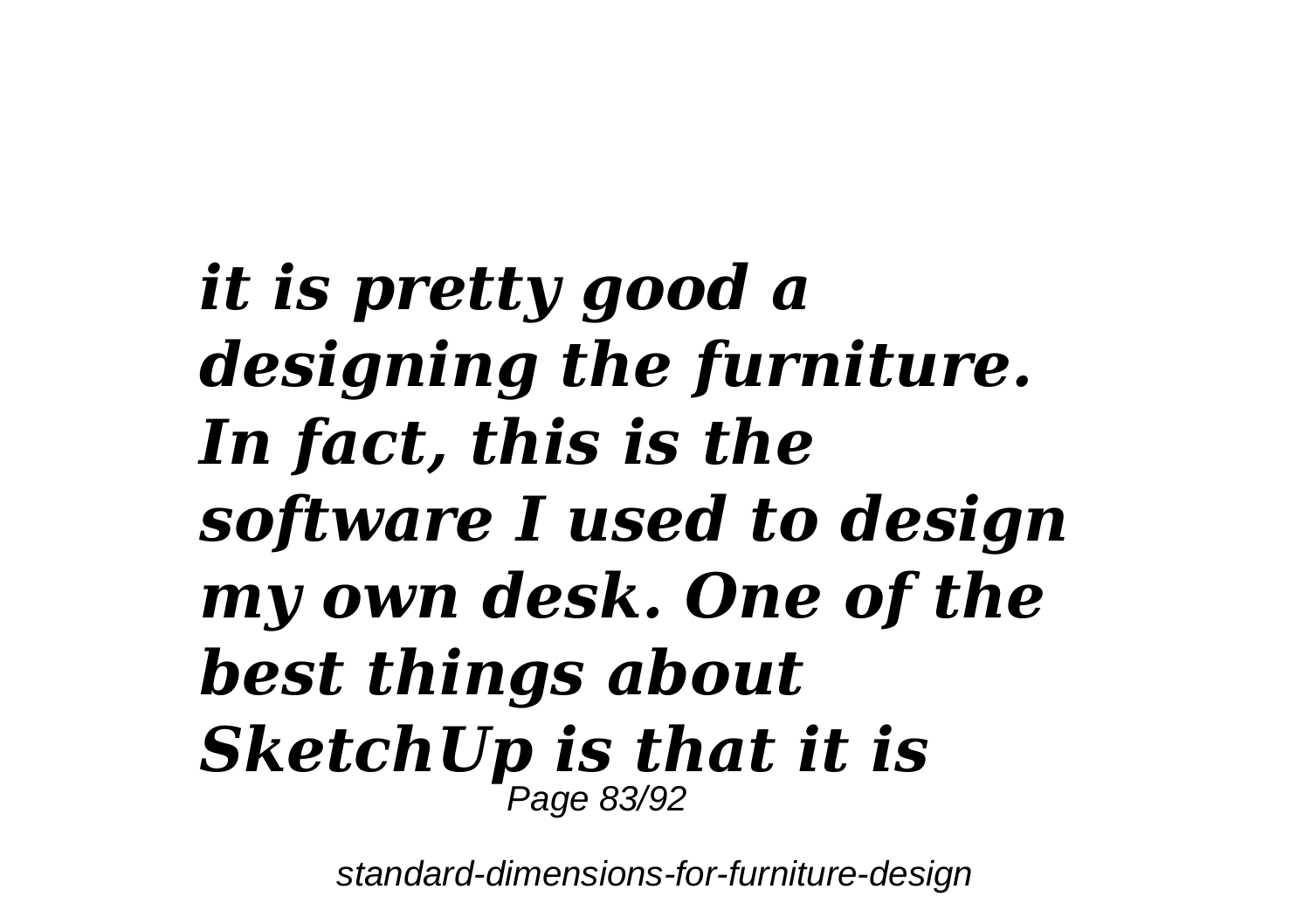## *pretty minimal yet fully ... (PDF) Standard Dimensions for Furniture Design | Mahdi ... Jul 17, 2016 - Explore shereen gouda's board "Standard Furniture* Page 84/92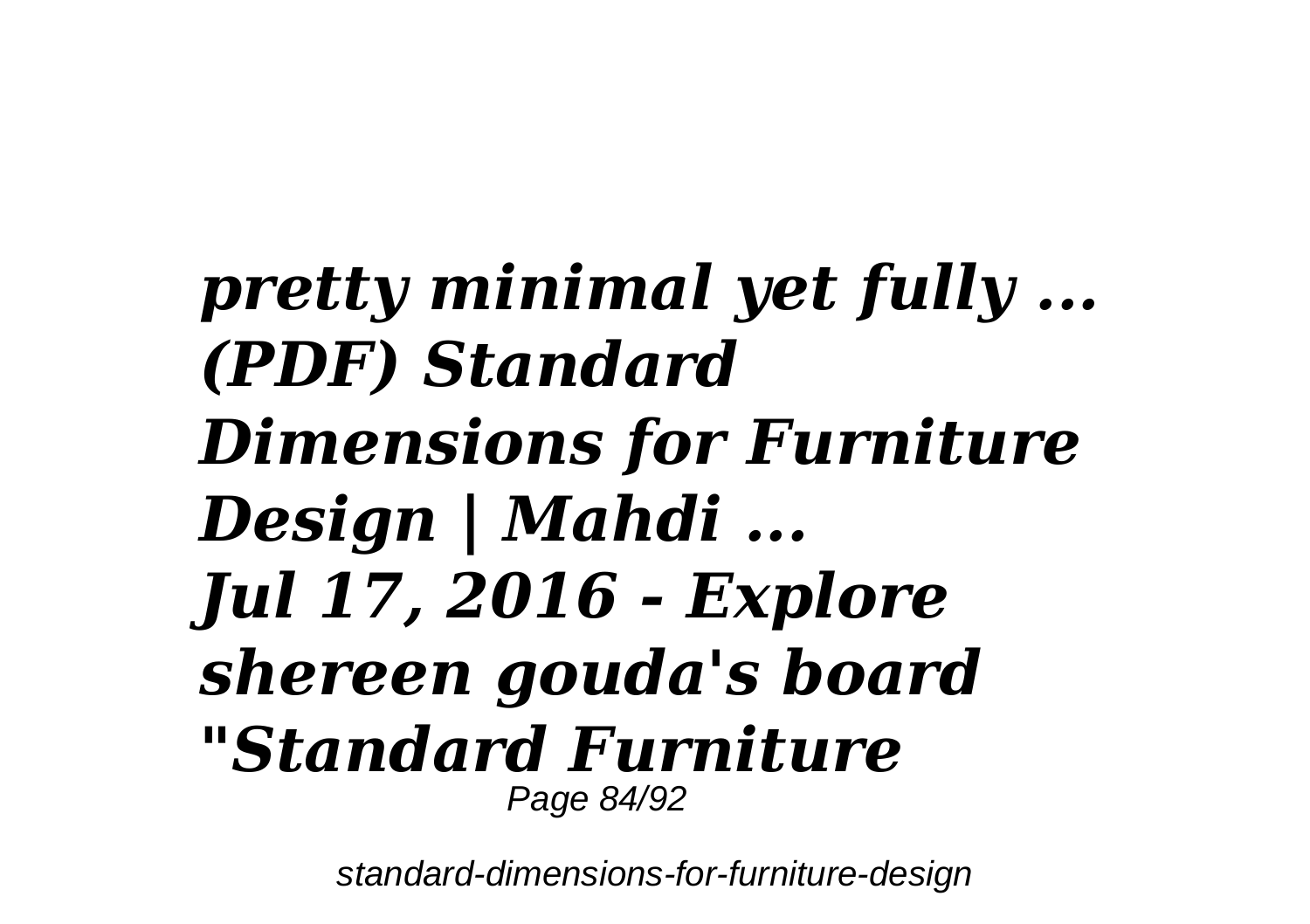*Dimensions" on Pinterest. See more ideas about Standard furniture, Design, House design. What are the standard furniture dimensions you should keep an eye out* Page 85/92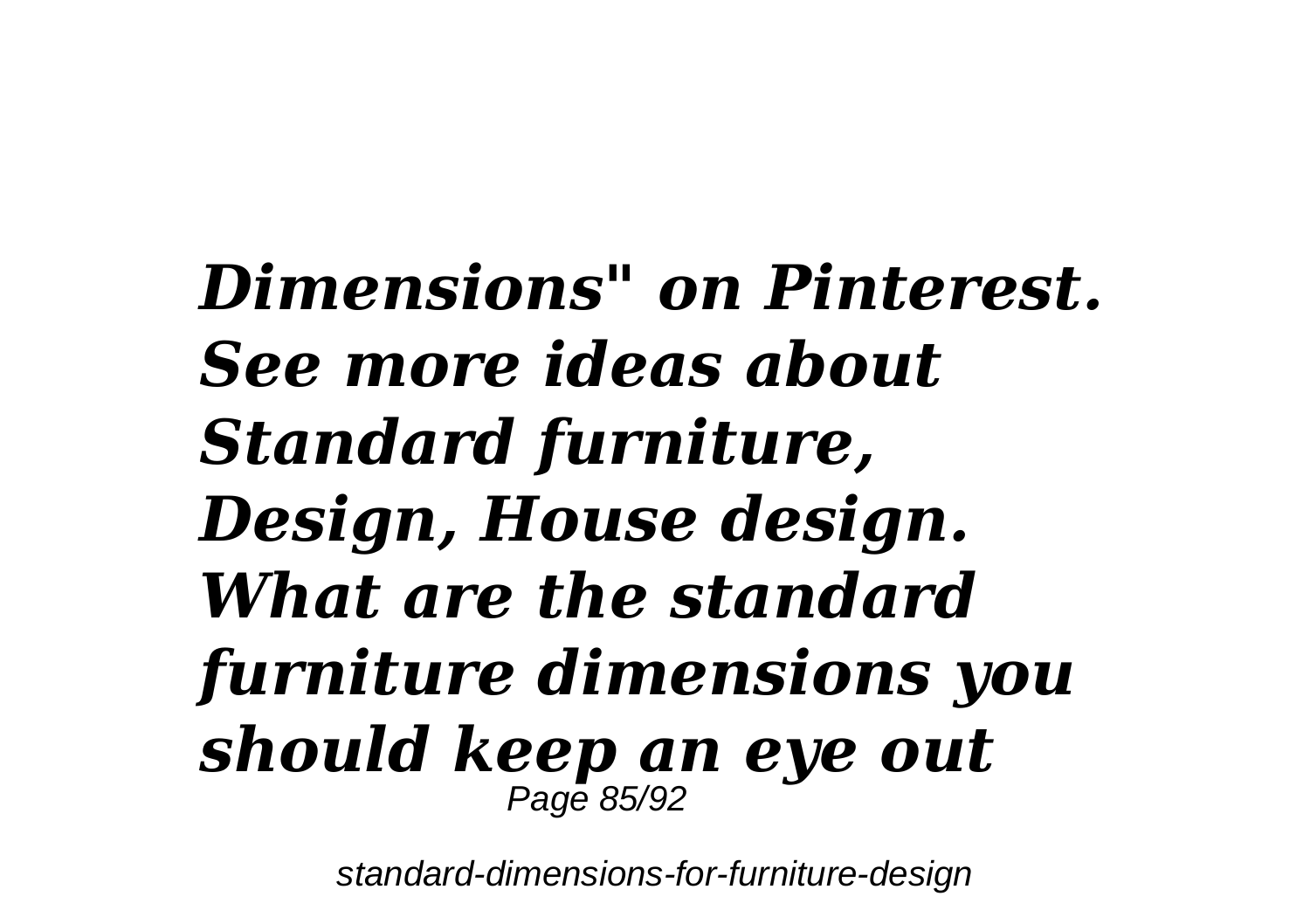*for? Download the following PDF from Bassett Furniture to find the right measurements for your home. Or, contact one of our design consultants to find out* Page 86/92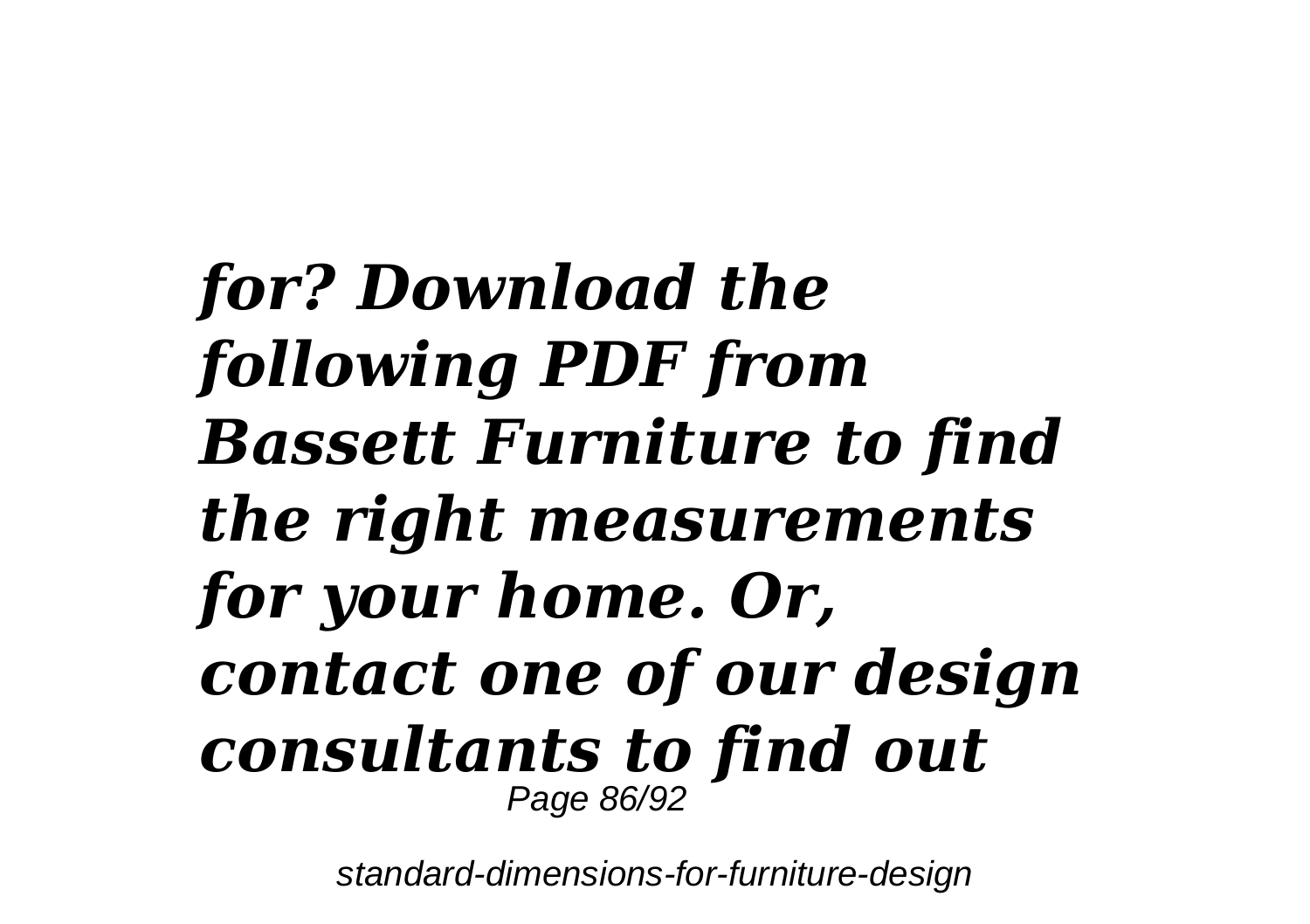# *what design options and furniture styles are available for you.*

*Standard Sizes for Various Types of Furniture May 13, 2020 - Explore G.* Page 87/92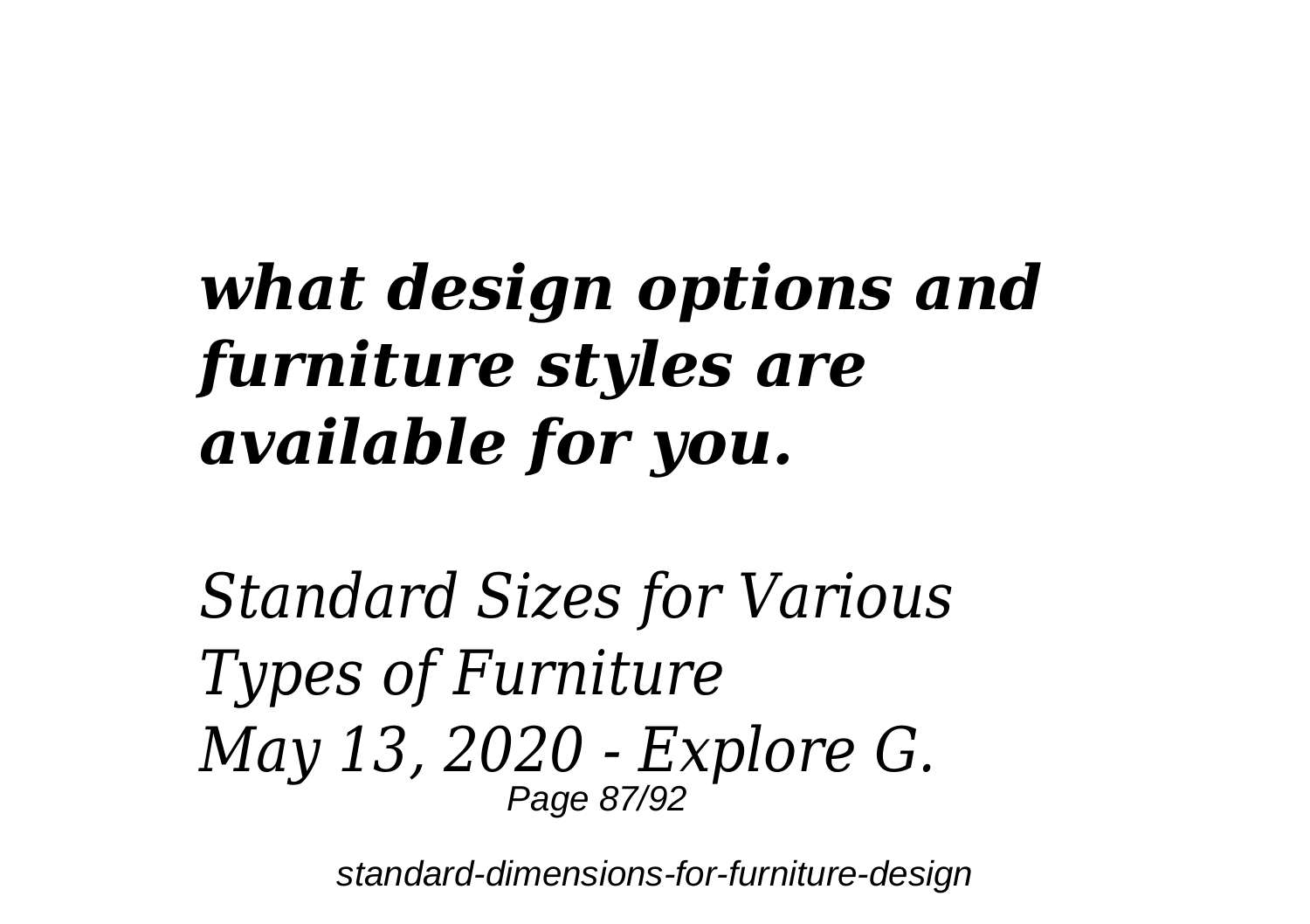*Lebron Interiors's board "Standard Measurements in Design", followed by 3475 people on Pinterest. See more ideas about Design, Kitchen layout, Kitchen remodel. Furniture dimensions don't* Page 88/92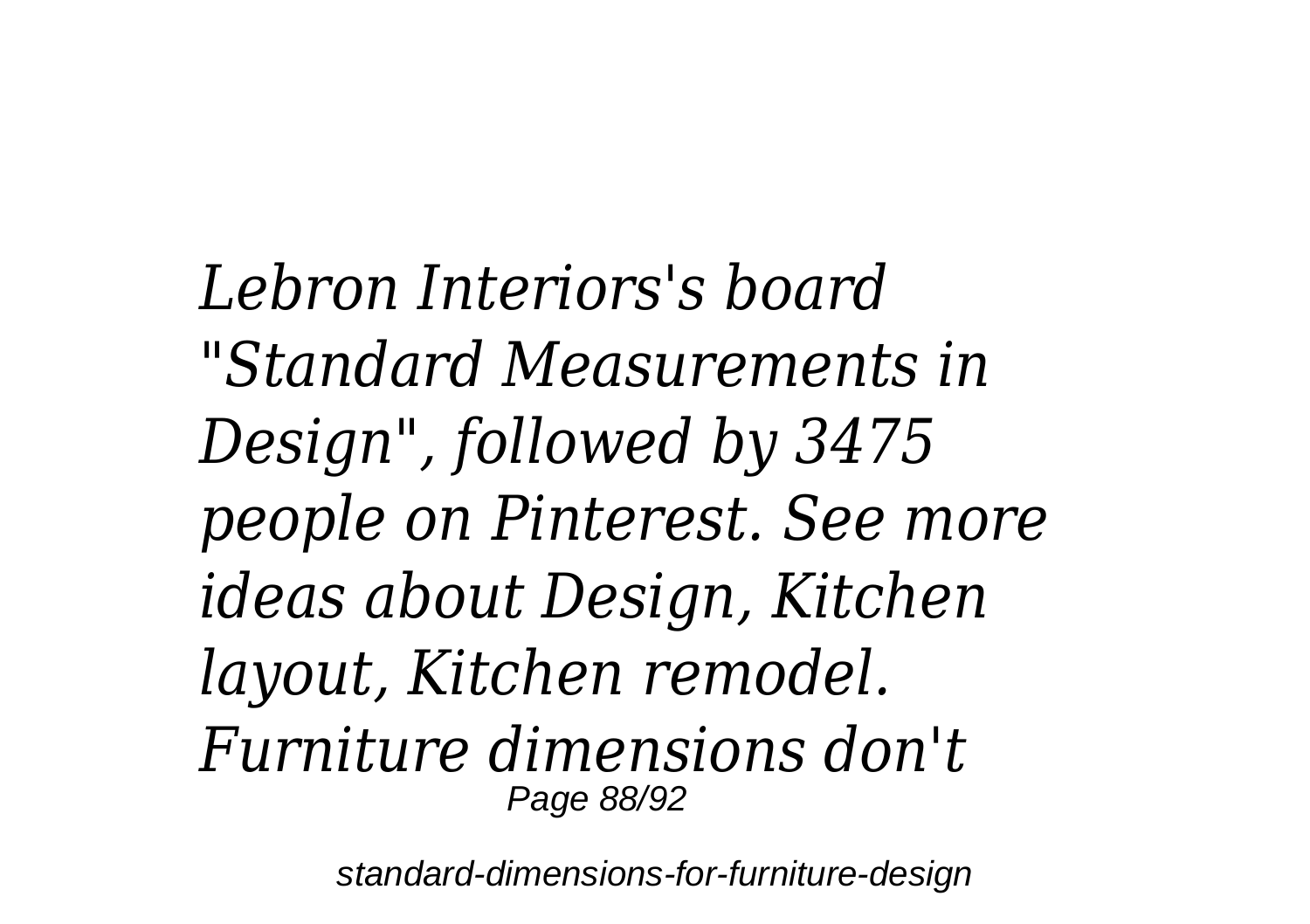*come out of the air. They come out of heavy research that, thankfully, a lot of people have already done for us and written books on; if you're a designer, you ought have a copy of one of these books (see bottom of this* Page 89/92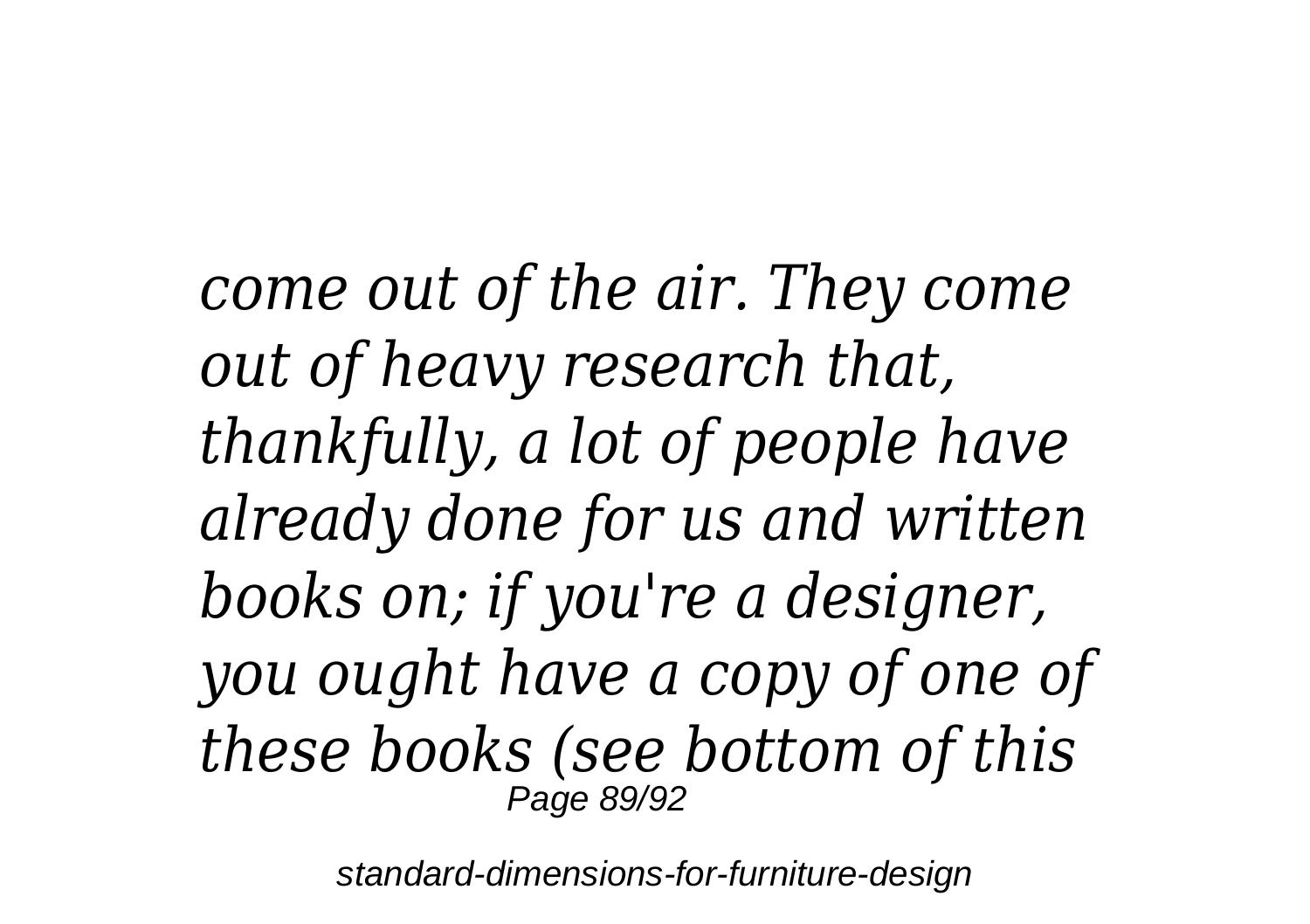## *entry). Standard Furniture Dimensions PDF*

### *Browse Furniture | Dimensions.com Useful Standard Dimensions* Page 90/92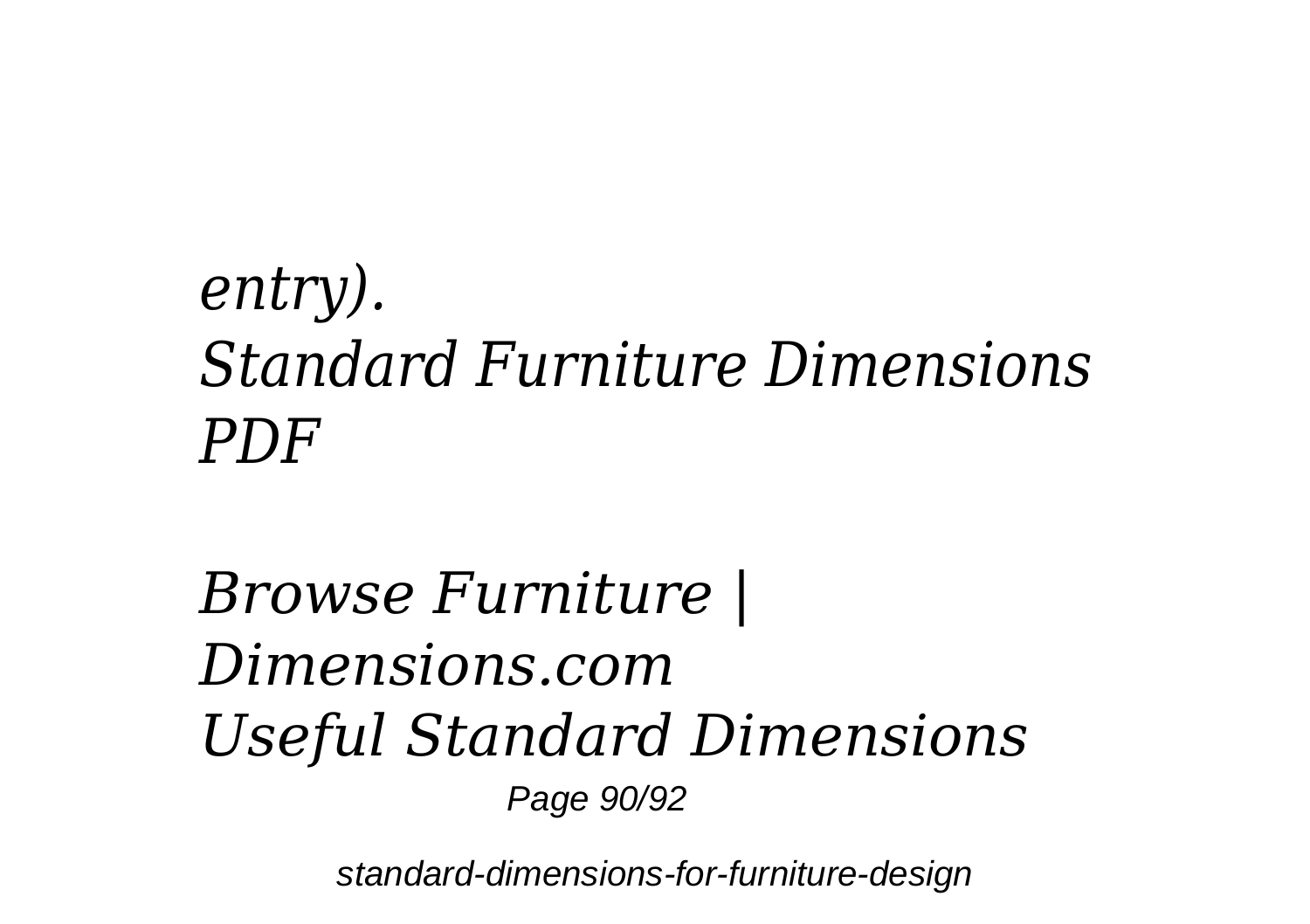*For Home Furniture ... Learning about the nature of wood is critical to becoming a successful furniture maker. Factors like radial, tangential and longitudinal shrinkage, fiber saturation point and*

Page 91/92